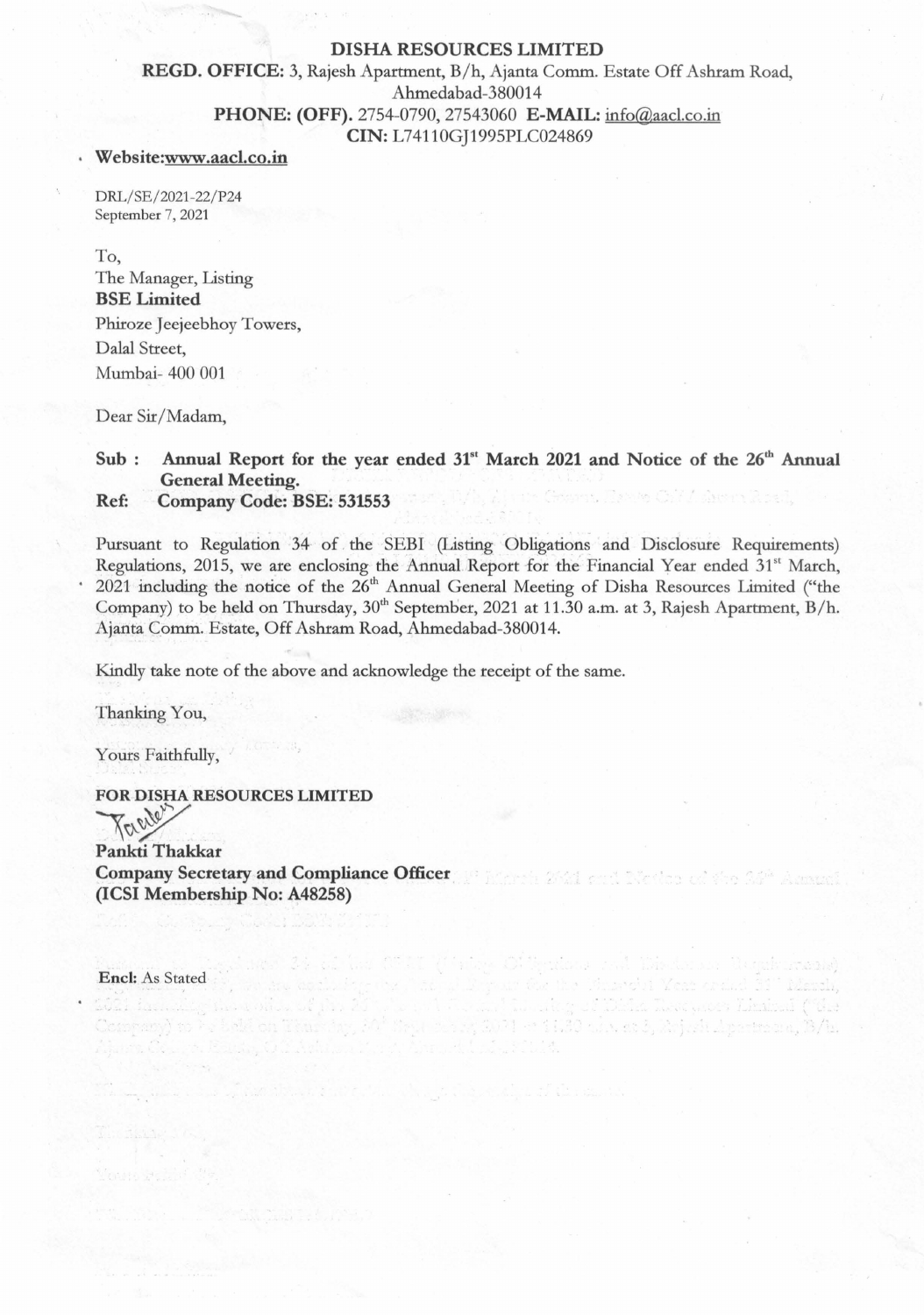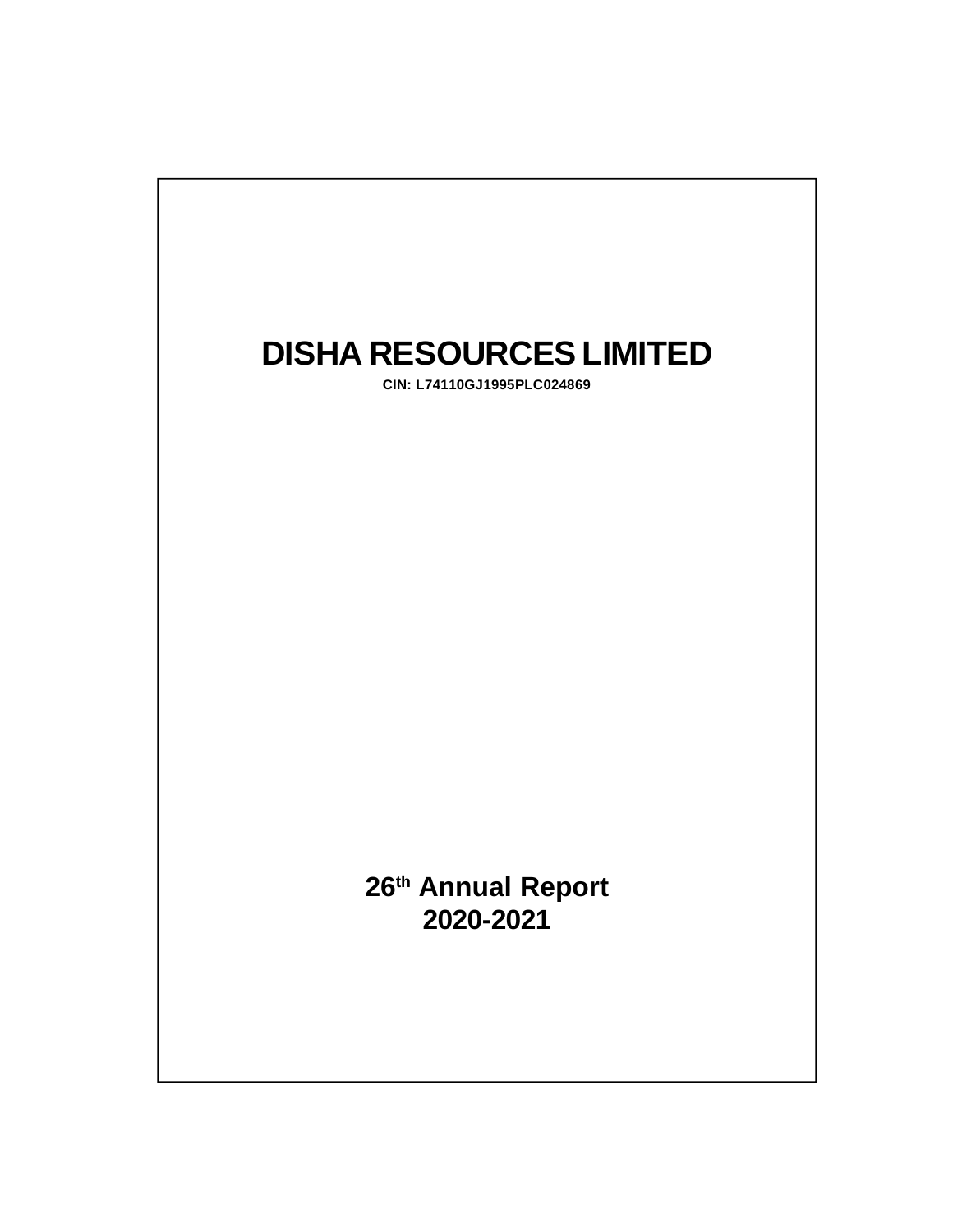| <b>CORPORATE INFORMATION</b>                                    |                                                                                                                                                                                                                        |                                                                                                                                                                                                                                                                   |                                                       |                                                                                                                                                                           |  |
|-----------------------------------------------------------------|------------------------------------------------------------------------------------------------------------------------------------------------------------------------------------------------------------------------|-------------------------------------------------------------------------------------------------------------------------------------------------------------------------------------------------------------------------------------------------------------------|-------------------------------------------------------|---------------------------------------------------------------------------------------------------------------------------------------------------------------------------|--|
| <b>BOARD OF DIRECTORS:</b>                                      |                                                                                                                                                                                                                        | 1. Mr. Krishna Awtar Kabra<br>2. Mrs. Mukta Maheshwari<br>3. Mr. Neerajkumar Maheshwari<br>4. Mr. Vipul Vashi<br>5. Mr. Pradeep Kumar Dad<br>6. Mr. Naveen Ashok Kumar Maheshwari<br>7. Mr. Dineshkumar Sheshnarayan<br>Maheshwari<br>8. Mr. Jagdish Prasad Kabra | Director<br>Director<br>[upto 28.09.2020]<br>Director | Chairman and Managing Director<br>Director (Independent)<br>Director (Independent)<br>Director (Independent)<br>Director(Independent)<br>(Independent)[w.e.f. 28.09.2020] |  |
| <b>KEY MANERGERIAL</b><br><b>PERSONNEL</b>                      |                                                                                                                                                                                                                        | 1. Mr. Krishna Awtar Kabra<br>2. Mr. Vijaybhai Vrajlal Mehta<br>3. Ms. Pankti Thakkar                                                                                                                                                                             |                                                       | <b>Managing Director</b><br>Chief Financial Officer (CFO)<br>Company Secretary(CS)                                                                                        |  |
| <b>Board Committees</b><br><b>AUDIT COMMITTEE</b>               |                                                                                                                                                                                                                        | Mr. Vipul Vashi<br>Mr. Pradeep kumar Dad<br>Mr. Naveen Maheshwari                                                                                                                                                                                                 | Chairman<br>Member<br>Member                          |                                                                                                                                                                           |  |
| <b>NOMINATION &amp;</b><br><b>REMUNERATION COMMITTEE</b>        |                                                                                                                                                                                                                        | Mr. Vipul Vashi<br>Mr. Pradeep kumar dad<br>Mr. Naveen Maheshwari                                                                                                                                                                                                 | Chairman<br>Member<br>Member                          |                                                                                                                                                                           |  |
| STAKEHOLDER RELATIONSHIP<br><b>COMMITTEE</b>                    |                                                                                                                                                                                                                        | Mr. Vipul Vashi<br>Mr. Pradeep kumar dad<br>Mr. Naveen Maheshwari                                                                                                                                                                                                 | Chairman<br>Member<br>Member                          |                                                                                                                                                                           |  |
| <b>INDEPENDENT NON –</b><br><b>EXECUTIVE DIRECTORS</b>          |                                                                                                                                                                                                                        | Mr. Vipul Vashi<br>Mr. Pradeepkumar Dad<br>Mr. Dineshkumar Maheshwari<br>Mr. Jagdish Prasad Kabra<br>Mr. Naveen Maheshwari                                                                                                                                        | Member<br>Member<br>Member<br>Member<br>Member        | [upto 28.09.2020]<br>[w.e.f 28.09.2020]                                                                                                                                   |  |
| <b>BANKERS</b>                                                  |                                                                                                                                                                                                                        | Axis Bank Ltd. (Law garden Branch)<br>Trishul-Opposite, Samrtheshwar Temple, Nr Law Garden, Ellisbridge,<br>Ahmedabad, Gujarat 380006                                                                                                                             |                                                       |                                                                                                                                                                           |  |
| <b>STATUTORY AUDITORS</b>                                       |                                                                                                                                                                                                                        | S.N. SHAH & ASSOCIATES (FRN: 109782W)<br><b>Chartered Accountants</b><br>"Sapan House", 10-B Government Servant, Co-operative Society,<br>Opp. Municipal Market, C.G Road, Ahmedabad-380009                                                                       |                                                       |                                                                                                                                                                           |  |
| <b>SECRETARIAL</b><br><b>AUDITORS</b>                           |                                                                                                                                                                                                                        | M/s. Umesh Ved & Associates,<br><b>Practising Company Secretaries</b><br>304, Shoppers Plaza - V, Opp. Municipal Market, Navrangpura,<br>Ahmedabad, Gujarat 380009                                                                                                |                                                       |                                                                                                                                                                           |  |
| <u>INTERNAL AUDITORS:</u>                                       | Ahmedabad                                                                                                                                                                                                              | Mr. Harsh Jaju<br><b>Chartered Accountants</b>                                                                                                                                                                                                                    |                                                       |                                                                                                                                                                           |  |
| <b>SHARES LISTED WITH :</b>                                     |                                                                                                                                                                                                                        | Bombay Stock Exchange (BSE)                                                                                                                                                                                                                                       |                                                       |                                                                                                                                                                           |  |
| <b>REGISTRAR &amp;</b><br><b>SHARE TRANSFER</b><br><b>AGENT</b> | Link Intime India Private Limited<br>$5th$ Floor 506 to 508, Amarnath Business Center $-1$ (ABC -1),<br>Besides Gala Business Centre, Nr. St. Xavier's College Corner,<br>Off C.G Road, Navrangpura, Ahemedabad-380009 |                                                                                                                                                                                                                                                                   |                                                       |                                                                                                                                                                           |  |
| <b>REGISTERED OFFICE</b>                                        |                                                                                                                                                                                                                        | 3, Rajesh Apartment, B/H, Ajanta Comm. Estate, Off Ashram Road,<br>Ahmedabad - Gujarat 380014                                                                                                                                                                     |                                                       |                                                                                                                                                                           |  |
| <b>CORPORATE WEBSITE:</b>                                       |                                                                                                                                                                                                                        | www.aacl.co.in                                                                                                                                                                                                                                                    |                                                       |                                                                                                                                                                           |  |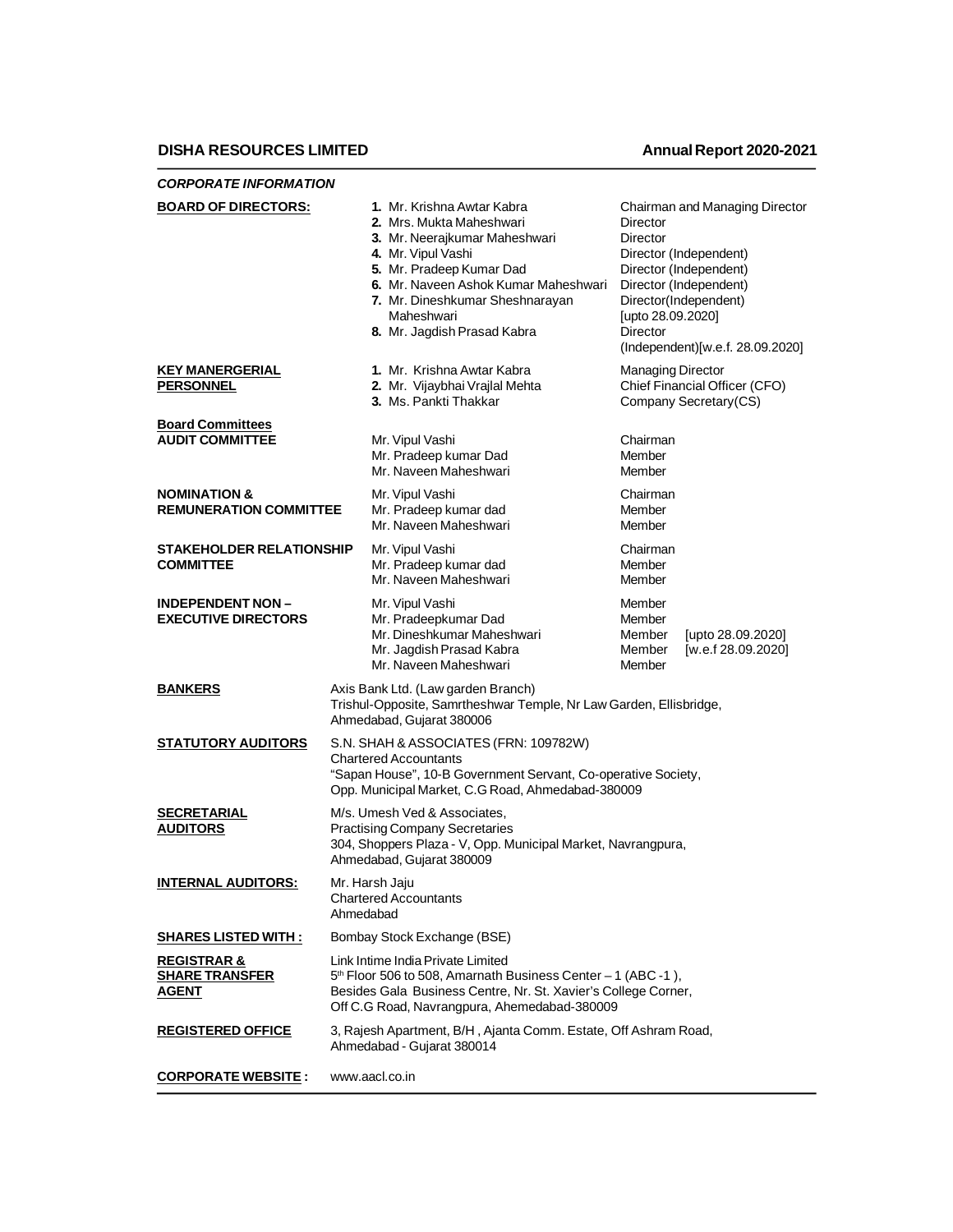| <b>INDEX</b> |                                         |           |  |  |
|--------------|-----------------------------------------|-----------|--|--|
| Sr. No.      | <b>Particulars</b>                      | Page No.  |  |  |
| 1.           | Notice                                  | $1 - 9$   |  |  |
| 2.           | Directors' Report                       | $10 - 17$ |  |  |
| 3.           | Secretarial Audit Report                | 18-19     |  |  |
| 4.           | Disclosure Under Section 197(12)        | 20        |  |  |
| 5.           | Managing Discussion and Analysis Report | $21 - 23$ |  |  |
| 6.           | Independent Auditor's Report            | 24-29     |  |  |
| 7.           | <b>Balance Sheet</b>                    | 30        |  |  |
| 8.           | Profit & Loss Statement                 | 31        |  |  |
| 9.           | Cash Flow Statement                     | 32        |  |  |
| 10.          | Notes to Accounts                       | 34-44     |  |  |
| 11.          | Form MGT - 11                           | 45        |  |  |
| 12.          | Attendance Slip                         | 46        |  |  |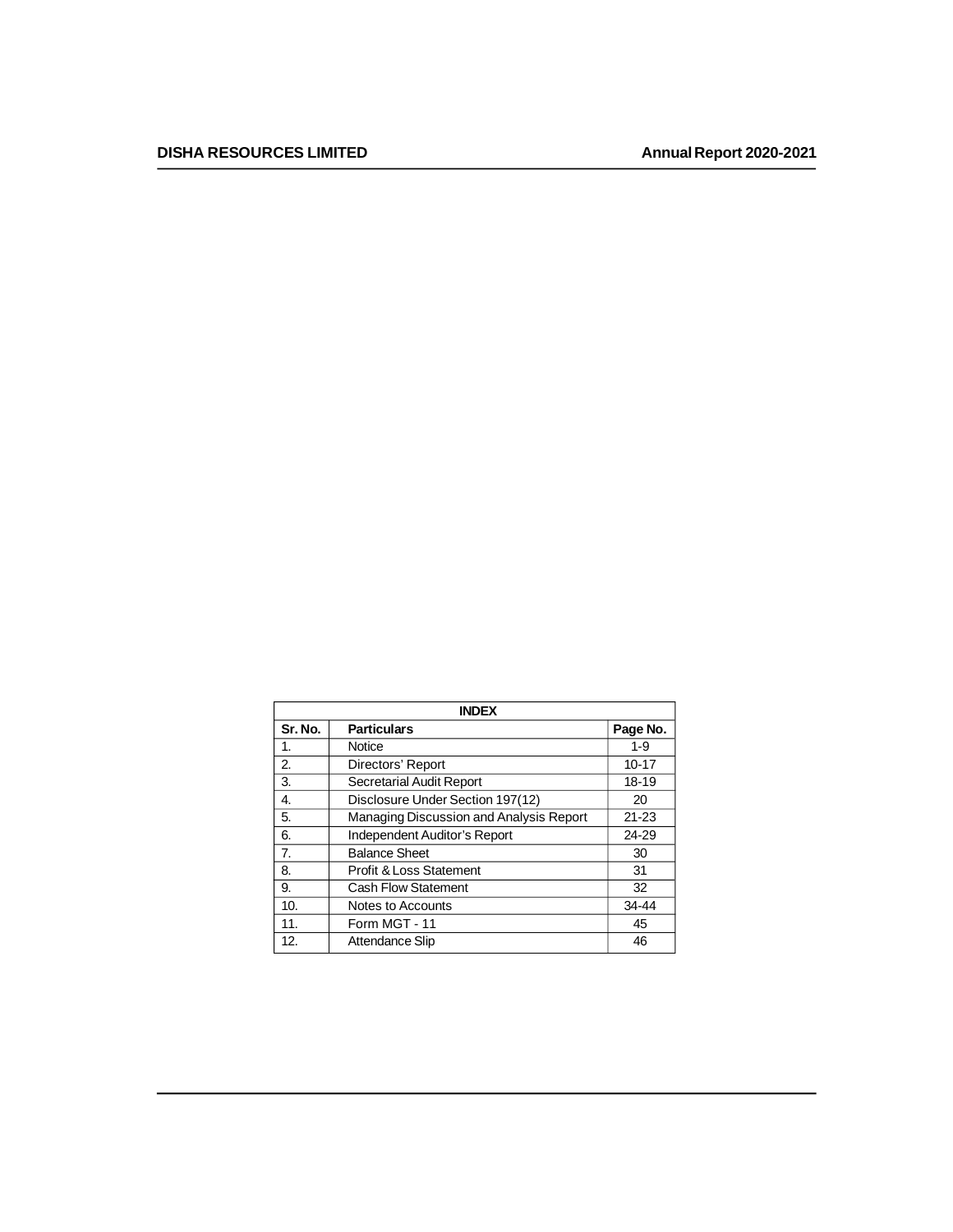## **DISHA RESOURCES LIMITED**

**REGD. OFFICE:** 3, RAJESH APARTMENT, B/H, AJANTA COMM. ESTATE OFF ASHRAM ROAD, AHMEDABAD-380014

**PHONE: (OFF).** 2754-0790, 27543060 **E-MAIL:** [info@aacl.co.in](mailto:info@aacl.co.in) **CIN:** L74110GJ1995PLC024869

**Website:**[www.aacl.co.in](http://www.aacl.co.in)

# **NOTICE OF 26th ANNUAL GENERAL MEETING**

**NOTICE** is hereby given that Twenty Six (26<sup>th</sup>) Annual General Meeting of the members of Disha Resource Limited (CIN: L74110GJ1995PLC024869) will be held on **Thursday, 30th day of September, 2021** at **11:30 a.m.** at the Registered Office of the Company situated at 3, Rajesh Apartment, B/h, Ajanta Comm. Estate Off Ashram Road, Ahmedabad-380014 to transact the following business:

#### **ORDINARY BUSINESS:**

- 1. To receive, consider and adopt the Audited Financial Statements for the Financial year ended on 31st March, 2021, together with the Reports of the Board of Directors and Auditors thereon.
- 2. To re-appoint Mr. Neeraj Maheshwari (DIN: 01010325), Director of the Company who retires by rotation and being eligible offers himself for reappointment.

#### **SPECIAL BUSINESS:**

3. **Re-appointment of Mr. Vipul Rameshbhai Vashi (DIN: 06930448) as an Independent Director of the Company**

To consider and if thought fit, to pass with or without modification(s) the following resolution as a **Special Resolution**:

**"RESOLVED THAT** pursuant to the provisions of Sections 149, 150, 152 read with Schedule IV and other applicable provisions of the Companies Act, 2013 ("the Act") and the Companies (Appointment and Qualification of Directors) Rules, 2014 and the applicable provisions of the Securities and Exchange Board of India (Listing Obligations and Disclosure Requirements) Regulations, 2015 (including any statutory modification(s) or reenactment(s) thereof, for the time being in force), Mr. Vipul Rameshbhai Vashi (DIN: 06930448), who was appointed as an Independent Director and who holds office as an Independent Director up to this Annual General meeting i.e. upto 30<sup>th</sup> September, 2021 and in respect of whom the Company has received a notice in writing under Section 160 of the Act from a Member proposing his candidature for the office of Director, being eligible, be and is hereby reappointed as an Independent Director, not liable to retire by rotation and to hold office for a second term of 5 (five) consecutive years i.e. up to 30<sup>th</sup> September, 2026.

**RESOLVED FURTHER THAT** the Board of Directors be and is hereby authorised to do all acts and take all such steps as may be necessary, proper or expedient to give effect to this resolution."

## **4. Re-appointment of Mr. Pradeep Kumar Dad (DIN: 07658899) as an Independent Director of the Company**

To consider and if thought fit, to pass with or without modification(s) the following resolution as a **Special Resolution**:

**"RESOLVED THAT** pursuant to the provisions of Sections 149, 150, 152 read with Schedule IV and other applicable provisions of the Companies Act, 2013 ("the Act") and the Companies (Appointment and Qualification of Directors) Rules, 2014 and the applicable provisions of the Securities and Exchange Board of India (Listing Obligations and Disclosure Requirements) Regulations, 2015 (including any statutory modification(s) or reenactment(s) thereof, for the time being in force), Mr. Pradeep Kumar Dad (DIN: 07658899), who was appointed as an Independent Director of the Company at the 22<sup>nd</sup> Annual General Meeting of the Company and who holds office of the Independent Director upto 17<sup>th</sup> November, 2021 and in respect of whom the Company has received a notice in writing under Section 160 of the Act from a Member proposing his candidature for the office of Director, being eligible, be and is hereby re-appointed as an Independent Director, not liable to retire by rotation and to hold office for a second term of 5 (five) consecutive years, that is, up to  $16<sup>th</sup>$  November, 2026.

**RESOLVED FURTHER THAT** the Board of Directors be and is hereby authorised to do all acts and take all such steps as may be necessary, proper or expedient to give effect to this resolution."

#### 5. **Authorisation under Section 186 of the Companies Act, 2013**

To consider and if thought fit to pass, with or without modification, the following resolution as a **Special Resolution:**

**"RESOLVED THAT** pursuant to the provisions of Section 186 of the Companies Act, 2013, read with The Companies (Meetings of Board and its Powers) Rules, 2014 as amended from time to time and other applicable provisions of the Companies Act, 2013 (including any amendment thereto or re-enactment thereof for the time being in force), if any, consent of the shareholders of the Company be and is hereby accorded to (a) give any loan to any person(s) or other body corporate(s) ; (b) give any guarantee or provide security in connection with a loan to any person(s) or other body corporate(s) ; and (c) acquire by way of subscription, purchase or otherwise,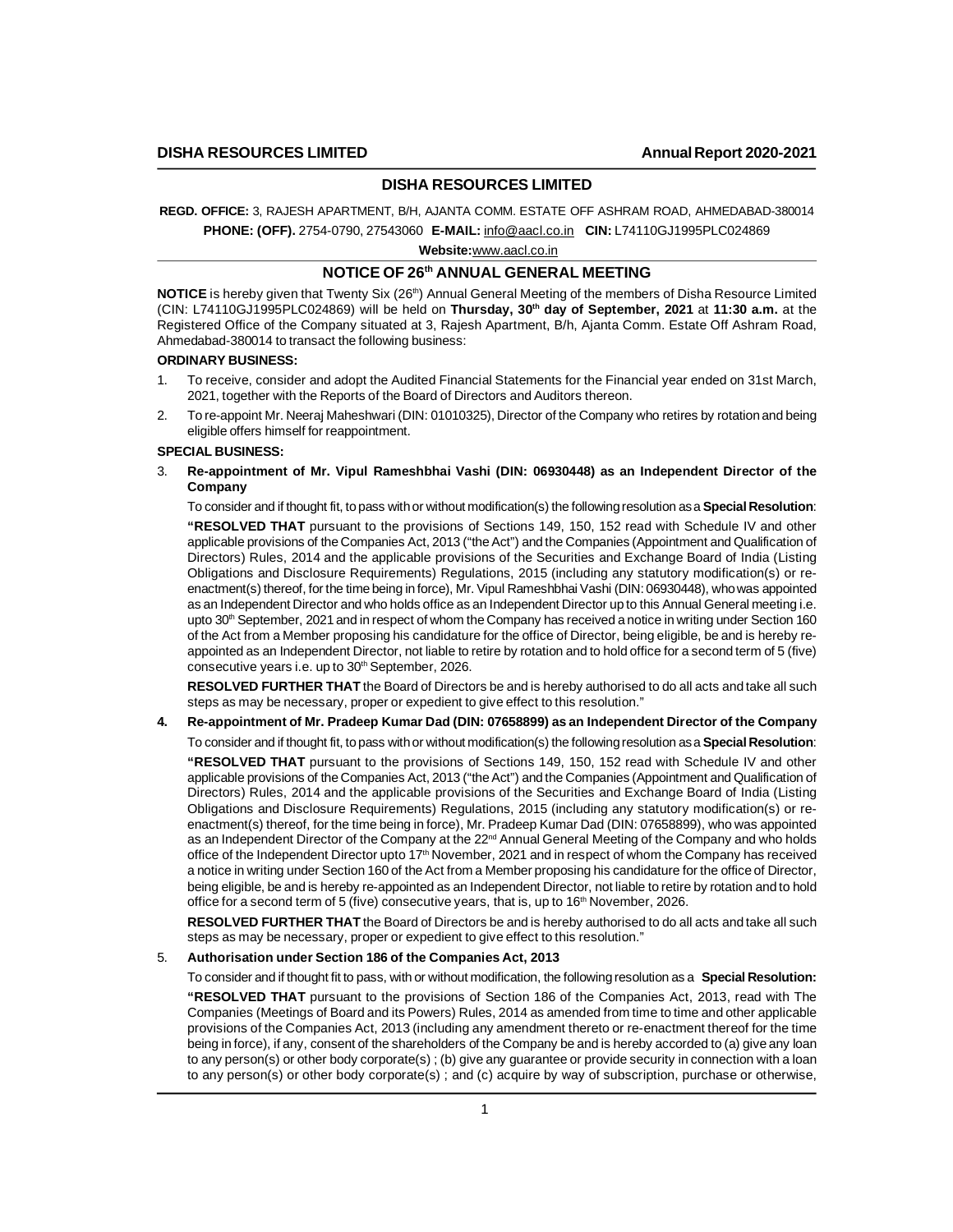**DISHA RESOURCES LIMITED**

securities of any other body corporate from time to time in one or more tranches as the Board of Directors as in their absolute discretion deem beneficial and in the interest of the Company, for an amount not exceeding Rs.25,00,00,000 (Rupees Twenty Five Crores Only) outstanding at any time, notwithstanding that such investments, outstanding loans given or to be given and guarantees and security provided are in excess of the limits prescribed under Section 186 of the Companies Act, 2013.

**RESOLVED FURTHER THAT** for the purpose of giving effect to the above, Executive Directors and/or Company Secretary of the Company, be and are hereby severally authorised to take such steps as may be necessary for obtaining approvals, statutory or otherwise, in relation to the above and to all matters arising out of and incidental thereto and to sign and to execute deeds, applications, documents and file returns with Registrar of Companies, that may be required, on behalf of the Company and generally to do all such acts, deeds, matters and things as may be necessary, proper, expedient or incidental for giving effect to this resolution."

**Place : Ahmedabad PANKTI THAKKAR Date : 13.08.2021 COMPANY SECRETARY & COMPLIANCE OFFICER (ICSI Membership No: A48258)**

**BY ORDER OF THE BOARD OF DIRECTORS**

#### **Notes:**

- 1. A member entitled to attend and vote at the meeting is also entitled to appoint one or more proxies and that a proxy need not be a member of the company. Proxies in order to be effective must be deposited not less than 48 hours before the commencement of the meeting. A person can act as proxy on behalf of members not exceeding 50 (fifty) and holding in aggregate not more than 10 (ten) percent of the total share capital of the Company. However, a member holding more than 10% (ten percent) of the total share capital of the Company may appoint a single person as proxy and such person shall not act as proxy for any other member. Proxies submitted on behalf of the Companies, Societies, etc., must be supported by an appropriate resolution/authority as applicable.
- **2.** The Register of Members and Share Transfer Books will remain close from 24<sup>th</sup> September, 2021 to 30<sup>th</sup> September, 2021 (both days inclusive).
- **3.** Members are requested to intimate about the change in address, if any.
- **4.** Members are requested to bring the copies of the annual report as the same will not be distributed at the annual general meeting.
- **5.** Pursuant to Section 72 of the Companies Act, 2013, Members who hold shares in the physical form can nominate a person in respect of all the shares held by them singly or jointly.
- **6.** Members may note that the copy of the annual report for the year 2020-2021 is also available on the website of the Company.
- **7.** In compliance with the provisions of Section 108 of the Companies Act, 2013 read with Rule 20 Companies (Management and Administration) Rules, 2014 and Regulation 44 of SEBI (Listing Obligations and Disclosure Requirements) Regulations 2015, Members have been provided with the facility to cast their vote electronically, through the e- voting services provided by the M/s Central Depository Services (India) Limited (CDSL) on all resolutions set forth in this Notice.
- 8. The Ministry of Corporate Affairs has taken a "Green Initiative in the Corporate Governance" by allowing paperless compliances by companies and has issued circular stating that service of notice/documents including annual report can be sent by e-mail to its members. We fully support the Ministry's green initiative. Accordingly, the members are requested to inform their e-mail addresses to RTA - M/s **Link Intime India Pvt. Ltd.** 5th floor, 506 to 508 Amarnath Business Centre – I (ABC - I), Beside Gala Business Centre, Nr. St. Xavier's College Corner Off CG Road, Navarangpura, Ahmedabad, Gujarat -380009.
- 9. The information pursuant to Regulation 36(3) of SEBI (Listing Obligation and Disclosure Requirements) Regulations, 2015 with respect to the details of the Directors seeking appointment / re-appointment in this Annual General Meeting is annexed herewith.
- 10. Shareholders who have already voted prior to the meeting date would not be entitled to vote at the meeting venue.
- 11. Notice of the 26<sup>th</sup> Annual General Meeting of the Company Inter alia, indicating the process and manner of e-voting is being sent to all the members whose email Ids are registered with the Company/Depository Participant(s) for communication purpose through electronic mode unless any member has requested for a physical copy of the same. For members who have not registered their email address, physical copies of the Notice of the 26<sup>th</sup> Annual general Meeting of the Company, inter alia, indicating the process and manner of e-voting is being sent through the permitted mode.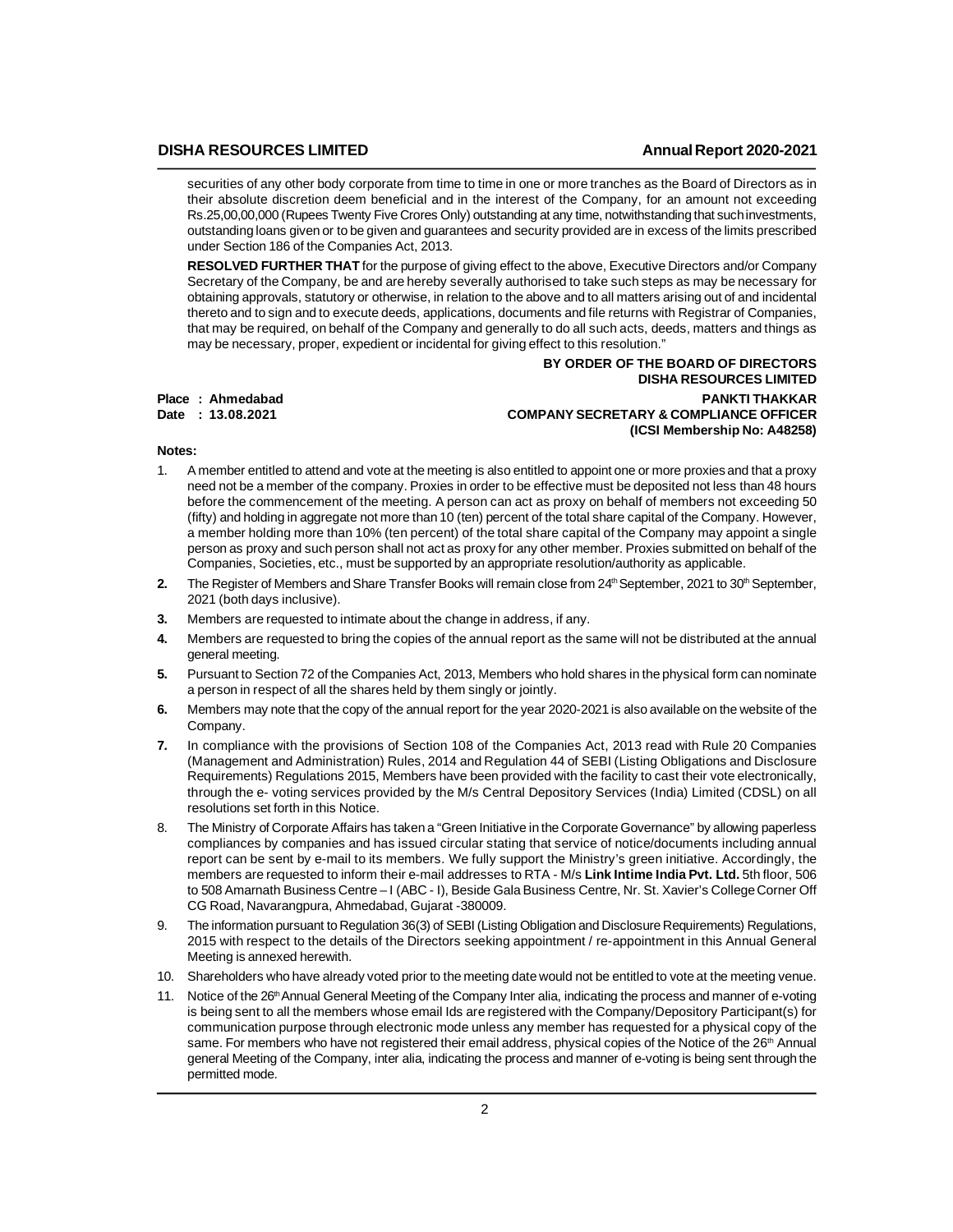- 12. In view of COVID-19, shareholders are requested to follow the below mentioned safety guidelines while attending the meeting:
	- Maintain at least 1 meter (3 feet) distance between yourself and others;
	- Wear a mask throughout the meeting;
	- Use a hand sanitizer, which would be provided at the entrance of the meeting hall on the day of meeting;

#### **THE INSTRUCTIONS FOR SHAREHOLDERS VOTING ELECTRONICALLY ARE AS UNDER:**

In compliance with the provisions of Section 108 and other applicable provisions, if any, of the Companies Act, 2013 read with Rule 20 of the Companies (Management and Administration) Amendment Rules, 2015 ("Amended Rules 2015") and Regulation 44 of SEBI (Listing Obligations and Disclosure Requirements) Regulations, 2015, as amended from time to time, the Company is pleased to provide members facility to exercise their right to vote at the 26<sup>th</sup> AGM by electronic means ("e-voting")

- (i) The voting period begins on Monday, 27<sup>th</sup> September, 2021 (9:00 a.m) and ends on Wednesday, 29<sup>th</sup> September, 2021 (5:00 p.m). During this period shareholders' of the Company, holding shares either in physical form or in dematerialized form, as on the cut-off date 23<sup>rd</sup> September, 2021 may cast their vote electronically. The e-voting module shall be disabled by CDSL for voting thereafter.
- (ii) Shareholders who have already voted prior to the meeting date would not be entitled to vote at the meeting venue.
- (iii) Pursuant to SEBI Circular No. **SEBI/HO/CFD/CMD/CIR/P/2020/242 dated 09.12.2020,** under Regulation 44 of Securities and Exchange Board of India (Listing Obligations and Disclosure Requirements) Regulations, 2015, listed entities are required to provide remote e-voting facility to its shareholders, in respect of all shareholders' resolutions. However, it has been observed that the participation by the public non-institutional shareholders/retail shareholders is at a negligible level.

Currently, there are multiple e-voting service providers (ESPs) providing e-voting facility to listed entities in India. This necessitates registration on various ESPs and maintenance of multiple user IDs and passwords by the shareholders.

In order to increase the efficiency of the voting process, pursuant to a public consultation, it has been decided to enable e-voting to **all the demat account holders**, **by way of a single login credential, through their demat accounts/ websites of Depositories/ Depository Participants**. Demat account holders would be able to cast their vote without having to register again with the ESPs, thereby, not only facilitating seamless authentication but also enhancing ease and convenience of participating in e-voting process.

(iv) In terms of SEBI circular **no. SEBI/HO/CFD/CMD/CIR/P/2020/242** dated December 9, 2020 on e-Voting facility provided by Listed Companies, Individual shareholders holding securities in demat mode are allowed to vote through their demat account maintained with Depositories and Depository Participants. Shareholders are advised to update their mobile number and email Id in their demat accounts in order to access e-Voting facility.

| <b>Type of shareholders</b>                                                     | <b>Login Method</b>                                                                                                                                                                                                                                                                                                                                                                                                                                                                                                                                                                                                                                                           |  |  |
|---------------------------------------------------------------------------------|-------------------------------------------------------------------------------------------------------------------------------------------------------------------------------------------------------------------------------------------------------------------------------------------------------------------------------------------------------------------------------------------------------------------------------------------------------------------------------------------------------------------------------------------------------------------------------------------------------------------------------------------------------------------------------|--|--|
| Individual Shareholders holding<br>securities in Demat mode with<br><b>CDSL</b> | Users who have opted for CDSL Easi / Easiest facility, can login through<br>1)<br>their existing user id and password. Option will be made available to<br>reach e-Voting page without any further authentication. The URL for<br>users to login to Easi / Easiest are https://web.cdslindia.com/myeasi/<br>home/login or visit www.cdslindia.com and click on Login icon and select<br>New System Myeasi.                                                                                                                                                                                                                                                                    |  |  |
|                                                                                 | After successful login the Easi / Easiest user will be able to see the e-<br>(2)<br>Voting option for eligible companies where the evoting is in progress as<br>per the information provided by company. On clicking the evoting option,<br>the user will be able to see e-Voting page of the e-Voting service provider<br>for casting your vote during the remote e-Voting period or joining virtual<br>meeting & voting during the meeting. Additionally, there is also links<br>provided to access the system of all e-Voting Service Providers <i>i.e.</i><br>CDSL/NSDL/KARVY/LINKINTIME, so that the user can visit the e-Voting<br>service providers' website directly. |  |  |
|                                                                                 | If the user is not registered for Easi/Easiest, option to register is available<br>3)<br>at https://web.cdslindia.com/myeasi/Registration/EasiRegistration                                                                                                                                                                                                                                                                                                                                                                                                                                                                                                                    |  |  |

Pursuant to above said SEBI Circular**,** Login method for e-Voting and joining virtual meetings **for Individual shareholders holding securities in Demat mode** is given below: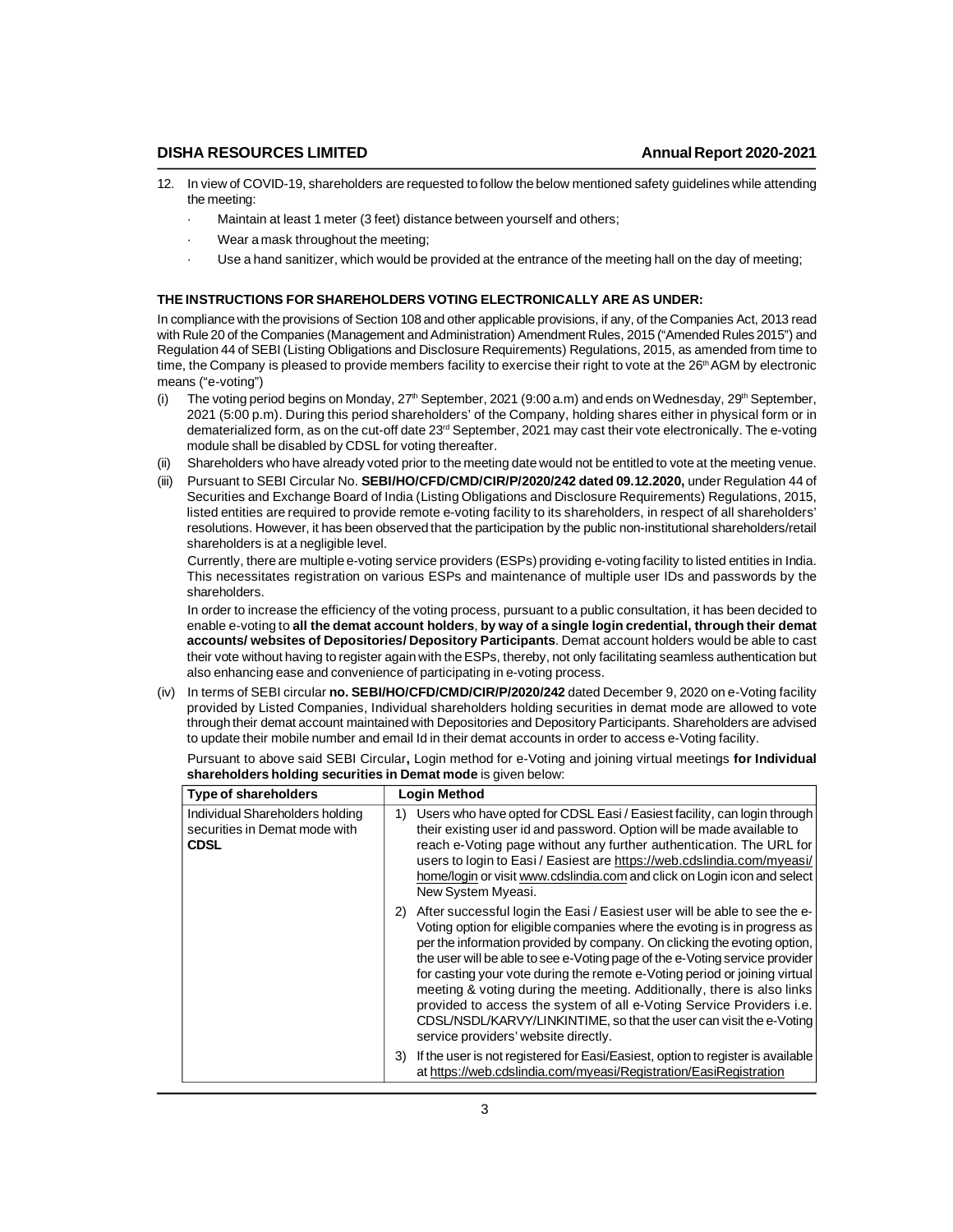|                                                                                 | Alternatively, the user can directly access e-Voting page by providing<br>4)<br>Demat Account Number and PAN No. from a e-Voting link available on<br>www.cdslindia.com home page. The system will authenticate the user<br>by sending OTP on registered Mobile & Email as recorded in the Demat<br>Account. After successful authentication, user will be able to see the e-<br>Voting option where the evoting is in progress and also able to directly<br>access the system of all e-Voting Service Providers.                                                                                                                                                                                                                                                                                                                                                                                                                                                                                                                                                                 |
|---------------------------------------------------------------------------------|-----------------------------------------------------------------------------------------------------------------------------------------------------------------------------------------------------------------------------------------------------------------------------------------------------------------------------------------------------------------------------------------------------------------------------------------------------------------------------------------------------------------------------------------------------------------------------------------------------------------------------------------------------------------------------------------------------------------------------------------------------------------------------------------------------------------------------------------------------------------------------------------------------------------------------------------------------------------------------------------------------------------------------------------------------------------------------------|
| Individual Shareholders holding<br>securities in demat mode with<br><b>NSDL</b> | If you are already registered for NSDL IDeAS facility, please visit the e-<br>1)<br>Services website of NSDL. Open web browser by typing the following<br>URL: https://eservices.nsdl.com either on a Personal Computer or on a<br>mobile. Once the home page of e-Services is launched, click on the<br>"Beneficial Owner" icon under "Login" which is available under 'IDeAS'<br>section. A new screen will open. You will have to enter your User ID and<br>Password. After successful authentication, you will be able to see e-<br>Voting services. Click on "Access to e-Voting" under e-Voting services<br>and you will be able to see e-Voting page. Click on company name or e-<br>Voting service provider name and you will be re-directed to e-Voting<br>service provider website for casting your vote during the remote e-<br>Voting period or joining virtual meeting & voting during the meeting.<br>If the user is not registered for IDeAS e-Services, option to register is<br>2)<br>available at https://eservices.nsdl.com. Select "Register Online for IDeAS |
|                                                                                 | "Portal or click at<br>https://eservices.nsdl.com/SecureWeb/<br>IdeasDirectReg.jsp                                                                                                                                                                                                                                                                                                                                                                                                                                                                                                                                                                                                                                                                                                                                                                                                                                                                                                                                                                                                |
|                                                                                 | Visit the e-Voting website of NSDL. Open web browser by typing the<br>3)<br>following URL: https://www.evoting.nsdl.com/ either on a Personal<br>Computer or on a mobile. Once the home page of e-Voting system is<br>launched, click on the icon "Login" which is available under 'Shareholder/<br>Member' section. A new screen will open. You will have to enter your<br>User ID (i.e. your sixteen digit demat account number hold with NSDL),<br>Password/OTP and a Verification Code as shown on the screen. After<br>successful authentication, you will be redirected to NSDL Depository<br>site wherein you can see e-Voting page. Click on company name or e-<br>Voting service provider name and you will be redirected to e-Voting<br>service provider website for casting your vote during the remote e-<br>Voting period or joining virtual meeting & voting during the meeting                                                                                                                                                                                     |
| Individual Shareholders (holding<br>securities in demat mode) login             | You can also login using the login credentials of your demat account through<br>your Depository Participant registered with NSDL/CDSL for e-Voting facility.                                                                                                                                                                                                                                                                                                                                                                                                                                                                                                                                                                                                                                                                                                                                                                                                                                                                                                                      |
| through their Depository                                                        | After Successful login, you will be able to see e-Voting option. Once you                                                                                                                                                                                                                                                                                                                                                                                                                                                                                                                                                                                                                                                                                                                                                                                                                                                                                                                                                                                                         |
| <b>Participants</b>                                                             | click on e-Voting option, you will be redirected to NSDL/CDSL Depository site<br>after successful authentication, wherein you can see e-Voting feature. Click<br>on company name or e-Voting service provider name and you will be redirected<br>to e-Voting service provider website for casting your vote during the remote<br>e-Voting period or joining virtual meeting & voting during the meeting.                                                                                                                                                                                                                                                                                                                                                                                                                                                                                                                                                                                                                                                                          |
|                                                                                 | $\mathbf{1}$<br>and the company of the company of the com-                                                                                                                                                                                                                                                                                                                                                                                                                                                                                                                                                                                                                                                                                                                                                                                                                                                                                                                                                                                                                        |

**Important note:** Members who are unable to retrieve User ID/ Password are advised to use Forget User ID and Forget Password option available at above mentioned website.

| Helpdesk for Individual Shareholders holding securities in demat mode for any technical issues related |                                                                                                                                                                                  |  |  |
|--------------------------------------------------------------------------------------------------------|----------------------------------------------------------------------------------------------------------------------------------------------------------------------------------|--|--|
| to login through Depository i.e. CDSL and NSDL                                                         |                                                                                                                                                                                  |  |  |
| Login type                                                                                             | <b>Helpdesk details</b>                                                                                                                                                          |  |  |
| Individual Shareholders holding                                                                        | Members facing any technical issue in login can contact CDSL helpdesk                                                                                                            |  |  |
| securities in Demat mode with CDSL                                                                     | by sending a request at helpdesk.evoting@cdslindia.com or contact<br>at 022-23058738 and 22-23058542-43.                                                                         |  |  |
| Individual Shareholders holding<br>securities in Demat mode with NSDL                                  | Members facing any technical issue in login can contact NSDL helpdesk<br>by sending a request at evoting@nsdl.co.in or call at toll free no.: 1800<br>1020 990 and 1800 22 44 30 |  |  |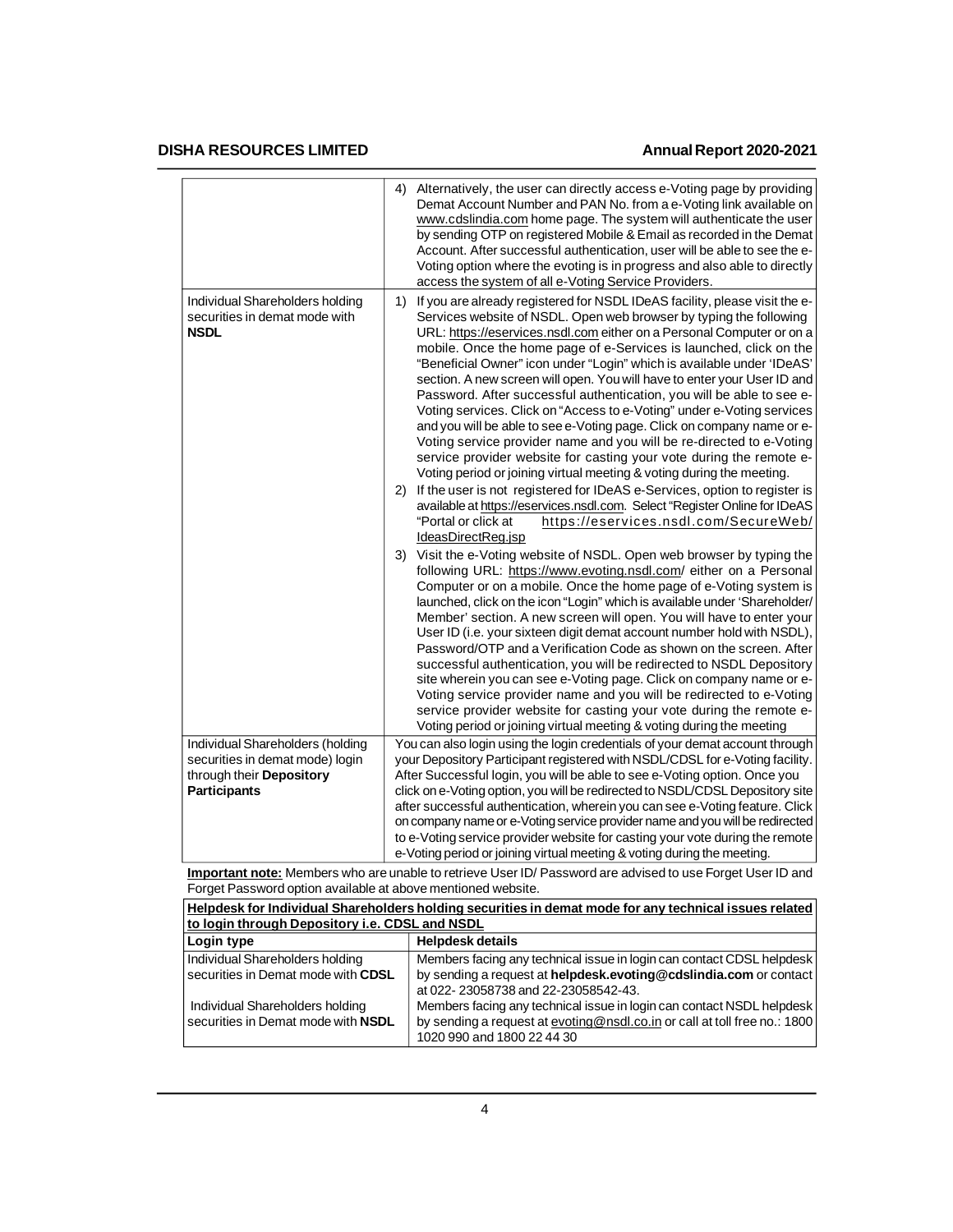- (v) Login method for e-Voting and joining virtual meeting for shareholders **other than individual shareholders holding in Demat form & physical shareholders.**
	- 1) The shareholders should log on to the e-voting website [www.evotingindia.com.](http://www.evotingindia.com.)
	- 2) Click on "Shareholders" module.
	- 3) Now enter your User ID
		- a. For CDSL: 16 digits beneficiary ID,
		- b. For NSDL: 8 Character DP ID followed by 8 Digits Client ID,
		- c. Shareholders holding shares in Physical Form should enter Folio Number registered with the Company.
	- 4) Next enter the Image Verification as displayed and Click on Login.
	- 5) If you are holding shares in demat form and had logged on to [www.evotingindia.com](http://www.evotingindia.com) and voted on an earlier e-voting of any company, then your existing password is to be used.
	- 6) If you are a first-time user follow the steps given below:

|                                                               | For Shareholders holding shares in Demat Form other than individual and<br><b>Physical Form</b>                                                                                                                                                                                                                                                            |
|---------------------------------------------------------------|------------------------------------------------------------------------------------------------------------------------------------------------------------------------------------------------------------------------------------------------------------------------------------------------------------------------------------------------------------|
| IPAN                                                          | Enter your 10 digit alpha-numeric *PAN issued by Income Tax Department (Applicable for<br>both demat shareholders as well as physical shareholders)                                                                                                                                                                                                        |
|                                                               | • Shareholders who have not updated their PAN with the Company/Depository Participant<br>are requested to use the sequence number sent by Company/RTA or contact Company/<br>RTA.                                                                                                                                                                          |
| Dividend Bank<br>lDetails <b>OR</b><br>Date of Birth<br>(DOB) | Enter the Dividend Bank Details or Date of Birth (in dd/mm/yyyy format) as recorded in<br>your demat account or in the company records in order to login.<br>• If both the details are not recorded with the depository or company, please enter the<br>member id / folio number in the Dividend Bank details field as mentioned in instruction<br>$(v)$ . |

- (vi) After entering these details appropriately, click on "SUBMIT" tab.
- (vii) Shareholders holding shares in physical form will then directly reach the Company selection screen. However, shareholders holding shares in demat form will now reach 'Password Creation' menu wherein they are required to mandatorily enter their login password in the new password field. Kindly note that this password is to be also used by the demat holders for voting for resolutions of any other company on which they are eligible to vote, provided that company opts for e-voting through CDSL platform. It is strongly recommended not to share your password with any other person and take utmost care to keep your password confidential.
- (viii) For shareholders holding shares in physical form, the details can be used only for e-voting on the resolutions contained in this Notice.
- (ix) Click on the EVSN for the relevant <Company Name> on which you choose to vote.
- (x) On the voting page, you will see "RESOLUTION DESCRIPTION" and against the same the option "YES/NO" for voting. Select the option YES or NO as desired. The option YES implies that you assent to the Resolution and option NO implies that you dissent to the Resolution.
- (xi) Click on the "RESOLUTIONS FILE LINK" if you wish to view the entire Resolution details.
- (xii) After selecting the resolution, you have decided to vote on, click on "SUBMIT". A confirmation box will be displayed. If you wish to confirm your vote, click on "OK", else to change your vote, click on "CANCEL" and accordingly modify your vote.
- (xiii) Once you "CONFIRM" your vote on the resolution, you will not be allowed to modify your vote.
- (xiv) You can also take a print of the votes cast by clicking on "Click here to print" option on the Voting page.
- (xv) If a demat account holder has forgotten the login password then Enter the User ID and the image verification code and click on Forgot Password & enter the details as prompted by the system.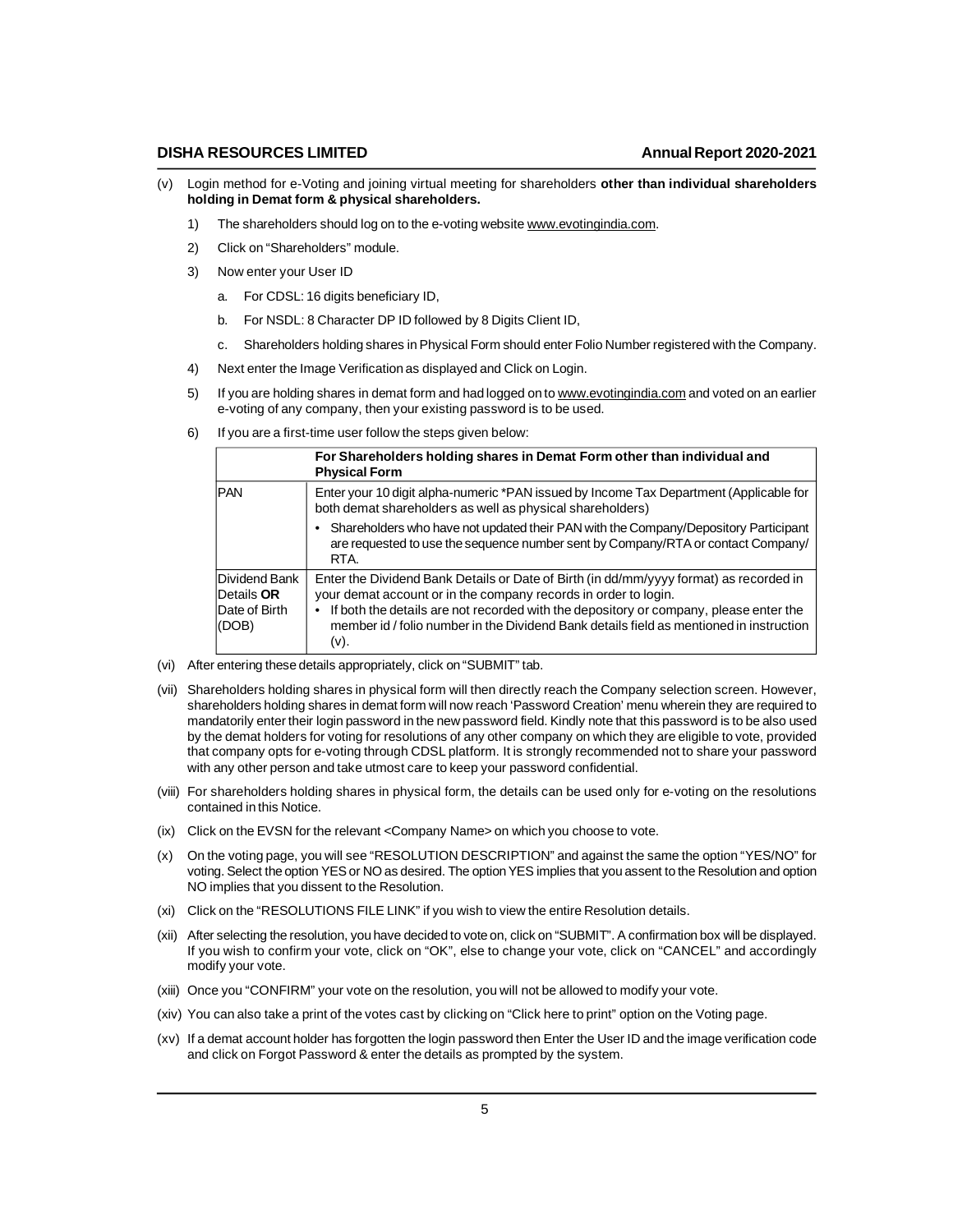#### (xvi) **Facility for Non – Individual Shareholders and Custodians –Remote Voting**

- Non-Individual shareholders (i.e. other than Individuals, HUF, NRI etc.) and Custodians are required to log on to [www.evotingindia.com](http://www.evotingindia.com) and register themselves in the "Corporates" module.
- A scanned copy of the Registration Form bearing the stamp and sign of the entity should be emailed to [helpdesk.evoting@cdslindia.com.](mailto:helpdesk.evoting@cdslindia.com.)
- After receiving the login details a Compliance User should be created using the admin login and password. The Compliance User would be able to link the account(s) for which they wish to vote on.
- The list of accounts linked in the login should be mailed to [helpdesk.evoting@cdslindia.com](mailto:helpdesk.evoting@cdslindia.com) and on approval of the accounts they would be able to cast their vote.
- A scanned copy of the Board Resolution and Power of Attorney (POA) which they have issued in favour of the Custodian, if any, should be uploaded in PDF format in the system for the scrutinizer to verify the same.
- Alternatively Non Individual shareholders are required to send the relevant Board Resolution/ Authority letter etc. together with attested specimen signature of the duly authorized signatory who are authorized to vote, to the Scrutinizer and to the Company at the email address viz; [iinfo@aacl.co.in,](mailto:iinfo@aacl.co.in,) if they have voted from individual tab & not uploaded same in the CDSL e-voting system for the scrutinizer to verify the same.

#### **PROCESS FOR THOSE SHAREHOLDERS WHOSE EMAIL/MOBILE NO. ARE NOT REGISTERED WITH THE COMPANY/DEPOSITORIES.**

- 1. For Physical shareholders- please provide necessary details like Folio No., Name of shareholder, scanned copy of the share certificate (front and back), PAN (self attested scanned copy of PAN card), AADHAR (self attested scanned copy of Aadhar Card) by email to **Company/RTA email id**.
- 2. For Demat shareholders -, Please update your email id & mobile no. with your respective Depository Participant (DP)
- 3. For Individual Demat shareholders Please update your email id & mobile no. with your respective Depository Participant (DP) which is mandatory while e-Voting & joining virtual meetings through Depository.

If you have any queries or issues regarding attending AGM & e-Voting from the CDSL e-Voting System, you can write an email to [helpdesk.evoting@cdslindia.com](mailto:helpdesk.evoting@cdslindia.com) or contact at 022-23058738 and 022-23058542/43.

All grievances connected with the facility for voting by electronic means may be addressed to Mr. Rakesh Dalvi, Sr. Manager, (CDSL, ) Central Depository Services (India) Limited, A Wing, 25th Floor, Marathon Futurex, Mafatlal Mill Compounds, N M Joshi Marg, Lower Parel (East), Mumbai - 400013 or send an email to [helpdesk.evoting@cdslindia.com](mailto:helpdesk.evoting@cdslindia.com) or call on 022-23058542/43.

- (xvii) Mr. Umesh Ved, Company Secretary of M/s. Umesh Ved & Associates, (Membership No 4411, CP 2924), Ahmedabad has been appointed as the Scrutinizer to scrutinize the e-voting process in affair and transparent manner.
- (xviii) The scrutinizer shall within a period of not exceeding three working days from the conclusion of the e- voting period unblock the votes in the presence of atleast two witnesses not in employment of the Company and make a scrutinizer's report of the votes cast in favour or against, if any, forthwith to the Chairman of the Company.
- (xix) The results of the e-voting along with the scrutinizer's report shall be placed on company's website and on the website of CDSL within two days of passing of the resolution at the AGM of the Company. The results will also be communicated to the stock exchanges where the shares of the Company are listed.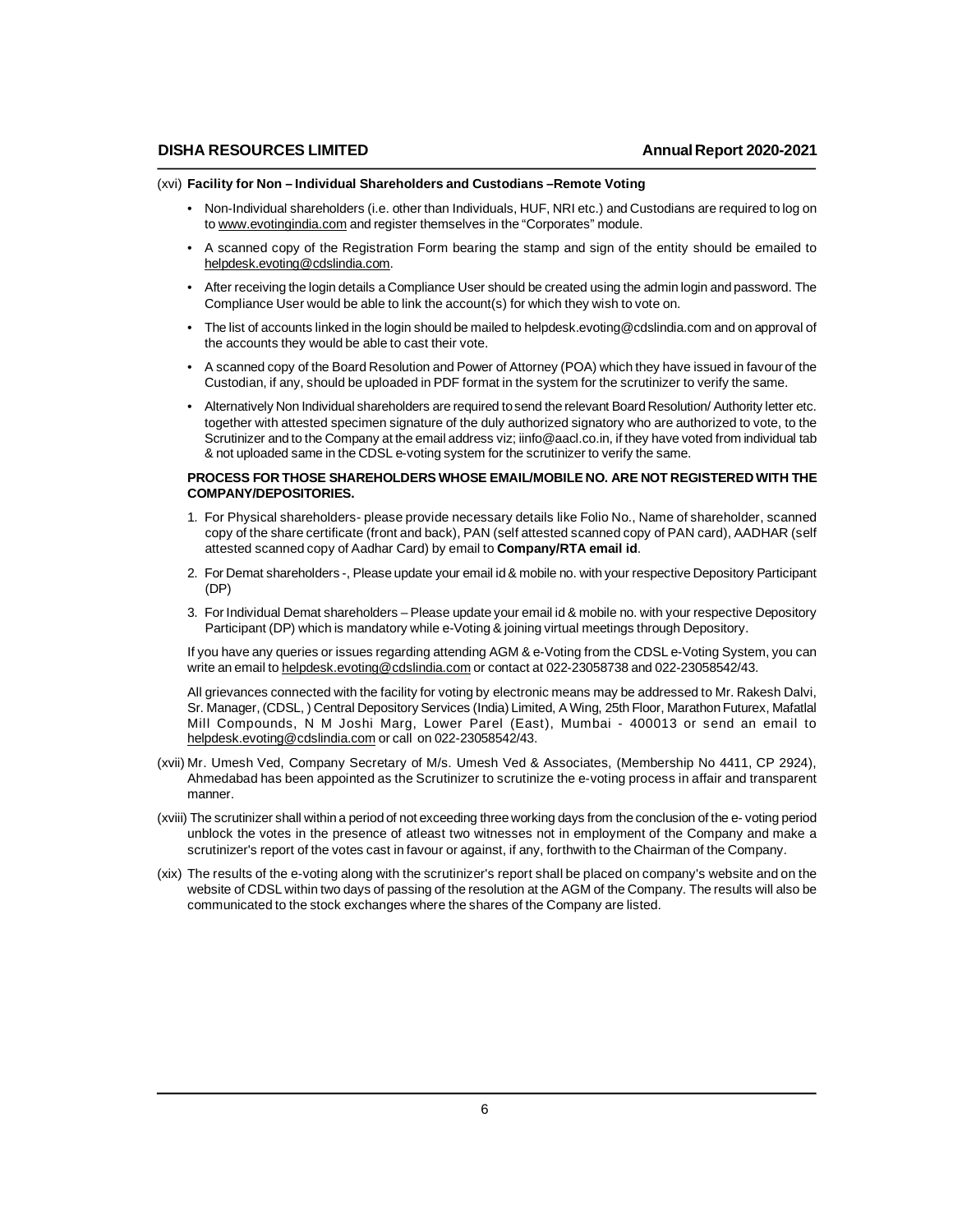#### **STATEMENT PURSUANT TO SECTION 102(1) OF THE COMPANIES ACT, 2013**

Statement pursuant to Section 102(1) of the Companies Act, 2013 for Item No. 3 & 4 of the accompanying notice is as under:

# **ITEM NO. 3:**

Mr. Vipul Vashi (DIN : 06930448) was appointed as Independent Director on the Board of the Company and he hold office as Independent Director of the Company up to this Annual General Meeting i.e. upto 30th September, 2021 ("first term").

The Nomination and Remuneration Committee of the Board of Directors, on the basis of the report of performance evaluation of Independent Director, has recommended re-appointment of Mr. Vipul Vashi as Independent Director of the Company for second term of 5 (five) consecutive years, i.e. up to 30<sup>th</sup> September, 2026.

The Board, based on the performance evaluation and as per the recommendations of Nomination and Remuneration Committee, considers that, given his background, experience and contributions made by him during his tenure, the continued association of Mr. Vipul Vashi would be beneficial to the Company and therefore it is desirable to continue to avail the services as Independent Director for a second term of 5 (five) consecutive years.

The Company has also received declaration from Mr. Vipul Vashi that he meet the criteria of independence as prescribed under both SEBI (LODR) Regulations, 2015 as well as Section 149(6) of the Companies Act, 2013.

In the opinion of the Board, Mr. Vipul Vashi, fulfil the conditions for re-appointment as Independent Director as specified in the Act and SEBI (LODR) Regulations, 2015.

The Company has received notices in writing pursuant to Section 160 of the Companies Act, 2013, from a member proposing his re-appointment for the office of Independent Director of the Company.

Details of Mr. Vipul Vashi, whose re-appointment as Independent Director is proposed at Item Nos. 3 is provided in the "Annexure" to the Explanatory statement.

The terms and conditions of appointment of the above Directors shall be open for inspection by the Members at the Registered Office of the Company.

Your Directors recommend Resolution at Item No. 3 as a Special Resolution for approval of the members.

None of the other Directors or key managerial personnel or their relatives other than Mr. Vipul Vashi and his relative, are in any way concerned or interested, financially or otherwise, in the proposed resolution.

#### **ITEM NO. 4:**

Mr. Pradeep Kumar Dad (DIN: 07658899) was appointed as Independent Director on the Board of the Company and he hold office as Independent Director of the Company up to 17<sup>th</sup> November, 2021 ("first term").

The Nomination and Remuneration Committee of the Board of Directors, on the basis of the report of performance evaluation of Independent Director, has recommended re-appointment of Mr. Pradeep Kumar Dad as Independent Director of the Company for second term of 5 (five) consecutive years, i.e. up to 26<sup>th</sup> November, 2026.

The Board, based on the performance evaluation and as per the recommendations of Nomination and Remuneration Committee, considers that, given his background, experience and contributions made by him during his tenure, the continued association of Mr. Pradeep Kumar Dad would be beneficial to the Company and therefore it is desirable to continue to avail the services as Independent Director for a second term of 5 (five) consecutive years.

The Company has also received declaration from Mr. Pradeep Kumar Dad that he meet the criteria of independence as prescribed under both SEBI (LODR) Regulations, 2015 as well as Section 149(6) of the Companies Act, 2013.

In the opinion of the Board, Mr. Pradeep Kumar Dad, fulfil the conditions for re-appointment as Independent Director as specified in the Act and SEBI (LODR) Regulations, 2015.

The Company has received notices in writing pursuant to Section 160 of the Companies Act, 2013, from a member proposing his re-appointment for the office of Independent Director of the Company.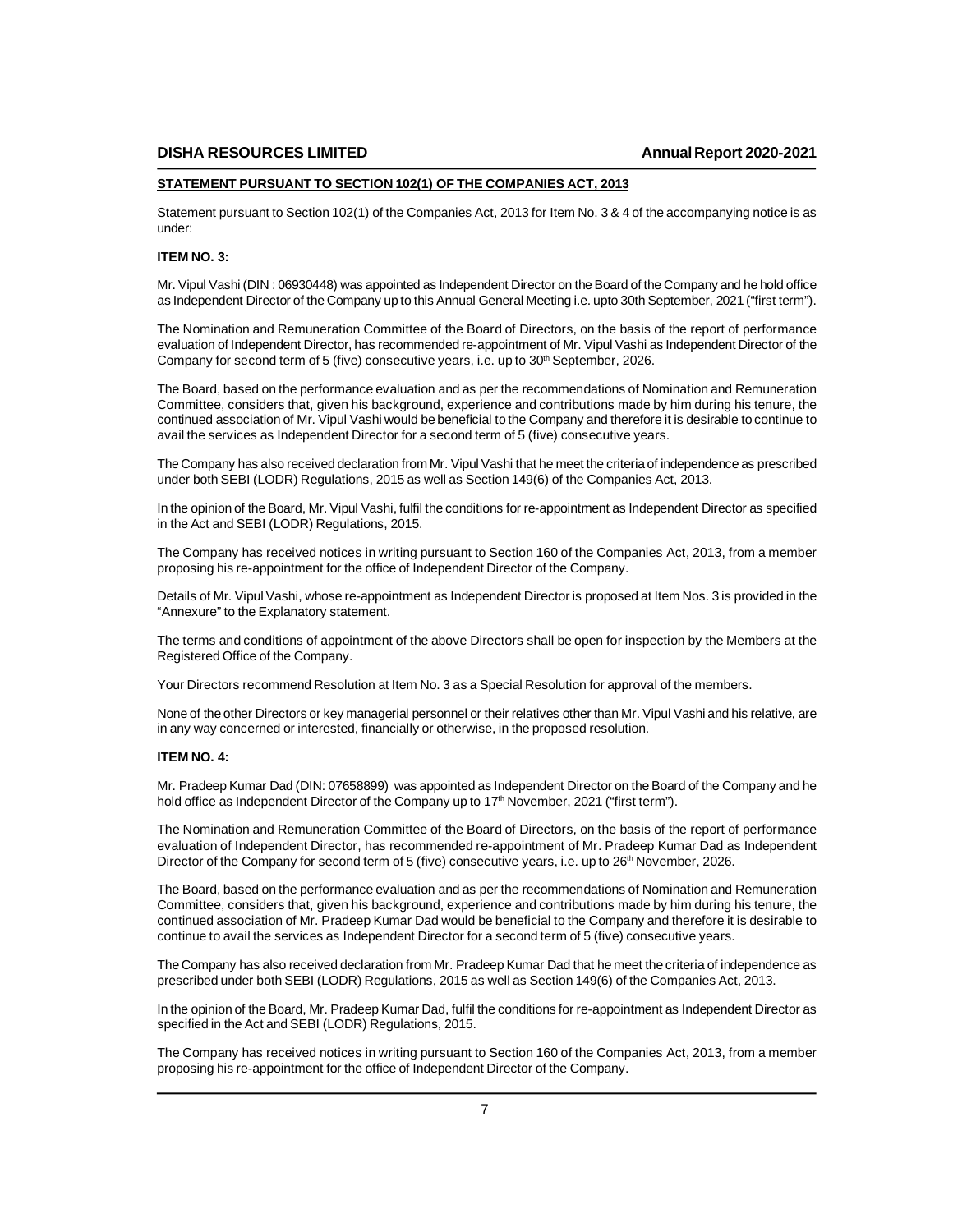Details of Mr. Pradeep Kumar Dad, whose re-appointment as Independent Director is proposed at Item Nos. 4 is provided in the "Annexure" to the Explanatory statement.

The terms and conditions of appointment of the above Directors shall be open for inspection by the Members at the Registered Office of the Company.

Your Directors recommend Resolution at Item No. 4 as a Special Resolution for approval of the members.

None of the other Directors or key managerial personnel or their relatives other than Mr. Pradeep Kumar Dad and his relative, are in any way concerned or interested, financially or otherwise, in the proposed resolution.

#### **ITEM NO. 5:**

In order to make optimum use of funds available with the Company and also to achieve long term strategic and business objectives, the Board of Directors of the Company proposes to make use of the same by making investment in other bodies corporate or granting loans, giving guarantee or providing security to other persons or other body corporate as and when required.

Members may note that pursuant to Section 186 of the Companies Act, 2013 ("Act"), the Company can give loan or give any guarantee or provide security in connection with a loan to any other body corporate or person and acquire securities of any other body corporate, in excess of 60% of its paid up share capital, free reserves and securities premium account or 100% of its free reserves and securities premium account, whichever is more, with approval of Members by special resolution passed at the general meeting.

In view of the aforesaid, it is proposed to take approval under Section 186 of the Companies Act, 2013, by way of special resolution, up to a limit of Rs.25 Crores, as proposed in the Notice.

The above proposal is in the interest of the Company and the Board recommends the Resolution as set out at Item No.5 for approval by the members of the Company.

None of the Directors or Key Managerial Personnel or their relatives are in any way concerned with or interested, financially or otherwise in the resolution at Item no. 5 of the accompanying notice. The Board recommends the resolution at Item no.5 to be passed as Special Resolution.

### **BY ORDER OF THE BOARD OF DIRECTORS DISHA RESOURCES LIMITED**

**Place : Ahmedabad PANKTI THAKKAR COMPANY SECRETARY & COMPLIANCE OFFICER (ICSI Membership No: A48258)**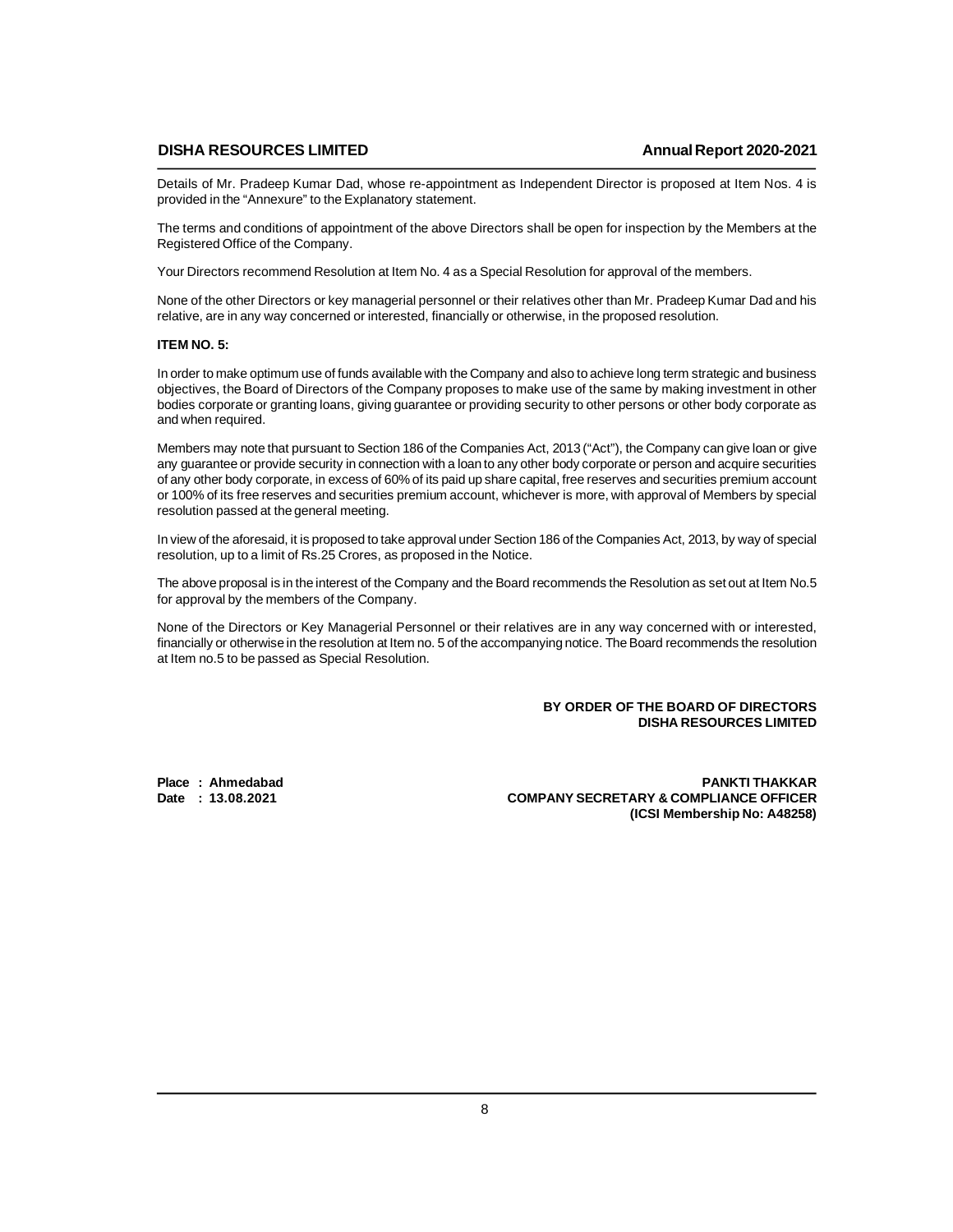### **ANNEXURE TO THE EXPLANATORY STATEMENT**

Information pursuant to Regulation 36(3) of the SEBI (Listing Obligations and Disclosure Requirements) Regulations, 2015 and Secretarial Standards on General Meetings(SS-2) issued by Institute of Company Secretaries of India, in respect of Directors seeking appointment/re-appointment /continuation of appointment at the Annual General Meeting.

| Name of the Director                                                                                                                   | Mr. Neeraj Maheshwari                                                          | Mr. Vipul Vashi                                                                                                       | Mr. Pradeep Kumar Dad                                                    |
|----------------------------------------------------------------------------------------------------------------------------------------|--------------------------------------------------------------------------------|-----------------------------------------------------------------------------------------------------------------------|--------------------------------------------------------------------------|
| <b>DIN</b>                                                                                                                             | 01010325                                                                       | 06930448                                                                                                              | 07658899                                                                 |
| <b>Father/Husband Name</b>                                                                                                             | Premnarayan Laxmi<br>Narayan Maheshwari                                        | Rameshbhai Vashi                                                                                                      | Krishan Gopal Dad                                                        |
| Date of Birth                                                                                                                          | 09.12.1973                                                                     | 15.03.1970                                                                                                            | 01.03.1987                                                               |
| <b>Date of Appointment</b>                                                                                                             | 09.08.2016                                                                     | 09.08.2016                                                                                                            | 17.11.2016                                                               |
| Qualification                                                                                                                          | <b>B.Com</b>                                                                   | Diploma in Mechanical<br>Engineer                                                                                     | B.Com.<br><b>Chartered Accountant</b>                                    |
| Name of the Companie(s)<br>in which he/she is a director                                                                               | 1. Samarth Finstock<br>Limited.                                                | 1. Maheshwari Logistics<br>Limited                                                                                    | <b>NIL</b>                                                               |
| Name of the company in<br>which he/she is Member/<br><b>Chairman in the committees</b>                                                 | <b>NIL</b>                                                                     | <b>NIL</b>                                                                                                            | <b>NIL</b>                                                               |
| <b>Disclosure of Relationship</b><br>with other Directors.<br><b>Manager and Key</b><br><b>Managerial Personnel of</b><br>the Company. | <b>NIL</b>                                                                     | <b>NIL</b>                                                                                                            | <b>NIL</b>                                                               |
| <b>Specific functional Areas</b>                                                                                                       | Having good experience<br>in the field of Financing<br>and General Management. | Having good experience<br>in the product<br>management,<br>professional<br>communication skills<br>Business Strategy. | Rich and varied experience<br>in the field of Accountancy<br>and Finance |
| Shareholding in the<br>Company as on<br>31st March, 2021.                                                                              | 426448                                                                         | <b>NIL</b>                                                                                                            | 200                                                                      |
| <b>Details of remuneration</b><br>sought to be paid and<br><b>Remuneration last drawn</b><br>by such person, if any                    | Nil                                                                            | <b>NIL</b>                                                                                                            | <b>NIL</b>                                                               |
| No. of the Board Meeting<br>attended during the year                                                                                   | 5                                                                              | 7                                                                                                                     | $\overline{7}$                                                           |

# **BY ORDER OF THE BOARD OF DIRECTORS DISHA RESOURCES LIMITED**

**Place : Ahmedabad PANKTI THAKKAR COMPANY SECRETARY & COMPLIANCE OFFICER (ICSI Membership No: A48258)**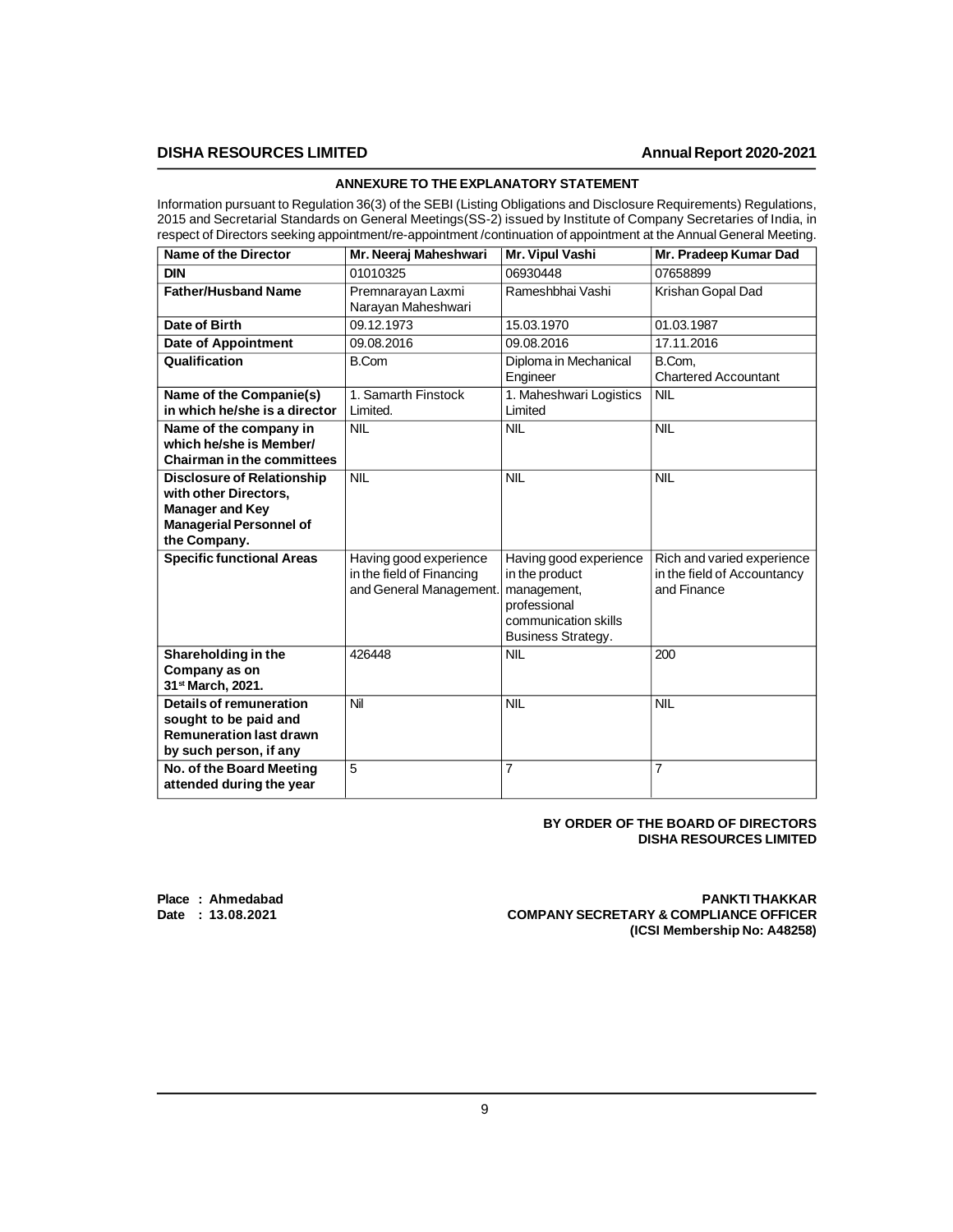# **DIRECTORS REPORT**

To,

#### The Members, **Disha Resources Limited** Ahmedabad.

The Board of Directors (the "Board") of **Disha Resources Limited** ("your Company"/ "the Company") is pleased to present the **26th (Twenty Sixth)** Annual Report and the Audited Financial Statements of your Company for the financial year ended 31st March, 2021 ("financial year under review").

### **FINANCIAL SUMMARY AND HIGHLIGHTS**:

The financial performance of the company for the Financial Year ended on 31<sup>st</sup> March, 2021 and for the previous financial year ended on 31st March, 2020 is given below:

|                                                                   |                                        | (Amount in Rs.)                         |
|-------------------------------------------------------------------|----------------------------------------|-----------------------------------------|
| <b>Particulars</b>                                                | <b>Current Year</b><br>$(2020 - 2021)$ | <b>Previous Year</b><br>$(2019 - 2020)$ |
| Revenue from operations                                           | 36,120,330                             | 3,485,141                               |
| Other Income                                                      | 3,643,267                              |                                         |
| <b>Total revenue</b>                                              | 39,763,597                             | 3,485,141                               |
| <b>Expenditure</b>                                                |                                        |                                         |
| Employee benefits expenses                                        | 1,314,000                              | 1,104,000                               |
| Other expenses                                                    | 34,063,917                             | 7,161,413                               |
| <b>Total expenses</b>                                             | 35,377,917                             | 8,265,413                               |
| Profit/(Loss) before exceptional and extra ordinary items and tax | 4,385,679                              | (4,780,272)                             |
| Profit/(Loss) before tax                                          | 4,385,679                              | (4,780,272)                             |
| Tax expense :                                                     |                                        |                                         |
| Income tax for earlier years                                      |                                        |                                         |
| Provision for income tax                                          | 6,84,166                               |                                         |
| <b>MAT Credit</b>                                                 | (6, 84, 166)                           |                                         |
| Net profit/(Loss) for the year                                    | 4,385,679                              | (4,780,272)                             |
| <b>Earning Per Share (EPS)</b>                                    |                                        |                                         |
| Basic                                                             | 0.92                                   | (4.58)                                  |
| Diluted                                                           | 0.92                                   | (4.58)                                  |

## **STATE OF AFFAIRS OF THE COMPANY AND PERFORMANCE:**

The company's main object is to carry the business into the area of jewelry, Logistic Services, Trading of waste paper, recycling of paper, coal and coal related products, Textiles, precious or semi precious metals, convertors, processors of all kinds & classes of all kinds of commodities.

The Company evolved in other segment i.e. Trading of Metal Items (coil/sheets/plates), Motor blowers & condensers, copper pipe, copper fittings & in Fabrics Grey cloth & finish cloth.

The Total Income of the Company from operation increased by 1040.94% at Rs. 39,763,597/- (Previous year Rs. 3,485,141/-). The Total Expenses also increased by 328.02% to Rs.35,377,917/- from Rs. 82,65,413/-.

The Operating Interest income and Dividend income is Nil as compared to previous year of Rs. 34,85,141/-

The Net Profit after Tax was Rs.43,85,679 for the year 2020-21 compared to Net loss of Rs. 47,80,272/- for the year 2019-20.

The directors assure the stakeholders of the company to continue their efforts and enhance the overall performance of the company in the coming financial year.

### **IMPACT OF COVID-19 PANDEMIC:**

During the current year under review, COVID-19 pandemic developed rapidly in the form of second wave which turned into a nation crisis once again, forcing governments to enforce partial lockdowns across the Country. Due to the spread of COVID-19 and in accordance with the various initiatives and directions of both Central and State Government(s) from time to time, the Company gradually started its business operations with minimum workforce combined with work from home policy.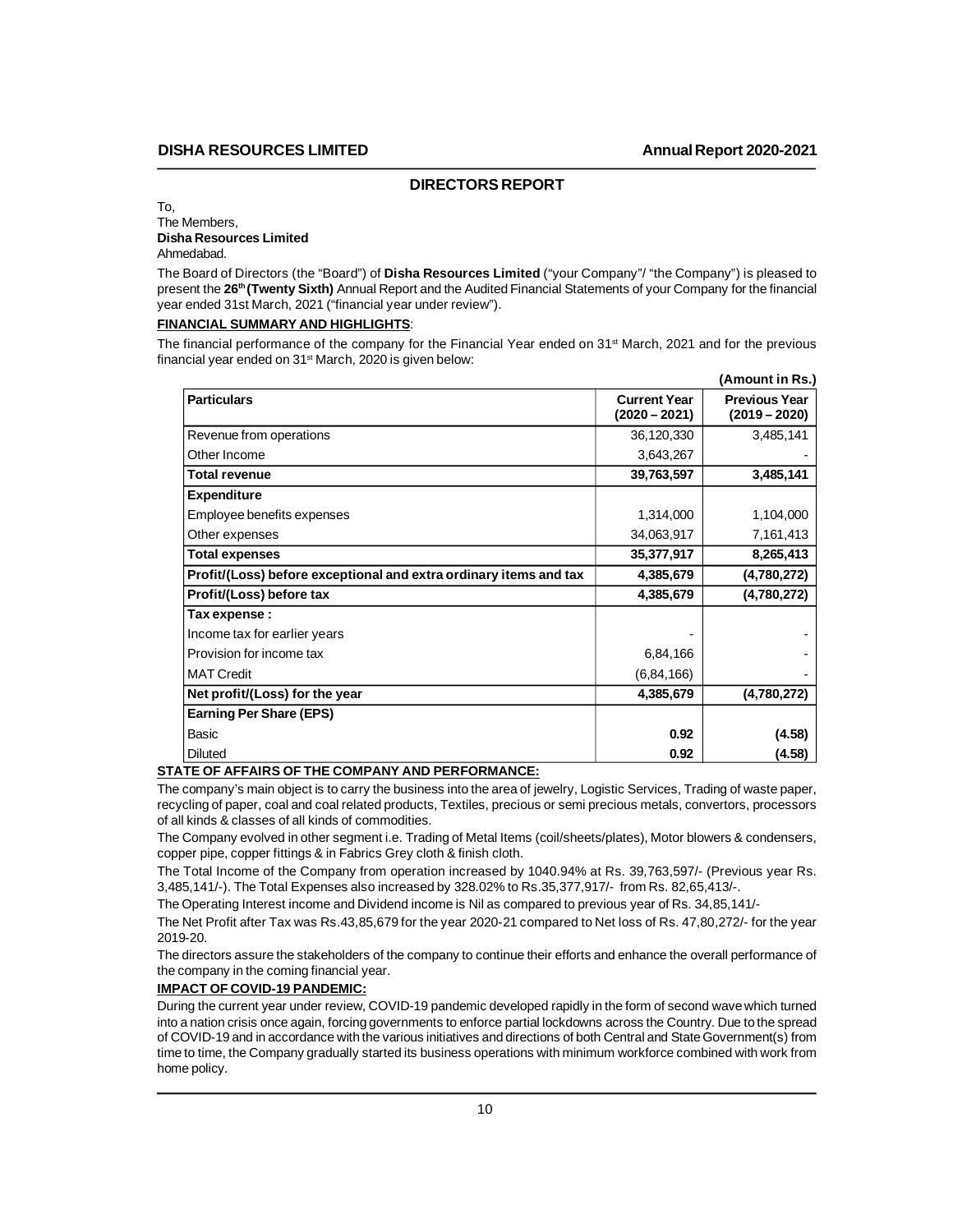The Company is closely monitoring the situation arising out of COVID-19 and resultant restrictions imposed by the regulatory authorities. At this point of time it is not possible either to foresee the duration for which this pandemic will last, nor predict its course. Hence, the Company is not in a position to assess with certainty the future impact on operations. However due to rapid vaccination drive taking place all across the Country the Company's approach is optimistic for the future.

### **SHARE CAPITAL:**

During the year under review, there was no change in the Company's issued, subscribed and paid-up equity share capital. On 31st March, 2021 it stood at Rs. 73,155,000/- divided into 7,315,500 equity Shares of Rs. 10/- each. The Company has neither issued shares with differential rights as to dividend, voting or otherwise nor issued shares (including sweat equity shares) to the employees or Directors of the Company, under any Scheme. No disclosure is required under Section 67(3)(c) of Companies Act, 2013 in respect of voting rights not exercised directly by the employees of the Company as the provisions of the said Section are not applicable

### **TRANSFER TO RESERVE:**

The Company does not propose to transfer any amount to reserves of the company.

#### **DIVIDEND:**

Your Directors do not recommend any dividend for the year 2020-21 under review.

#### **DETAILS OF DIRECTORS / KEY MANAGERIAL PERSONNEL APPOINTED/ RESIGNED**:

#### **i. Retirement by Rotation:**

Pursuant to the provisions of Section 152(6) of the Companies Act, 2013, Mr. Neeraj Maheshwari (DIN: 01010325) retires by rotation at the ensuing Annual General Meeting and being eligible, offers himself for re-appointment. Your Directors recommend his re-appointment.

## **ii. Reappointment of Independent Directors:**

Pursuant to the provisions of Sections 149, 150, 152 read with Schedule IV and any other applicable provisions of the Companies Act, 2013 and the Companies (Appointment and Qualifications of Directors) Rules, 2014 and Securities and Exchange Board of India (Listing Obligations and Disclosure Requirements) Regulations, 2015 as amended from time to time, Mr. Vipul Rameshbhai Vashi (DIN: 06930448) and Mr. Pradeepkumar Dad (DIN: 07658899) whose first term of tenure expires at the ensuing Annual General Meeting & on 17<sup>th</sup> November 2021 being eligible offers themselves for re-appointment as an Independent Director for the second term. The necessary resolution proposing their appointment as an Independent Director has been proposed in the Notice convening the said Annual General Meeting.

### **iii. Key Managerial Personnel:**

The following persons were designated as Key Managerial Personnel as on 31.03.2021:

|  | Mr. Krishna Awtar Kabra | <b>Managing Director</b> |
|--|-------------------------|--------------------------|
|--|-------------------------|--------------------------|

- **Mr. Vijaybhai Vrajlal Mehta** Chief Financial Officer (CFO)
- **·** Ms. Pankti Kashyapbhai Thakkar Company Secretary(CS)

There was no change in the Key Managerial Personnel of the Company during FY 2020-21.

The company has Complied with the requirements of having Key managerial Personnel as per provisions of section 203 of the companies Act, 2013.

### **DETAILS OF HOLDING /SUBSIDARY COMPANIES:**

The Company didn't had any Holding/ Subsidiary/ Joint Ventures/ Associate Companies at the start of the year, during the year or at the end of the year and hence there is no requirement of giving the statement containing the salient feature of the financial statement of the company's subsidiary or subsidiaries, associate company or companies and joint venture or ventures.

# **DEPOSIT:**

The Company has not invited/ accepted any deposit within the meaning of Chapter V other than the exempted deposit as prescribed under the provision of the Companies Act, 2013 and the rules framed there under, as amended from time to time. Hence there are no particulars to report about the deposit falling under Rule 8 (5)(v) and (vi) of Companies (Accounts) Rules, 2014.

### **DETAILS OF SIGNIFICANT AND MATERIAL ORDERS PASSED BY REGULATORS OR COURTS OR TRIBUNALS:**

During the year under review there were no significant and material orders passed by any Regulators or Court or Tribunals which may have impact on the going concern status or which may have impact on the Company's operation in future.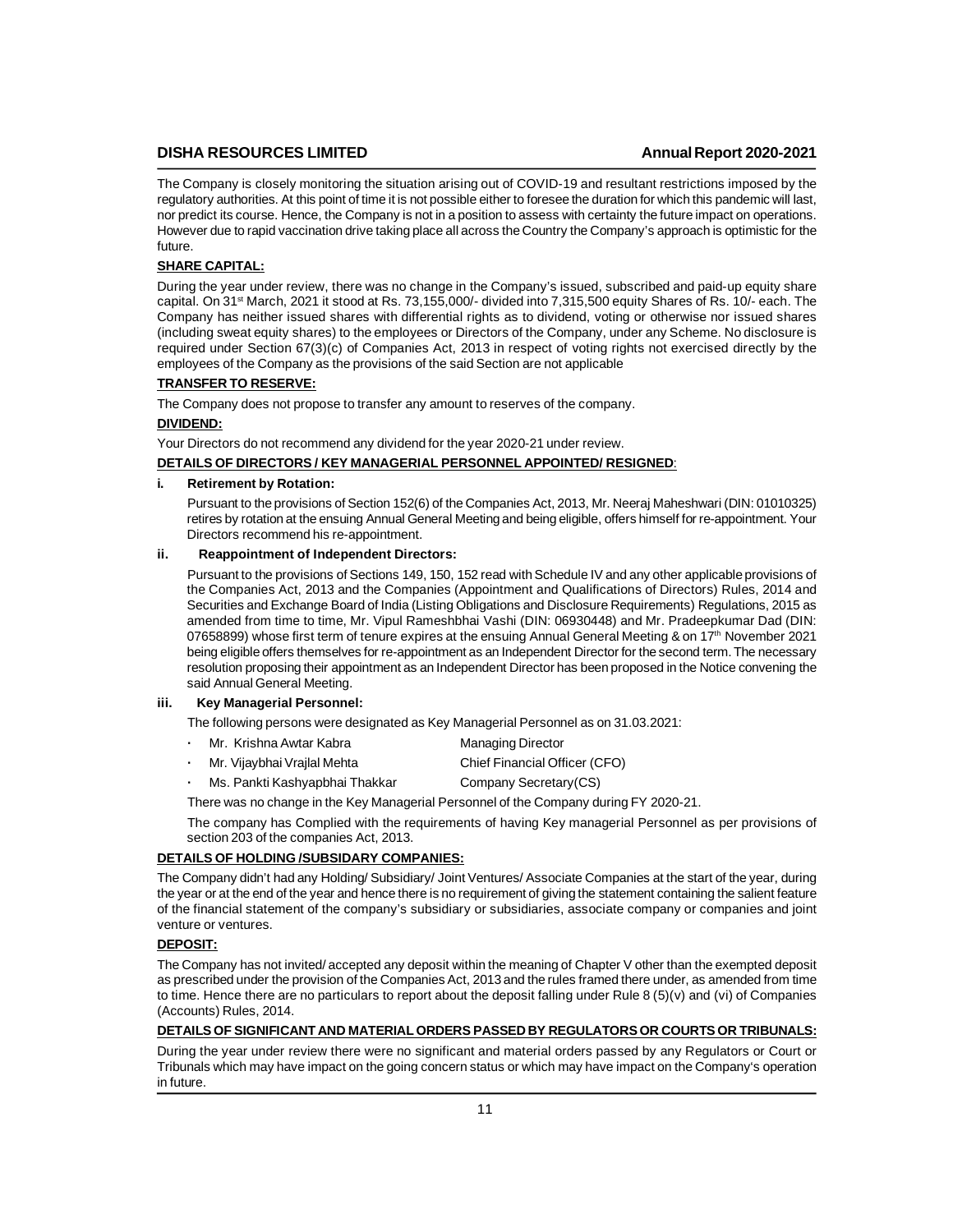#### **INTERNAL FINANCIAL CONTROLS:**

The internal financial controls with reference to the Financial Statements are commensurate with the size and nature of business of the Company. The Company has adopted the policies and procedures for ensuring the orderly and efficient conduct of its business, including adherence to Company's policies, safeguarding of its assets, prevention and detection of frauds and errors, the accuracy and completeness of the accounting records, and the timely preparation of reliable financial information.

# **CONSERVATION OF ENERGY, TECHNOLOGY ABSORPTION, FOREIGN EXCHANGE EARNINGS AND OUTGO**:

Pursuant to Section 134(3)(m) of the Companies Act, 2013 read with Rule 8 ( 3 ) of Companies (Accounts) Rules, 2014, the Board of Directors hereby declare that there are no particulars to report for the Conservation of Energy & Technology Absorption. There is no foreign exchange earnings and outgo during the year under the review.

# **PERSONNEL:**

There was no employee drawing remuneration requiring disclosure under Rule 5(2) of Companies (Appointment and Remuneration of Managerial Personnel) Rules, 2014.

# **AUDITORS AND THEIR REPORTS**:

### **(A) STATUTORY AUDITORS:**

At 22<sup>nd</sup> Annual General Meeting held on 28<sup>th</sup> September, 2017 the members approved appointment of M/s. S.N Shah & Associates, Chartered Accountants to hold office from the conclusion of the 22<sup>nd</sup>Annual General Meeting until the conclusion of the 27<sup>th</sup>Annual General Meeting (subject to the ratification of the appointment by the members, at every Annual General Meeting held after the 22<sup>nd</sup> Annual General Meeting) on such remuneration as may be fixed by the Board, apart from reimbursement of out of pocket expenses as may be incurred by them for the purpose of audit.

The Ministry of Corporate Affairs vide its notification dated 07th May, 2018 had omitted first proviso to section 139(1) regarding ratification of appointment of auditors by members at every annual general meeting. Therefore, the Resolution for the ratification of M/s. S.N Shah & Associates (Firm Registration No. 109782W), Chartered Accountants by members at Annual General Meeting is not taken for approval of Shareholders in the ensuring Annual General Meeting.

The notes on financial statements referred to in the Auditors' Report are self-explanatory and do not call for any further comments. The report does not contain any qualification, reservation or adverse remark.

## **(B) SECRETARIAL AUDITORS:**

The Board of Directors of the Company has, in compliance with the provisions of Section 204(1) of the Companies Act, 2013 and rules made in this behalf, appointed M/s. Umesh Ved & Associates, Company Secretaries to carry out Secretarial Audit of the Company for the financial year 2020-21. The Report of the Secretarial Auditor is annexed to this Report as "**Annexure A"** which is self explanatory and gives complete information.

| Qualification/ Adverse Remark                                                                    | <b>Explanation</b>                                                                                                                                                                                                                                                                                                          |
|--------------------------------------------------------------------------------------------------|-----------------------------------------------------------------------------------------------------------------------------------------------------------------------------------------------------------------------------------------------------------------------------------------------------------------------------|
| The Company has exceeded the threshold limit of<br>under section 186 of the Companies Act, 2013. | The agenda pertaining for approval of threshold limit<br>loans/Investments as approved by the shareholders under section 186 of the Companies Act, 2013 has been<br>proposed in the notice convening the Annual General<br>Meeting. The limit has been exceeded due to provision of<br>interest & the comprehensive Income. |

### **(C) INTERNAL AUDITORS:**

The Board of Directors has appointed Mr. Harsh Jaju, Chartered Accountants, (M.No.:140613) as Internal Auditors of the Company. The Audit Committee of the Board of Directors in consultation with the Internal Auditors, formulate the scope, functioning periodicity and methodology for conducting the internal audit.

# **(D) COST RECORDS AND COST AUDITORS:**

The provisions of Cost Audit and Records as prescribed under Section 148 of the Act, are not applicable to the Company.

#### **DISCLOSURE UNDER SECTION 197(12) AND RULE 5(1) OF THE COMPANIES (APPOINTMENT AND REMUNERATION OF MANAGERIAL PERSONNEL) RULES, 2014**

There was no employee drawing remuneration requiring disclosure under section 197(12) and Rule 5(1) of Companies (Appointment and Remuneration of Managerial Personnel) Rules, 2014. Required details are annexed to this Report as "**Annexure B"**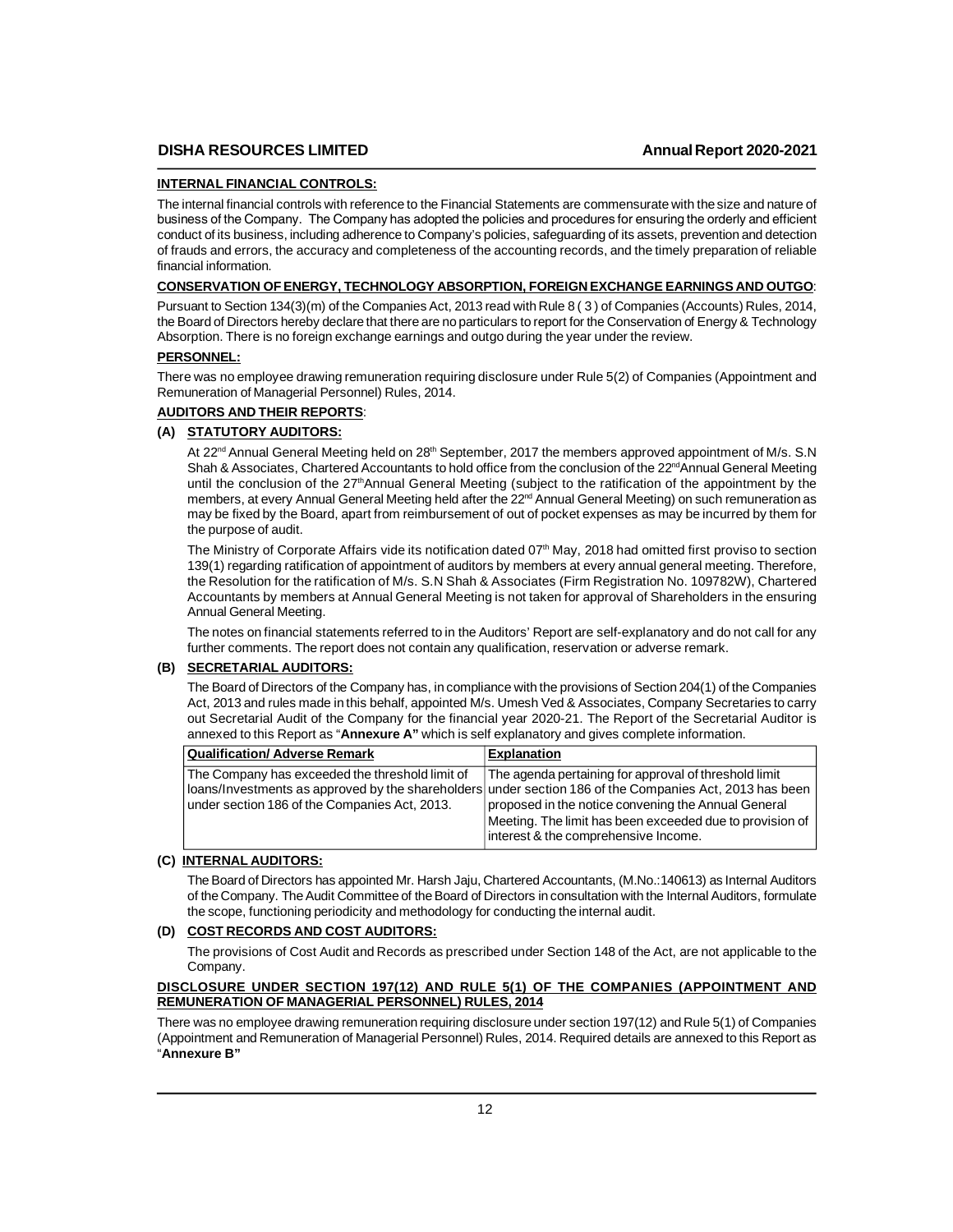## **LISTING OF SHARES:**

The Equity Shares of the Company are listed on the Bombay Stock Exchange with security ID/symbol of DRL.

The Company confirms that the annual listing fees of Bombay Stock Exchange are paid for the year 2020-21.

#### **DIRECTORS RESPONSIBITLY STATEMENT:**

As required under the provisions of Section 134 of the Companies Act, 2013, to the best of their knowledge and belief the Board of Directors hereby submit that:

- (a) In the preparation of the annual accounts, the applicable accounting standards have been followed along with proper explanation relating to material departures.
- (b) The Directors have selected such accounting policies and applied them consistently and made judgments and estimates that are reasonable and prudent so as to give a true and fair view of the state of affairs of the Company at the end of the financial year and of the profits of the Company for that period.
- (c) The Directors have taken proper and sufficient care for the maintenance of adequate accounting records in accordance with the provisions of the Act for safeguarding the assets of the Company and for preventing and detecting fraud and other irregularities.
- (d) The Directors have prepared the annual accounts on a going concern basis.
- (e) The Directors have laid down internal financial controls as required by Explanation to Section 134(5)(e) of the Act) to be followed by the Company and such internal financial controls are adequate and are operating effectively.
- (f) The Directors have devised proper systems to ensure compliance with the provisions of applicable laws and such systems are adequate and operating effectively.

#### **CORPORATE GOVERNANCE:**

The Regulation 27(2)(a) of SEBI (Listing Obligation and Disclosure Requirement) Regulations, 2015 regarding Corporate Governance is not applicable to the Company, as company falls under criteria of Regulation 15(2)(a) of SEBI (Listing Obligation & Disclosure Requirements) Regulations, 2015 the paid-up capital of the company being less than Rs.10 crore and net worth being less than Rs. 25 crore, the threshold limit as prescribed therein.

#### **MANAGEMENT DISCUSSION AND ANALYSIS:**

The Management Discussion and Analysis Report for the financial year under review as stipulated under Regulation 34 of the Securities and Exchange Board of India (Listing Obligations and Disclosure Requirements) Regulations, 2015 is annexed as **"Annexure-C".**

# **COMPLIANCE WITH THE SECRETARIAL STANDARD:**

The Company has complied with all the provisions of Secretarial Standards on Board Meetings and General Meetings issued by the Institute of Company Secretaries of India.

#### **RELATED PARTY TRANSACTIONS**

All related party transactions that were entered into during the year under report were on an arm's length basis and in the ordinary course of business. There are no materially significant related party transactions made by the Company during the year which may have potential conflict with the interest of the Company. There are no material related party transactions which are not in ordinary course of business or which are not on arm's length basis and hence there is no information to be provided as required under Section 134(3)(h) of the Companies Act, 2013 read with Rule 8(2) of the Companies (Accounts) Rules, 2014.

The Board has approved a policy for related party transactions which has been uploaded on the Company's website. Related Party Transactions Policy is available on the Company's Website. The details of the related party transactions are provided in the notes to the accounts. Members are requested to refer the same.

#### **PARTICULARS OF LOANS / GUARANTEES / INVESTMENT:**

The Particulars of loans, guarantee or investment made under Section 186 of the Companies Act, 2013 are furnished in the Notes No. 2 & 3 to the Financial Statements for the year ended 31<sup>st</sup> March 2021.

## **RISK MANAGEMENT POLICY**

The Company has a structured risk management policy. The Risk management process is designed to safeguard the organization from various risks through adequate and timely actions. It is designed to anticipate, evaluate and mitigate risks in order to minimize its impact on the business. The potential risks are inventoried and integrated with the management process such that they receive the necessary consideration during decision making. It is dealt with in greater details in the management discussion and analysis section.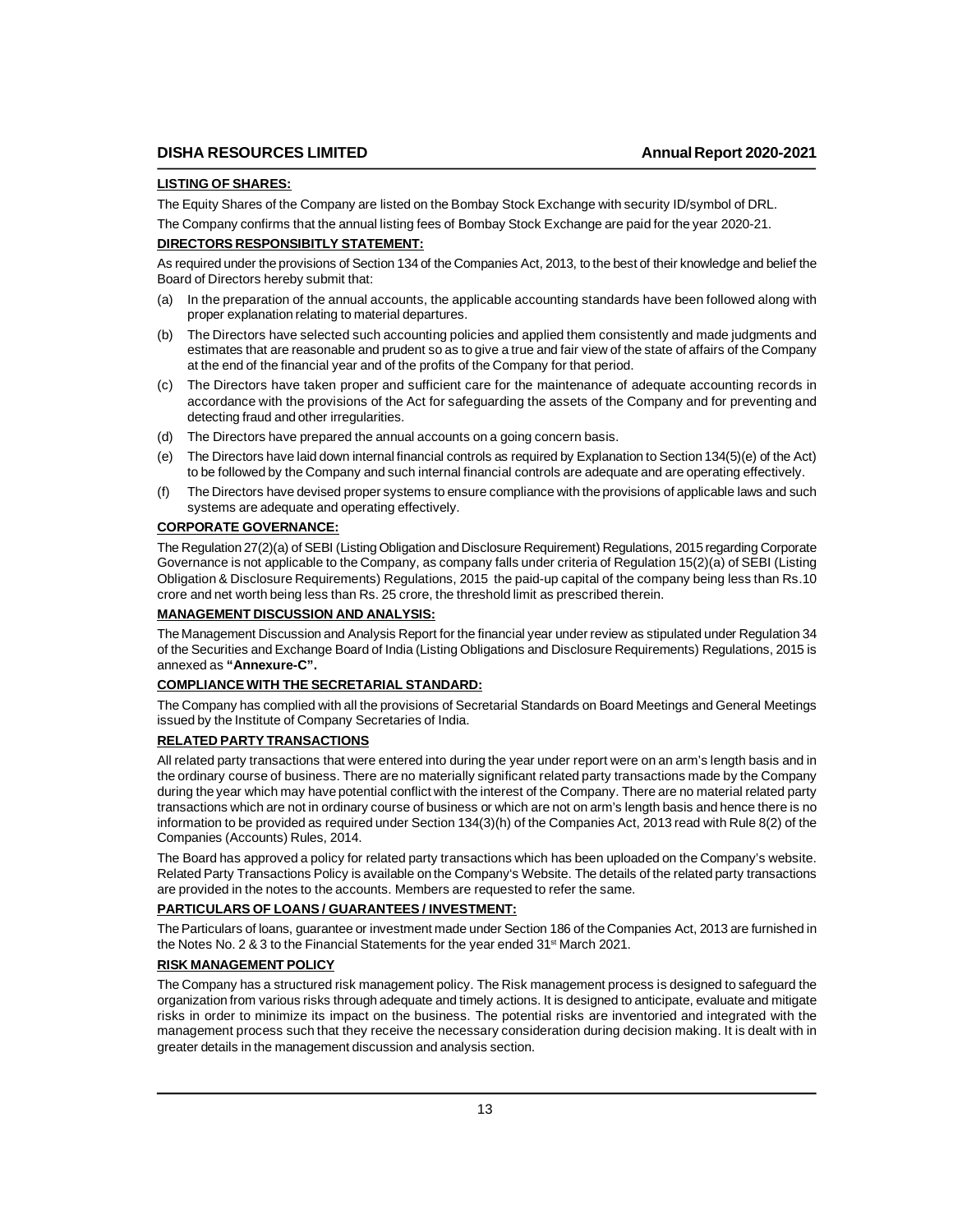#### **DECLARATION BY INDEPENDENT DIRECTORS:**

The following Directors are independent in terms of Section 149(6) of the Companies Act, 2013 and the SEBI (Listing Obligations and Disclosure Requirement) Regulations, 2015:

- (a) Mr. Vipul Rameshbhai Vashi
- (b) Mr. Pradeep Kumar Dad
- (c) Mr. Naveen Ashok Kumar Maheshwari
- (d) Mr. Jagdish Prasad Kabra

The Company has received requisite declarations/ confirmations from all the above Directors confirming their independence.

Your Board confirms that in their opinion the independent directors fulfill the conditions of the independence as prescribed under the SEBI (LODR), 2015 and they are independent of the management. Further, in the opinion of the Board the independent directors possess requisite expertise, experience and integrity. All the independent directors on the Board of the Company are registered with the Indian Institute of Corporate Affairs, Manesar, Gurgaon as notified by the Central Government under Section 150(1) of the Companies Act, 2013.

#### **DISCLOSURE UNDER SECTION 164(2) OF THE COMPANIES ACT, 2013:**

The Company has received the disclosure in Form DIR - 8 from its Directors being appointed or re-appointed and has noted that none of the Directors are disqualified under Section 164(2) of the Companies Act, 2013 read with Rule 14(1) of Companies (Appointment and Qualification of Directors) Rules, 2014.

#### **EXTRACT OF THE ANNUAL RETURN**

In terms of Section 92(3) of the Companies Act, 2013 and Rule 12 of the Companies (Management and Administration)Rules, 2014, the Annual Return of the Company is available on the website of the company at [www.aacl.co.in.](http://www.aacl.co.in.)

#### **FAMILIARISATION PROGRAMMES FOR BOARD MEMBERS:**

The independent Directors are provided with necessary documents, brochures, reports and internal policies to enable them to familiarize with the Company's procedures and practices. The Company undertook various steps to make the Independent Directors have full understanding about the Company. The Company has through presentations at regular intervals, familiarized and updated the Independent Directors with the strategy, operations and functions of the Company.

The details of such familiarization programmes have been disclosed on the Company's website at [www.aacl.co.in](http://www.aacl.co.in)

## **NUMBER OF BOARD MEETINGS:**

The calendar of meetings to be held in a year is decided in advance by the Board and circulated to the Directors. The gap between two consecutive meetings was not more than one hundred and twenty days as provided in section 173 of the Companies Act, 2013.

During the year, 7 (Seven) meetings of the Board Meeting were held during the financial year 2020-21 on following dates: 25.05.2020, 29.07.2020, 12.08.2020, 10.09.2020, 09.11.2020, 05.12.2020 and 12.02.2021

| Sr.<br>No. | Name of Director/KMP       | <b>DIN</b> | Number of meeting<br>Entitled | Number of<br>meeting Attended |
|------------|----------------------------|------------|-------------------------------|-------------------------------|
| 1.         | Mr. Krishna Awtar Kabra    | 00650817   |                               |                               |
| 2.         | Mr.Dineshkumar Maheshwari  | 06701074   | 4                             | 4                             |
| 3.         | Mrs. Mukta Maheshwari      | 00194635   |                               | 6                             |
| 4.         | Mr. Vipul Vashi            | 06930448   |                               |                               |
| 5.         | Mr. Pradeep Kumar Dad      | 07658899   |                               |                               |
| 6.         | Mr. Neerajkumar Maheshwari | 01010325   |                               | 5                             |
| 7.         | Mr. Naveen Maheshwari      | 05239915   |                               |                               |
| 8.         | Mr. Jagdish Prasad Kabra   | 00482014   | 3                             | 3                             |

Requisite quorum was present during the meetings.

# **CORPORATE SOCIAL RESPONSIBILITY:**

The Provision of Section 135 of the Companies Act, 2013 regarding Corporate Social Responsibility is not applicable to the company.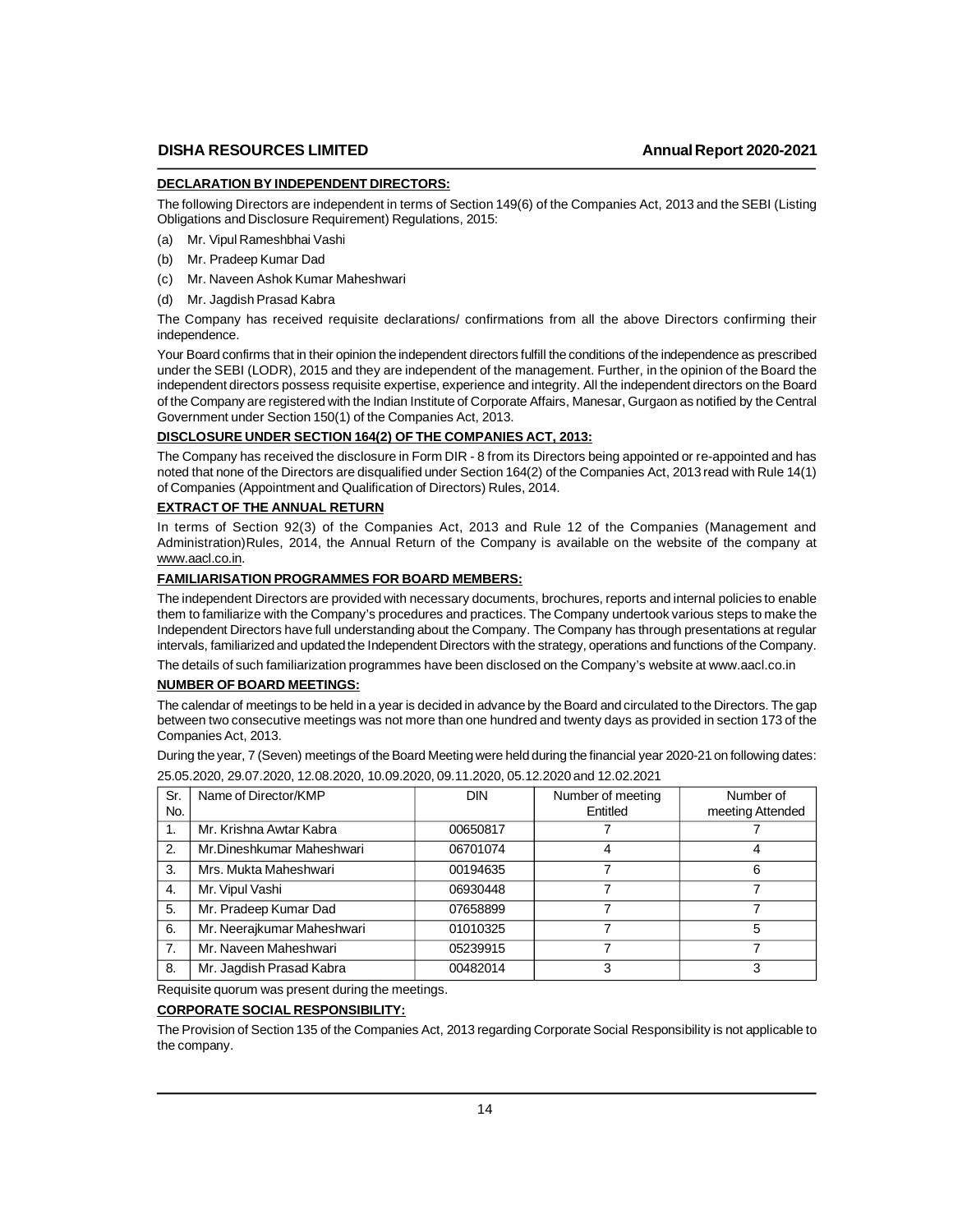## **REPORTING OF FRAUD:**

During the year under review there was no instance of any fraud which has been reported by any Auditor to the Audit Committee or the Board.

#### **DISCLOSURE UNDER THE SEXUAL HARASSMENT OF WOMEN AT WORKPLACE (PREVENTION, PROHIBITION AND REDRESSAL) ACT, 2013**

The Company has zero tolerance towards sexual harassment at the workplace and has adopted a policy on prevention, prohibition and redressal of sexual harassment at workplace in line with the provisions of the Sexual Harassment of Women at Workplace (Prevention, Prohibition and Redressal) Act, 2013 and the Rules thereunder.

The Company always endeavours to create and provide an environment that is free from discrimination and harassment including sexual harassment. The Company has in place a robust policy on prevention of sexual harassment at workplace. The policy aims at prevention of harassment of employees as well as contractors and lays down the guidelines for identification, reporting and prevention of sexual harassment.

During the Financial Year 2020-2021, the Company has not received any complaint of sexual harassment.

## **ANNUAL PERFORMANCE EVALUATION:**

In compliance with the provisions of the Act and voluntarily under SEBI (LODR) Regulations, 2015, the performance evaluation was carried out as under:

#### **Board:**

In accordance with the criteria suggested by the Nomination and Remuneration Committee, the Board of Directors evaluated the performance of the Board, having regard to various criteria such as Board composition, Board processes, Board dynamics etc. The Independent Directors, at their separate meetings, also evaluated the performance of the Board as a whole based on various criteria. The Board and the Independent Directors were of the unanimous view that performance of the Board of Directors on a whole was satisfactory.

#### **Committees of the Board:**

The performance of the Audit Committee, the Nomination and Remuneration Committee, the Stakeholder Relationship Committee was evaluated by the Board having regard to various criteria such as committee composition, committee, processes, committee dynamics etc. The Board was of the unanimous view that all the committees were performing their functions satisfactorily and according to the mandate prescribed by the Board under the regulatory requirements including the provisions of the Act, the Rules framed thereunder and the SEBI (Listing Obligation and Disclosure Requirement) Regulation, 2015

# **Individual Directors:**

- **(a) Independent Directors:** In accordance with the criteria suggested by the Nomination and Remuneration Committee, the performance of each independent director was evaluated by the entire Board of Directors (excluding the director being evaluated) on various parameters like engagement, leadership, analysis, decision making, communication, governance and interest of stakeholders. The Board was of the unanimous view that each independent director was a reputed professional and brought his/her rich experience to the deliberations of the Board. The Board also appreciated the contribution made by all the independent directors in guiding the management in achieving higher growth and concluded that continuance of each independent director on the Board will be in the interest of the Company.
- **(b) Non-Independent Directors**: The performance of each of the non-independent directors (including the chair person) was evaluated by the Independent Directors at their separate meeting. Further, their performance was also evaluated by the Board of Directors. The various criteria considered for the purpose of evaluation included leadership, engagement, transparency, analysis, decision making, functional knowledge, governance and interest of stakeholders. The Independent Directors and the Board were of the unanimous view that each of the nonindependent directors was providing good business and people leadership.

# **AUDIT COMMITTEE:**

The Committee comprises of 3 Non-Executive Director and the Chairman being an Independent Director. The Composition of the Committee and attendance of the members is given hereunder:

| Sr.            | Name of Members       | Member/Chairman | Number of        | Number of        |
|----------------|-----------------------|-----------------|------------------|------------------|
| No.            |                       |                 | meeting Entitled | meeting Attended |
|                | Mr. Vipul Vashi       | Chairman        |                  |                  |
| $\overline{2}$ | Mr. Pradeep Kumar Dad | Member          |                  |                  |
| 3.             | Mr. Naveen Maheshwari | Member          |                  | 5                |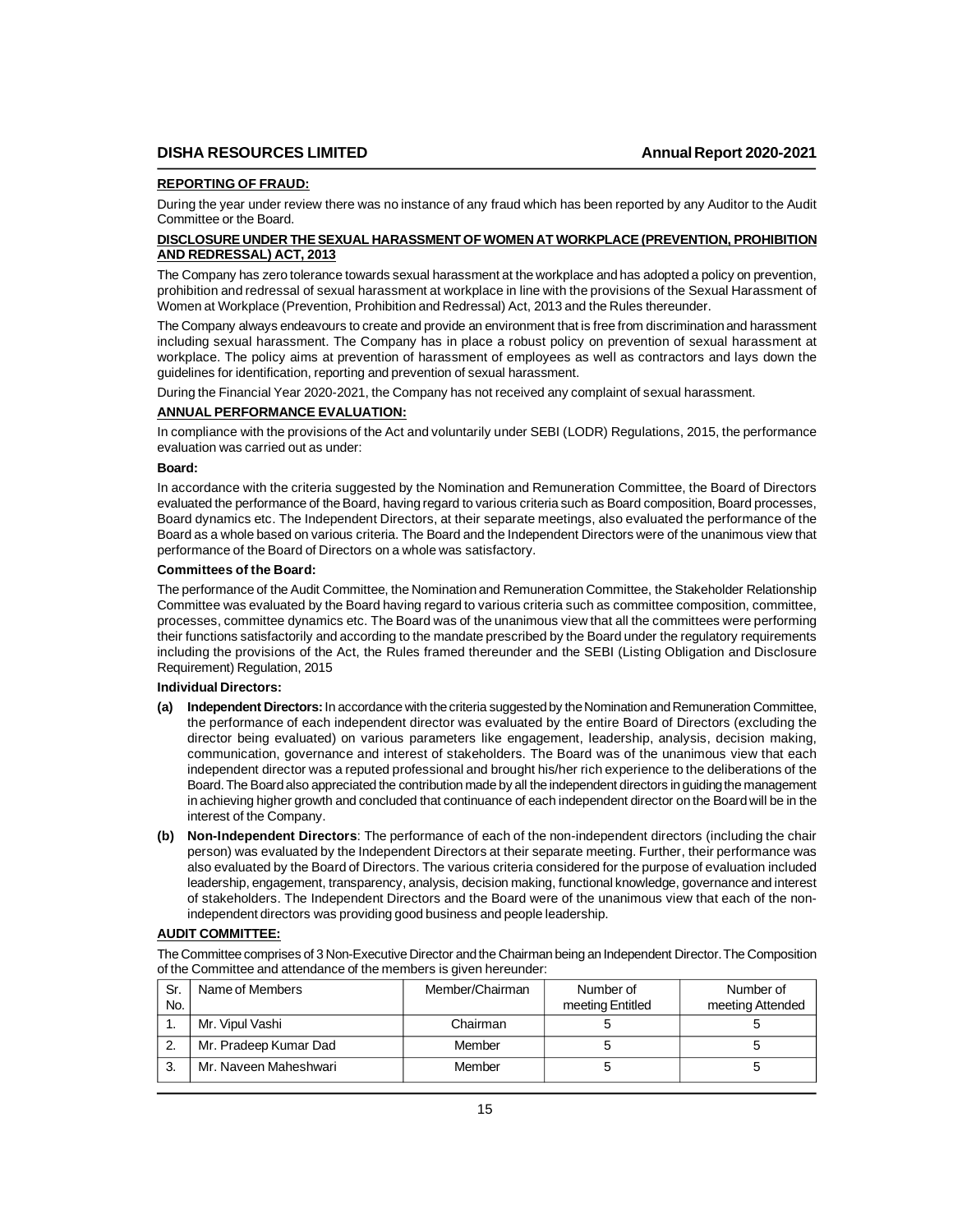During the year, 5(Five) meetings of the Audit Committee were held during the Financial year 2020-21 on following dates: 29.07.2020, 12.08.2020, 10.09.2020, 09.11.2020 and 12.02.2021

Requisite quorum was present during the meetings.

The primary objective of the Audit Committee is to monitor and provide effective supervision of the management's financial reporting process, to ensure accurate and timely disclosures, integrity and quality of financial reporting. The Committee oversees the work carried out in the financial reporting process by the management, the Statutory Auditors, Internal Auditor, the Cost Auditor, the Secretarial Auditor and notes the processes and safeguards employed by each of them.

The Company Secretary of the Company Ms. Pankti Thakkar acted as Secretary of the Committee. The Composition and the Terms of Reference of the Audit Committee is as mentioned in the provisions of Section 177 of the Companies Act, 2013 as amended from time to time.

#### **NOMINATION AND REMUNERATION COMMITTEE:**

The Committee comprises of 3 Non-Executive Director and the Chairman being an Independent Director.The company is having a Nomination and Remuneration Committee comprising of the following members:

| Sr. | Name of Members       | Member/Chairman | Number of        | Number of        |
|-----|-----------------------|-----------------|------------------|------------------|
| No. |                       |                 | meeting Entitled | meeting Attended |
|     | Mr. Vipul Vashi       | Chairman        |                  |                  |
|     | Mr. Pradeep Kumar Dad | Member          |                  |                  |
| 3.  | Mr. Naveen Maheshwari | Member          |                  |                  |

During the year under review, 1(One) meeting of Nomination and Remuneration Committee was held during the Financial year 2020-21 on following date:

# 12.08.2020

Requisite quorum was present during the meeting.

The primary objective of the Nomination and Remuneration Committee ("NRC") is to identify persons who are qualified to become directors and who may be appointed in senior management in accordance with the criteria laid down including remuneration payable to the senior management, recommend to the Board their appointment and carry out evaluation of every director's performance.

The Company Secretary of the Company Ms. Pankti Thakkar acted as Secretary of the Committee. The Composition and terms of reference of the Nomination & Remuneration Committee is as mentioned in the provisions of Section 178 of the Companies Act, 2013 as amended from time to time.

# **STAKEHOLDERS RELATIONSHIP COMMITTEE:**

The Committee comprises of 3 Non-Executive Director, and the Chairman being an Independent Director. The Composition of the Committee and attendance of the members is given hereunder:

| Sr.<br>No. | Name of Members       | Member/Chairman | Number of<br>meeting Entitled | Number of<br>meeting Attended |
|------------|-----------------------|-----------------|-------------------------------|-------------------------------|
|            | Mr. Vipul Vashi       | Chairman        |                               |                               |
|            | Mr. Pradeep kumar Dad | Member          |                               |                               |
| 2<br>J.    | Mr. Naveen Maheshwari | Member          |                               |                               |

During the year, 1 (One) meeting of the Stakeholder Relationship Committee was held during the Financial year 2020- 21 on following dates:

12.02.2021

Requisite quorum was present during the meeting.

The Committee looks into the grievances of the Shareholders related to transfer of shares, payment of dividend and non receipt of annual report and recommends measure for expeditious and effective investor service.

The Company Secretary of the Company Ms. Pankti Thakkar acted as Secretary of the Committee. The Composition and the Terms of Reference of the Stakeholder Relationship Committee is as mentioned in the provisions of Section 178 of the Companies Act, 2013 as amended from time to time.

The Company has duly appointed Registrar and Share Transfer Agent (R&T Agent) for servicing the shareholders holding shares in physical or dematerialized form. All requests for dematerialization of shares are likewise processed and confirmations thereof are communicated to the investors within the prescribed time. There were no complaints received during the year ended 31st March 2021.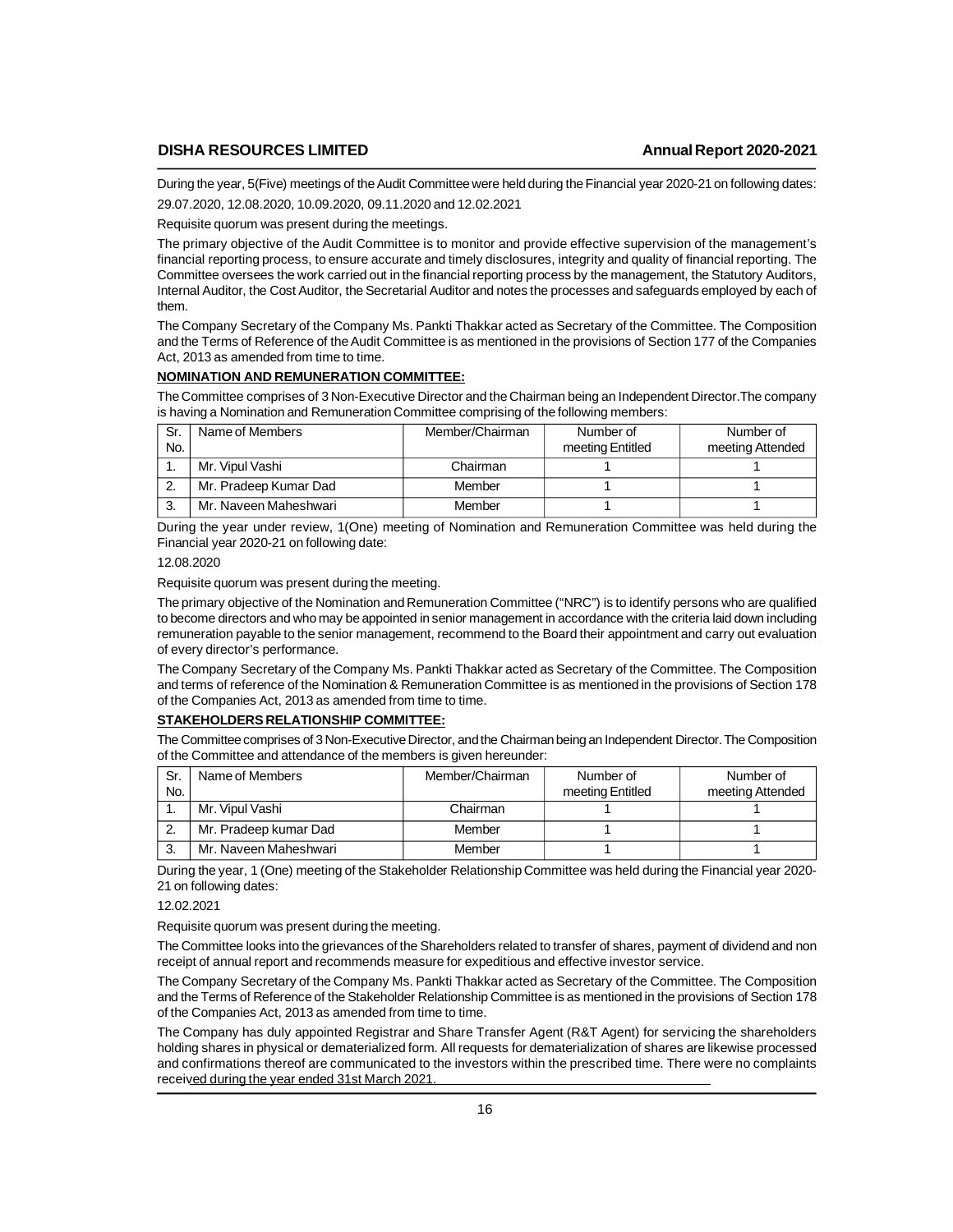### **VIGIL MECHANISM:**

Pursuant to Section 177(9) of the Companies Act, 2013, the company has adopted Whistle Blower Policy to deal with any instance of fraud and mismanagement. The employees of the company are free to report violations of any laws, rules, regulations and concerns about unethical conduct to the Audit Committee under this policy. The policy ensures that strict confidentiality is maintained whilst dealing with concerns and also that no discrimination with any person for a genuinely raised concern.

## **POLICIES:**

In accordance with the requirements of the Companies Act, 2013 and SEBI (LODR) Regulations, 2015, the Board of Directors of the Company has framed the following policies:

- 1. Materiality of Information Policy
- 2. Policy for Preservation of Documents
- 3. Code for Fair Disclosure of UPSI
- 4. Person Authorized for determining the materiality of any event or transaction or information
- 5. Whistle Blower Policy
- 6. Nomination & Remuneration Policy
- 7. Code of conduct
- 8. Code of Practices and Procedures for Fair Disclosures of Unpublished Price Sensitive Information (UPSI)
- 9. Policy for Determination of Legitimate purpose for Disclosures of Unpublished Price Sensitive Information (UPSI)

All the above policies have been displayed on the website of the Company [www.aacl.co.in](http://www.aacl.co.in)

## **TRANSFER TO THE INVESTOR EDUCATION AND PROTECTION FUND:**

During the year under review, the provisions of Section 125(2) of the Companies Act, 2013 do not apply as there was no dividend declared and paid in last seven years so the Company was not required to transfer any amount to the Investor Education and Protection Fund (IEPF) established by the Central Government pursuant to the provision of Section 125 (e) of the Companies Act, 2013 as there is no amount unclaimed for a period of 7 years from the date it became due for repayment.

### **MATERIAL CHANGES AND COMMITMENTS IF ANY AFTER BALANCE SHEET DATE:**

There are no material changes and commitments, which may have adverse effect on the operations of the Company. **CHANGE IN NATURE OF BUSINESS:**

During the year under review, there is no change in the nature of company's Business.

#### **APPRECIATION:**

Your Directors would like to express their sincere appreciation for the co-operation and assistance received from the Banker, Regulatory Bodies and other Business associates who have extended their valuable sustained support and encouragement during the year under review.

Your Directors take this opportunity to recognize and place on record their gratitude and appreciation for the commitment displayed by all executive officers and staff at all levels of the company. We look forward for the continued support of every stakeholders in the future.

The Directors regret the loss of life due to COVID-19 pandemic and have immense respect for every person who risked their life and safety to fight this pandemic.

> **FOR AND ON BEHALF THE BOARD OF DIRECTORS DISHA RESOURCES LIMITED**

**Place : Ahmedabad KRISHNA AWTAR KABRA Date : 13.08.2021 CHAIRMAN & MANAGING DIRECTOR DIN: 00650817**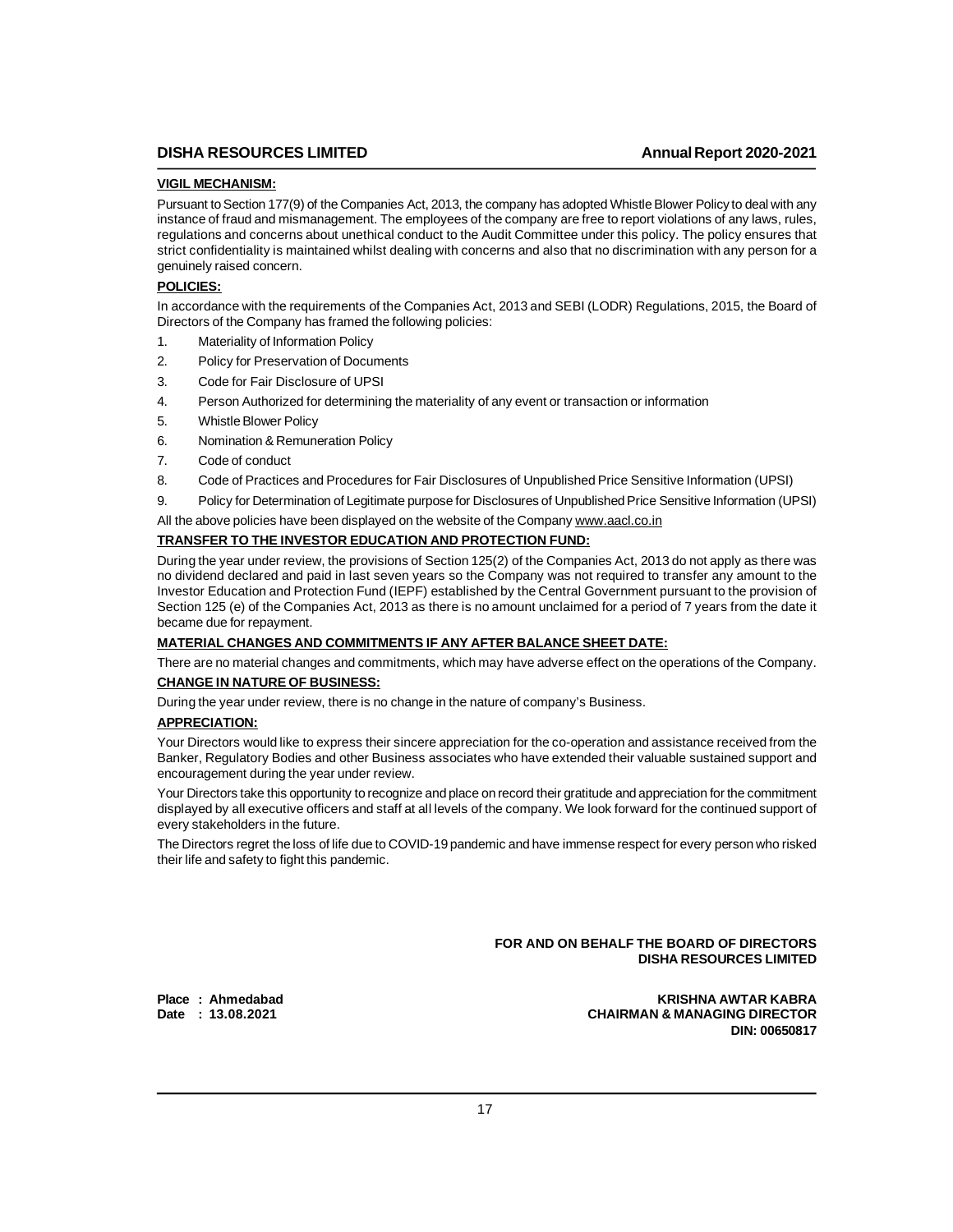#### **"ANNEXURE- A" Form No. MR-3 SECRETARIAL AUDIT REPORT**

## **FOR THE FINANICAL YEAR ENDED ON 31ST MARCH, 2021**

*[Pursuant to section 204(1) of the Companies Act, 2013 and rule No.9 of the Companies (Appointment and Remuneration Personnel) Rules, 2014]*

To,

The Members, **Disha Resources Limited** 3, Rajesh Apartments, B/h Ajanta Comm. Estate Off. Ashram Road, Ahmedabad-380014

We have conducted the secretarial audit of the compliance of applicable statutory provisions and the adherence to good corporate practices by Disha Resources Limited (hereinafter called the Company). Secretarial Audit was conducted in a manner that provided us a reasonable basis for evaluating the corporate conducts/statutory compliances and expressing our opinion thereon.

Based on our verification of the Company's books, papers, minute books, forms and returns filed and other records maintained by the company and also the information provided by the Company, its officers, agents and authorized representatives in electronic form using the Information Technology Tools due to lockdown on account of COVID- 19, during the conduct of secretarial audit, We hereby report that in our opinion, the company has, during the audit year covering the year ended on 31st March, 2021 complied with the statutory provisions listed hereunder and also that the Company has proper Board-processes and compliance-mechanism in place to the extent , in the manner and subject to the reporting made hereinafter.

We have examined the books, papers, minute books, forms and returns filed and other records maintained by the Company for the financial year ended on 31st March, 2021 according to the provisions of:

- (i) The Companies Act, 2013 (the Act) and the rules made there under;
- (ii) The Securities Contracts (Regulation) Act, 1956 ('SCRA') and the rules made there under;
- (iii) The Depositories Act, 1996 and the Regulations and Bye-laws framed there under;
- (iv) Foreign Exchange Management Act, 1999 and the rules and regulations made there under to the extent of Foreign Direct Investment, Overseas Direct Investment and External Commercial Borrowings; **(Not Applicable to the Company during the Audit Period)**
- (v) The following Regulations and Guidelines prescribed under the Securities and Exchange Board of India Act, 1992 ('SEBI Act'):-
	- (a) The Securities and Exchange Board of India (Substantial Acquisition of Shares and Takeovers) Regulations, 2011;
	- (b) The Securities and Exchange Board of India (Prohibition of Insider Trading) Regulations, 2015;
	- (c) The Securities and Exchange Board of India (Issue of Capital and Disclosure Requirements) Regulations, 2018;**(Not Applicable to the Company during the Audit Period)**
	- (d) The Securities and Exchange Board of India (Share Based Employee Benefits) Regulations, 2014; **(Not Applicable to the Company during the Audit Period)**
	- (e) The Securities and Exchange Board of India (Issue and Listing of Debt Securities) Regulations, 2008; **(Not Applicable to the Company during the Audit Period)**
	- (f) The Securities and Exchange Board of India (Registrars to an Issue and Share Transfer Agents) Regulations, 1993 regarding the Companies Act and dealing with client;
	- (g) The Securities and Exchange Board of India (Delisting of Equity Shares) Regulations, 2009; **(Not Applicable to the Company during the Audit Period)** and
	- (h) The Securities and Exchange Board of India (Buyback of Securities) Regulations, 2018; **(Not Applicable to the Company during the Audit Period).**
- (vi) We have relied on the representation made by the Company and its Officers for systems and mechanism formed by the Company for compliances under other applicable Acts, Laws and Regulations to the Company.

We have also examined compliance with the applicable clauses of the following:

- (i) Secretarial Standards issued by The Institute of Company Secretaries of India
- (ii) The Listing Agreements entered into by the Company with Stock Exchanges read with Securities and Exchange Board of India (Listing Obligations and Disclosure Requirements) Regulations, 2015.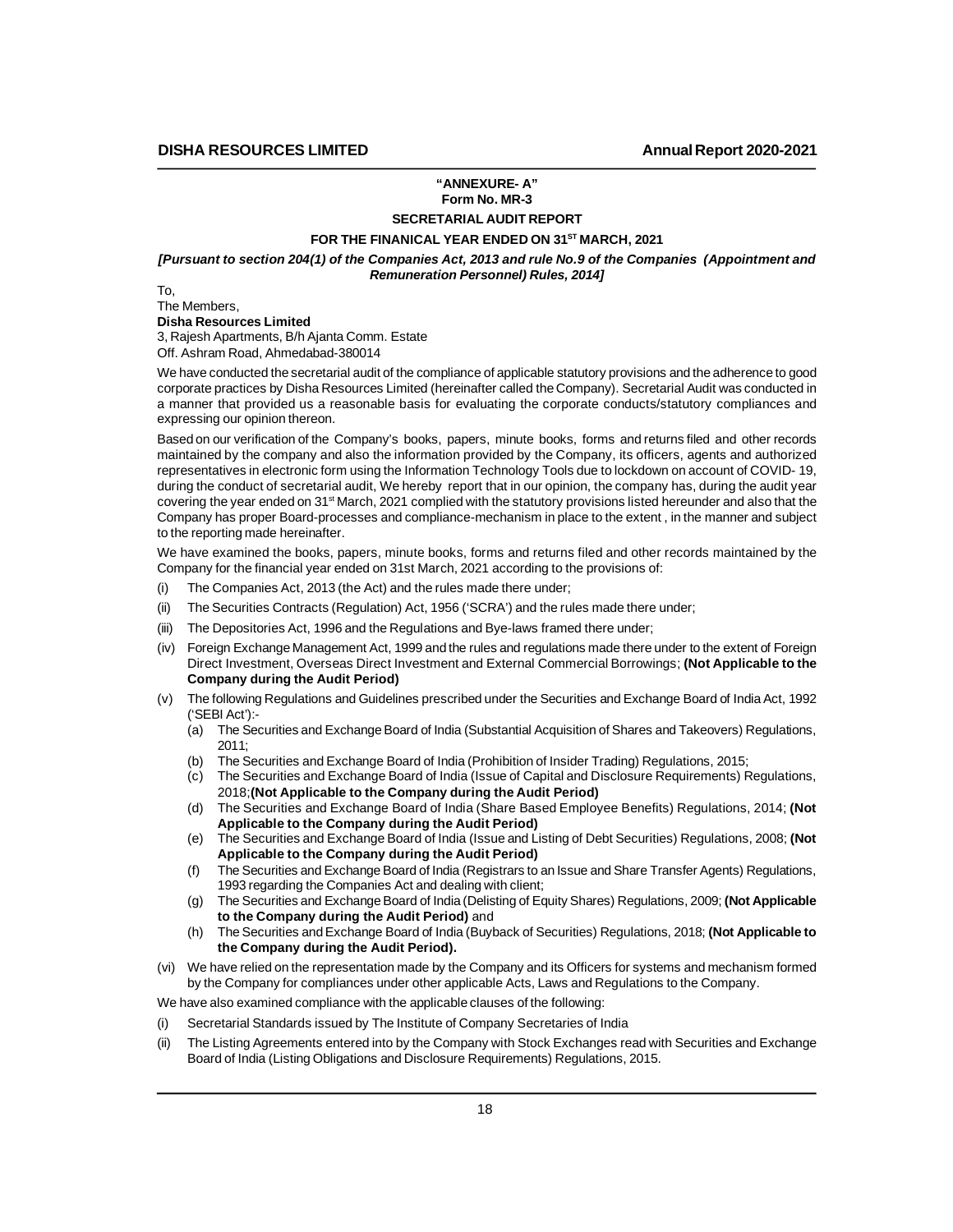During the period under review the Company has complied with the provisions of the Act, Rules, Regulations, Guidelines, Standards, etc. mentioned above.

We further Report That,

*The Company has exceeded the threshold limit of loans/Investments as approved by the shareholders under section 186 of the Companies Act, 2013.*

#### **We further report that:**

The Board of Directors of the Company is duly constituted with proper balance of Executive Directors, Non-Executive Directors and Independent Directors. The changes in the composition of the Board of Directors that took place during the period under review were carried out in compliance with the provisions of the Act.

Adequate notice is given to all directors to schedule the Board Meetings, agenda and detailed notes on agenda were sent at least seven days in advance, and a system exists for seeking and obtaining further information and clarifications on the agenda items before the meeting and for meaningful participation at the meeting.

There were no dissenting views on any matter.

**We further report that** there are adequate systems and processes in the company commensurate with the size and operations of the company to monitor and ensure compliance with applicable laws, rules, regulations and guidelines.

**We further report that** during the Audit period the Company has no specific events/actions having a major bearing on the Companies Affairs in pursuant of the above referred Laws, Rules, Regulations, Guidelines, Standards etc.

**Umesh Ved**

|                  | Umesh Ved & Associates         |
|------------------|--------------------------------|
|                  | <b>Company Secretaries</b>     |
| Place: Ahmedabad | <b>FCS No.: 4411</b>           |
| Date: 13.08.2021 | C.P. No.: 2924                 |
|                  | <b>UDIN: F004411C000783893</b> |

To,

### **Disha Resources Limited**

3, Rajesh Apartments, B/h Ajanta Comm. Estate Off. Ashram Road, Ahmedabad-380014

Our report of even date is to be read along with this letter.

- 1. Maintenance of secretarial record is the responsibility of the management of the company. Our responsibility is to express an opinion on these secretarial records based on our audit.
- 2. We have followed the audit practices and processes as were appropriate to obtain reasonable assurance about the correctness of the contents of the Secretarial records. The verification was done on test basis to ensure that correct facts are reflected in secretarial records. We believe that the processes and practices, we followed provide a reasonable basis for our opinion.
- 3. We have not verified the correctness and appropriateness of financial records and Books of Accounts of the Company.
- 4. Wherever required, we have obtained the Management representation about the compliance of laws, rules and regulations and happenings of events etc.
- 5. The compliance of the provisions of Corporate and other applicable laws, rules, regulations, standards is the responsibility of management. Our examination was limited to the verification of procedures on test basis.
- 6. The secretarial Audit report is neither an assurance as to the future viability of the company nor of the efficiency or effectiveness with which the management has conducted the affairs of the company.

**Place : Ahmedabad FCS No.: 4411 Date : 13.08.2021 C.P. No.: 2924**

**Umesh Ved Umesh Ved & Associates Company Secretaries UDIN: F004411C000783893**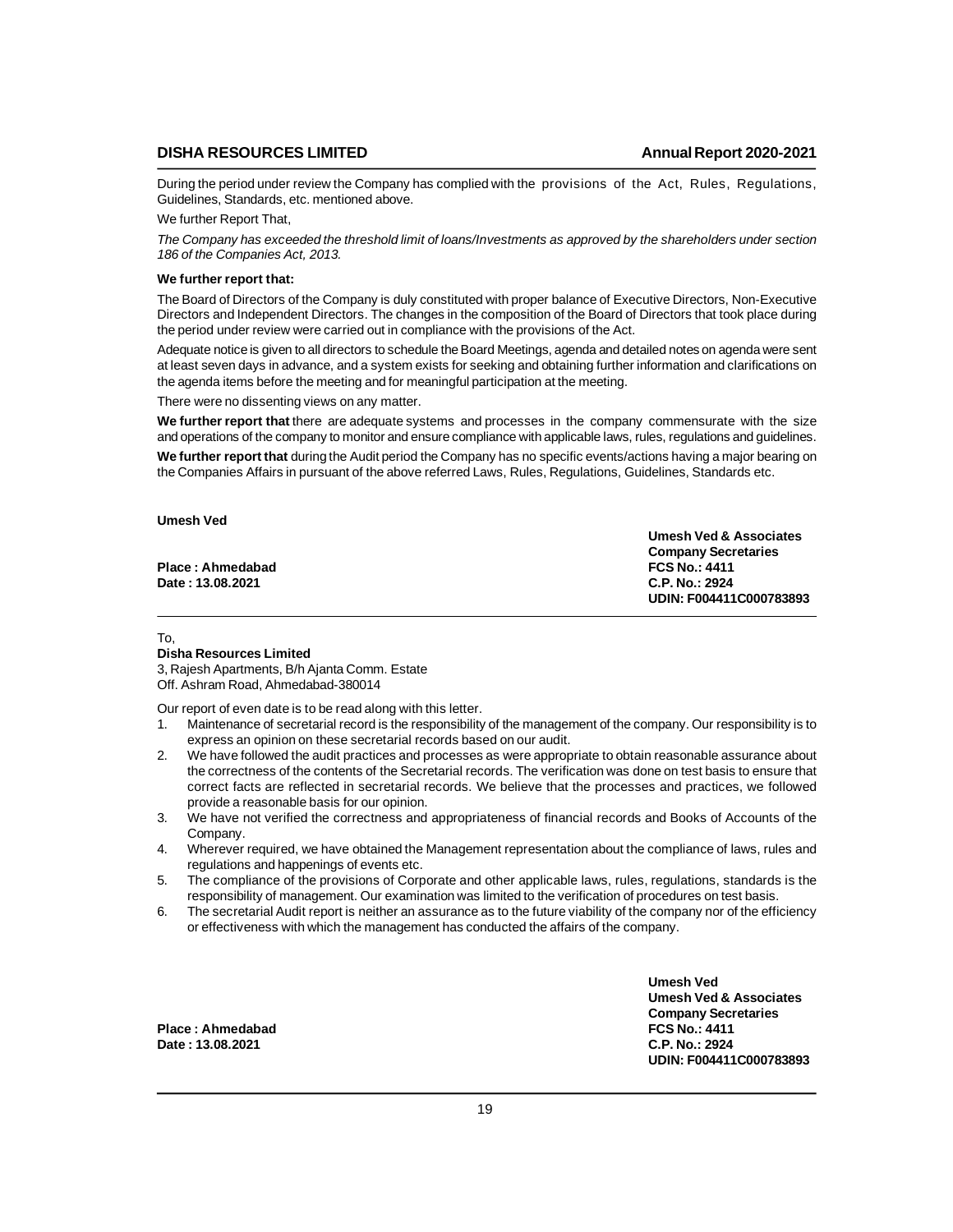## **"ANNEXURE- B"**

### **Disclosure under Section 197(12) and Rule 5(1) of the Companies (Appointment and Remuneration of Managerial Personnel) rules 2014**

1. Ratio of remuneration of each director to the median remuneration of the employees of the company for the financial year ended 31 March, 2021.

| Sr.<br>No. | Name of the Director  | Remuneration<br>per annum (In Rs.) | Median Remuneration<br>per annum (In Rs.) | Ratio |
|------------|-----------------------|------------------------------------|-------------------------------------------|-------|
|            | Krishnaawtar J. Kabra | 8.10.000                           | 1.44.000                                  | 5.625 |

- 2. The percentage increase in remuneration of each director CFO, CEO, Company Secretary or Manager, if any, in the financial year 2020-21: Nil
- 3. Percentage increase in median remuneration of employees in the financial year Nil
- 4. The number of permanent employees on the rolls of the company as on 31 March, 2021 One (Other than KMP)
- **5.** Average percentile increase already made in the salaries of employees other than the managerial personnel in the last financial year and its comparison with the percentile increase in the managerial remuneration and justification thereof and point out if there are any exceptional circumstances for increase in the managerial remuneration-Nil
- **6. Affirmation that the remuneration is as per the remuneration policy of the company:**

Pursuant to Rule 5(1)(xii) of the Companies (Appointment and Remuneration of Managerial Personnel) Rules, 2014, it is affirmed that the remuneration paid to the Directors, Key Managerial Personnel and senior management is as per the Remuneration Policy of your Company.

## **FOR AND ON BEHALF THE BOARD OF DIRECTORS DISHA RESOURCES LIMITED**

**Place : Ahmedabad KRISHNA AWTAR KABRA Date : 1308.2021 CHAIRMAN & MANAGING DIRECTOR DIN: 00650817**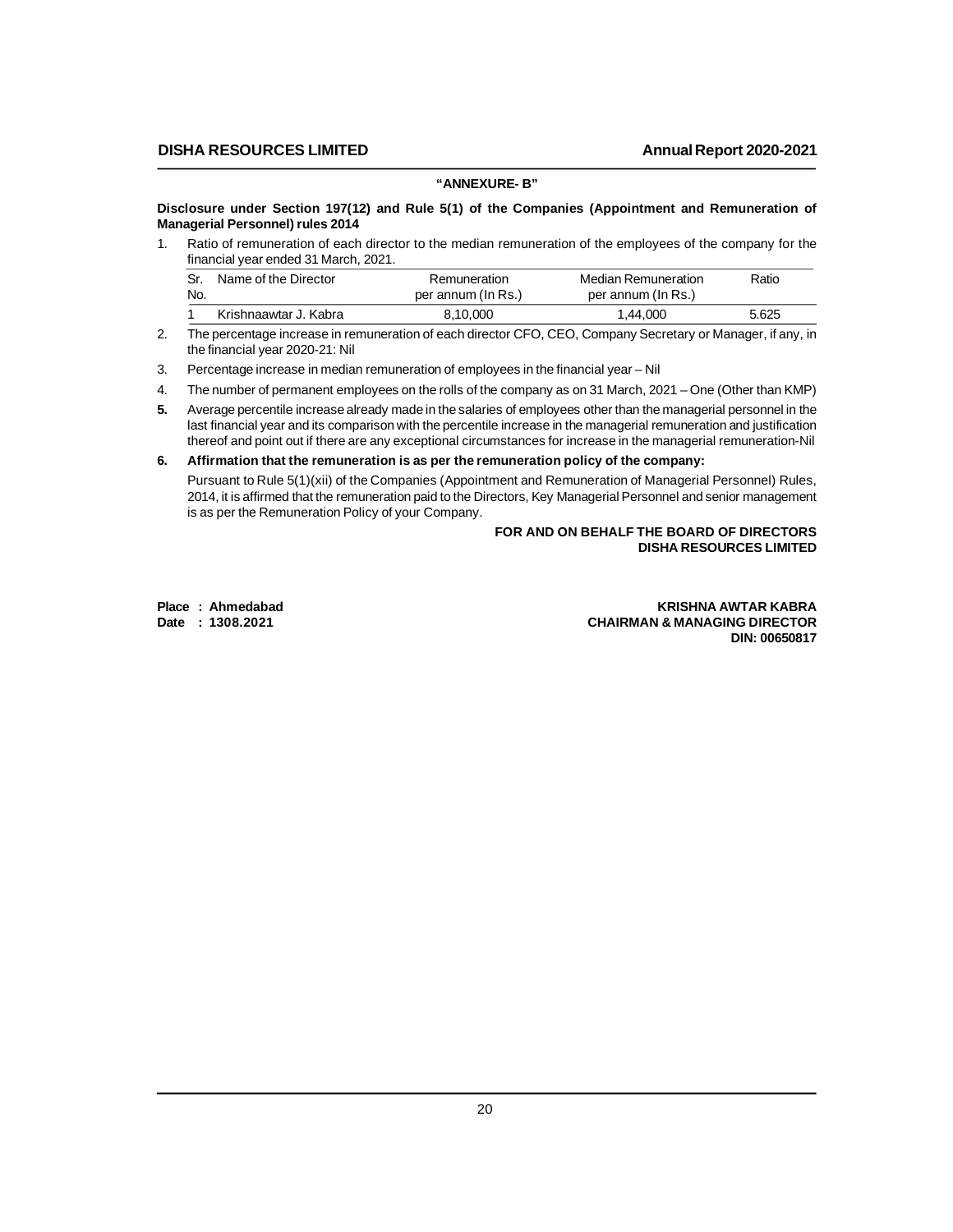**"ANNEXURE-C"**

## **MANAGEMENT DISCUSSION AND ANALYSIS REPORT**

Your Directors have pleasure in presenting the management discussion and analysis report for the year ended on March 31, 2021.

#### **OVERVIEW OF THE ECONOMY/INDIAN ECONOMY:**

Amid corona virus pandemic, India's gross domestic product (GDP) grew at 1.6 percent in the January-March quarter of fiscal year 2020-21, but witnessed a contraction of 7.3 percent for the entire fiscal year.

This is the first full year contraction in the Indian economy in the last four decades since 1979-80, when GDP had shrunk by 5.2 percent. This is also the second straight quarter of expansion since India exited a rare recession.

The economy snapped out of technical recession in the October-December quarter of the financial year 2020-21 and expanded by a revised 0.5 percent, after reporting two consecutive quarters of de-growth in the same fiscal. The GDP contracted by 7.3 percent in the September quarter (second quarter) of 2020-21.

### **COVID-19**

The measures taken by the government to contain spread of the Covid-19 pandemic have had an impact on economic activities as well as data collection mechanism in the Country as a whole. The impact during the second wave has been more pronounced on consumer sentiment and mobility rather than economic activity. The rebound in consumer spending would hence be more gradual than the first wave with vaccination being the key driver.

Meanwhile the second wave of corona virus infections and deaths across the world's second hardest hit country has caused forecasters to trim their projections for the coming months. The economy, which was facing a slowdown even before the pandemic, now confronts a crash of consumer demand constituting over 55 percent of the economy as household incomes and jobs have declined.

#### **1. INDUSTRY STRUCTURE AND DEVELOPMENTS:**

As you are aware, the Company Disha Resources Limited was originally incorporated on 06<sup>th</sup> March, 1995 with the Main Object as mentioned in the Memorandum of Association of the Company which reflects that the Company is carrying on business of Real estate and Financing Activity.

Later on Company has altered its object clause there by enable to carry on the business relating to jewellery, Logistic Services, Trading of waste paper, recycling of paper, coal and coal related products, Textiles, precious or semi precious metals, convertors, processors of all kinds & classes of all kinds of commodities.

The Company has identified three business verticals i.e. trading of clothes, metal based items and shares. The combination of three has been good during the year under review in spite of the situation of COVID-19 for almost half of the year.

Growing urbanization and rising income levels are resulting in changing consumer tastes towards the jewellery. Increased jewellery consumption over the past decade and changing industry dynamics is leading to higher purchases. We see a glittering future ahead with the jewellery market.

The trading activities has been bullish in the later part of the year due to increase sentiments amongst the Indian population.

The directors are hopeful to continue to exciting journey to delight the customer and set bench marks through world class products and a PAN India footprints.

## **2. OPPORTUNITIES & THREATS:**

The areas of operations of the Company are largely challenged by the players from the unorganized players having lesser stakes into the Business. The sharp rise in covid-19 cases and the impact of any stringent containment measures on businesses are the key threats to the nascent demand recovery. They could impact the credit quality outlook adversely.

However, with the strong team, the Company is poised to meet all the challenges and the Board is confident to meet all the challenges to which the Company may be exposed.

### **3. SEGMENT-WISE PERFORMANCE:**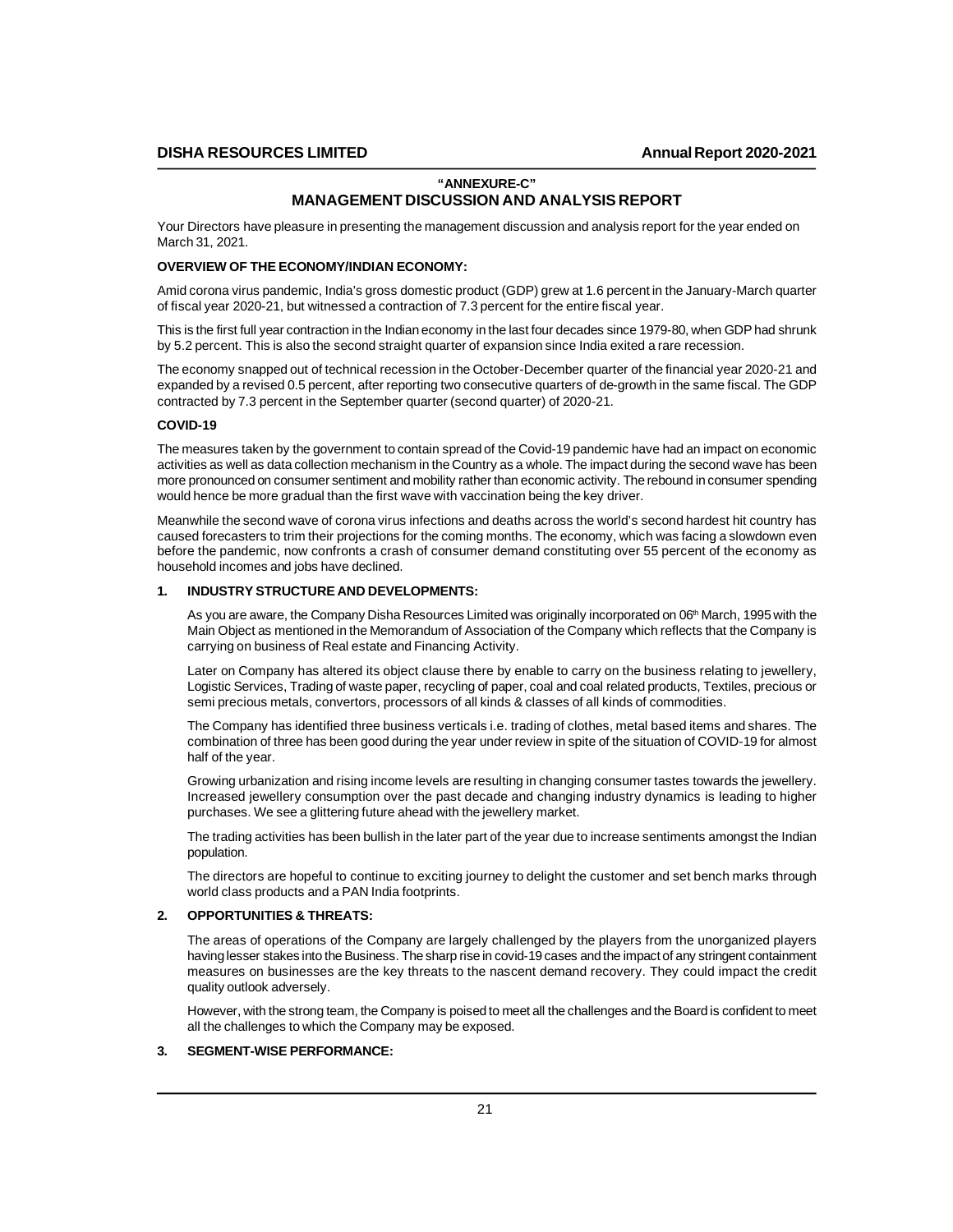The company's main object is to carry the business into the area of jewelry, Logistic Services, Trading of waste paper, recycling of paper, coal and coal related products. The Company evolved in other segment i.e. Trading of Metal Items (coil/sheets/plates), Motor blowers & condensers, copper pipe, copper fittings & in Fabrics Grey cloth & finish cloth.

Your Company is continuously working towards building its brand image by introducing value added products and expanding its network in market by way of addition of doing business.

#### **4. OUTLOOK:**

Your Company expects turn around in its performance in coming year on several initiatives taken by the Company. The Company continues to explore the possibilities of expansion and will make the necessary investments when attractive opportunities arise.

#### **5. RISK & CONCERNS:**

The Company is exposed to specific risks that are particular to its business, including interest rate volatility, economic cycle, market risk and credit risk. The management continuously assesses the risks and monitors the business and risk management policies to minimize the risk.

# **6. INTERNAL CONTROL SYSTEMS & THEIR ADEQUEACY:**

The Company has an Internal Control System, commensurate with size, scale and complexity of its operations. The internal financial controls are adequate and are operating effectively so as to ensure orderly and efficient conduct of business operations. The Company has appointed Mr. Harsh Jaju, Chartered Accountants, as internal auditors of the Company. The Audit Committee in consultation with the internal auditors formulates the scope, functioning, periodicity and methodology for conducting the internal audit. The internal auditors carry out audit, covering inter-alia, monitoring and evaluating the efficacy and adequacy of internal control systems in the Company, its compliance with operating systems, accounting procedures and policies at all locations and submit their periodical internal audit reports to the Audit Committee. Based on the internal audit report and review by the Audit Committee, process owners undertake necessary actions in their respective areas. The internal auditors have expressed that the internal control system in the Company is robust and effective. The Board has also put in place requisite legal compliance framework to ensure compliance of all the applicable laws and that such systems are adequate and operating effectively.

## **7**. **DISCUSSION ON FINANCIAL PERFORMANCE WITH RESPECT TO OPERATIONAL PERFORMANCE:**

During the year, the Company has recorded a turnover of Rs. 3,61,20,330 /- as compared to Rs. 34,85,141/- in the previous year. The Company has made net profit of Rs. 43,85,679 /-as compared to net loss Rs. 47,80,272/-of the previous year after providing depreciation, tax, etc. for the year ended 31st March, 2021.

# **8. HUMAN RESOURCE DEVELOPMENT:**

We are strong believers of developing and retaining talent by treating our employees with dignity, honesty and respect. We have a continued philosophy of hiring high performance individuals. To accomplish our goals, we are always on the look-out for talented, creative, ambitious individuals, driven by a passion to excel. We hire some of the most talented and experienced individuals in their respective fields. Being a performance driven company, we have introduced several performance-driven tools. We are driven by principles of empowerment as we believe in inculcating a winning attitude among our employees by encouraging learning, self-development and by building effective leadership. A well-structured career path is created for each employee within the organization with a progression and succession plan made for each of them. As in the past, the Company has enjoyed cordial relations with the employees at all levels. The Company continues to run an in-house training program held at regular intervals and aimed at updating their knowledge about issues.

#### **7. CAUTIONERY STATEMENT:**

This document contains statements about expected future events, financial and operating results of Disha Resources Limited, which are forward-looking. By their nature, forward-looking statements require the Company to make assumptions and are subject to inherent risks and uncertainties. There is significant risk that the assumptions, predictions and other forward-looking statements will not prove to be accurate. Readers are cautioned not to place undue reliance on forward-looking statements as a number of factors could cause assumptions, actual future results and events to differ materially from those expressed in the forward-looking statements. Accordingly, this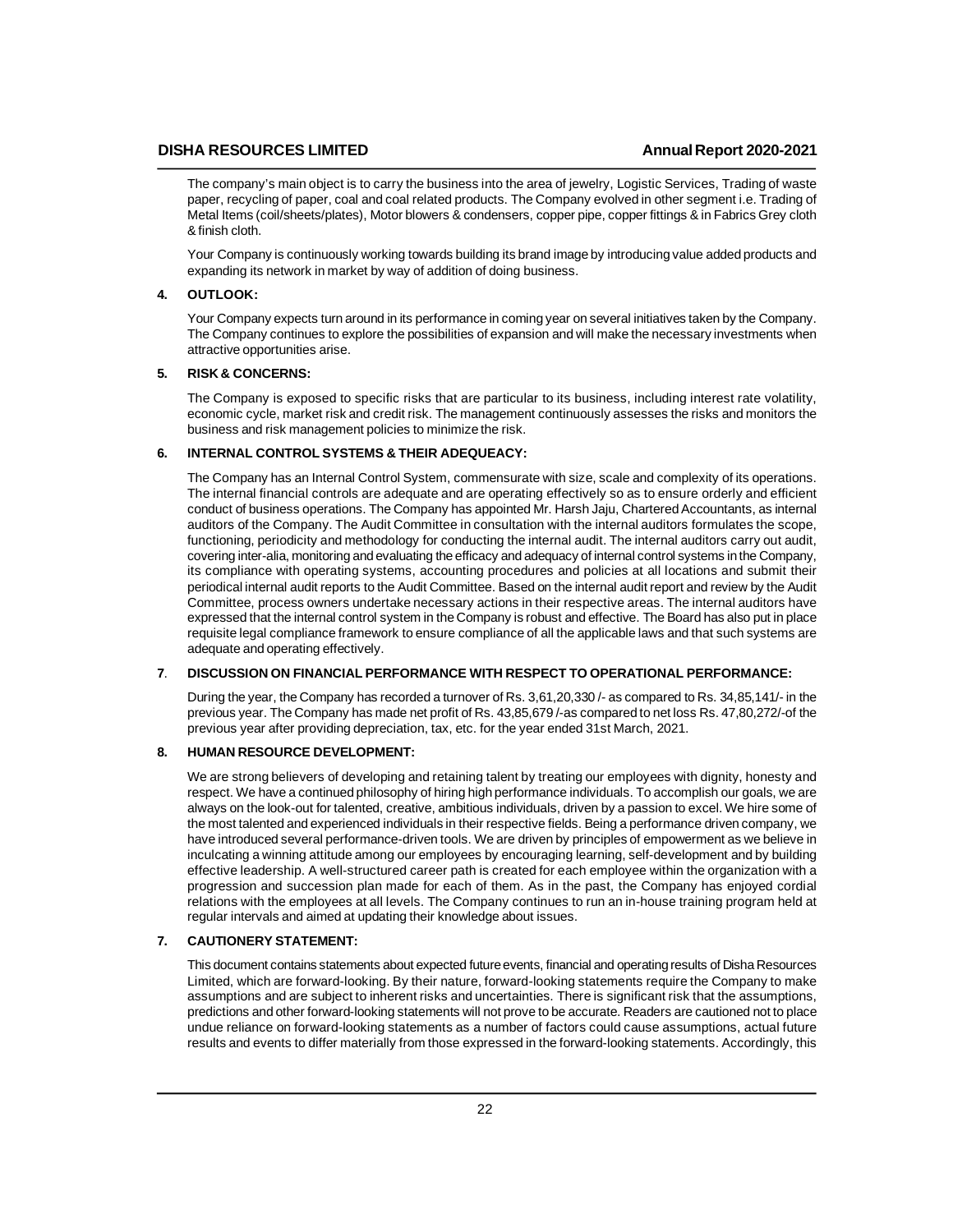document is subject to the disclaimer and qualified in its entirely by the assumptions, qualifications and risk factors referred to in the management's discussion and analysis of Disha Resources Limited Annual Report, 2020-21.

## **10. DISCLOSURE OF ACCOUNTING TREATMENT:**

The company does follow all the treatments in the Financial Statements as per the prescribed Accounting Standards.

#### **11. KEY FINANCIAL RATIOS:**

| Sr. No.             | <b>Ratios</b>                   | 2021           | 2020           | Variance       |
|---------------------|---------------------------------|----------------|----------------|----------------|
| 1.                  | <b>Inventory Turnover Ratio</b> | 3.39 (times)   | $0.58$ (times) | 2.81 (times)   |
| Current Ratio<br>2. |                                 | $1.23$ (times) | 2.27 (times)   |                |
| 3.                  | Debt Equity Ratio               | $0.33$ (times) | $0.12$ (times) | $0.21$ (times) |
| 4.                  | Debtors Turnover Ratio          | 2.65 (times)   |                | 2.65 (times)   |
| 5.                  | <b>Operating Profit Margin</b>  | 12.14%         | (137.12%)      | 149.26%        |
| 6.                  | Net Profit Margin               | 18.55%         | (960.33%)      | 978.88%        |
| 7.                  | Return on Net worth             | 9.16%          | (45.75%)       | 54.91%         |

# **FOR AND ON BEHALF THE BOARD OF DIRECTORS DISHA RESOURCES LIMITED**

**Place : Ahmedabad KRISHNA AWTAR KABRA CHAIRMAN & MANAGING DIRECTOR DIN: 00650817**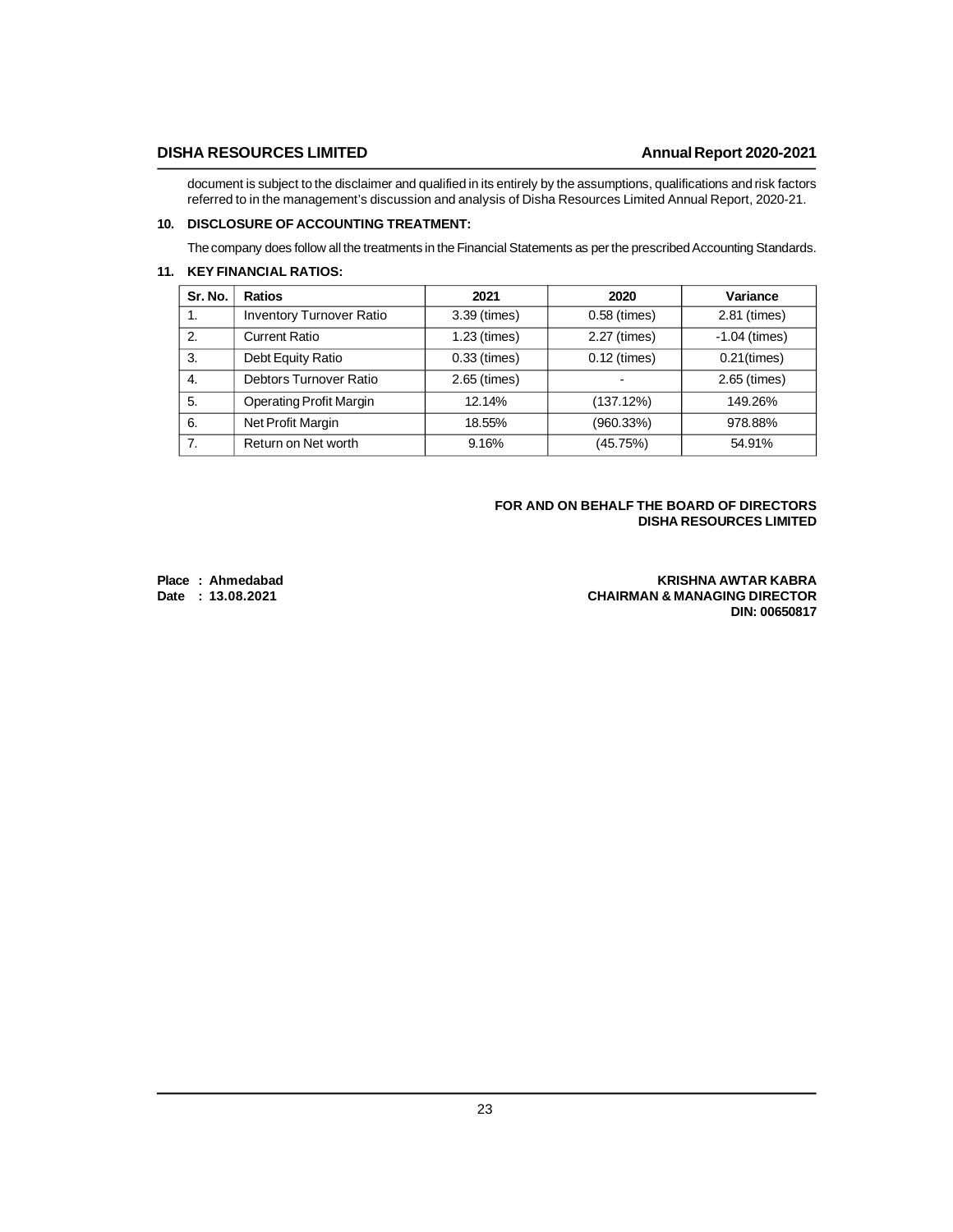## **INDEPENDENT AUDITOR'S REPORT**

#### To the Members of **DISHA RESOURCES LTD**

## **REPORT ON THE STANDALONE FINANCIAL STATEMENTS:**

#### **OPINION**

We have audited the standalone financial statements of DISHA RESOURCES LIMITED ("the Company"), which comprise the Balance Sheet as at March 31, 2021, the Statement of Profit and Loss (Including Other Comprehensive Income), the Statement of Changes In Equity and the Statement of Cash Flows for the year then ended and notes to the financial statements, including a summary of significant accounting policies and other explanatory information (hereinafter referred to as "Standalone Financial Statements").

In our opinion and to the best of our information and according to the explanations given to us, the aforesaid standalone financial statements give the information required by the Companies Act, 2013 ("Act") in the manner so required and give a true and fair view in conformity with the accounting principles generally accepted in India including Indian Accounting Standards ('Ind AS') specified under Section 133 of the Act, of the state of affairs of the Company as at March 31, 2021, and its profits and other comprehensive income, changes in equity and its cash flows for the year ended on that date.

## **BASIS OF OPINION**

We conducted our audit in accordance with the Standards on Auditing (SAs) specified under Section 143(10) of the Act. Our responsibilities under those SAs are further described in the Auditor's Responsibilities for the Audit of the Financial Statements section of our report. We are independent of the Company in accordance with the Code of Ethics issued by the Institute of Chartered Accountants of India together with the ethical requirements that are relevant to our audit of the financial statements under the provisions of the Act and the Rules thereunder, and we have fulfilled our other ethical responsibilities in accordance with these requirements and the Code of Ethics. We believe that the audit evidence we have obtained is sufficient and appropriate to provide a basis for our opinion.

#### **EMPHASIS OF MATTER:**

We draw attention to the following matters in the Notes to the Financial Statements:

I. Notes No. 22(i) relating to uncertainties resulting from outbreak of Covid-19 and its impact on the business of the company and reported values of assets and liabilities.

### **KEY AUDIT MATTERS:**

Key audit matters are those matters that, in our professional judgment, were of most significance in our audit of the financial statements of the current period. These matters were addressed in the context of our audit of the financial statements as a whole, and in forming our opinion thereon, and we do not provide a separate opinion on these matters.

#### **INFORMATION OTHER THAN THE STANDALONE FINANCIAL STATEMENTS AND AUDITORS' REPORT THEREON**

The Company's management and Board of Directors are responsible for the other information. The other information comprises the information included in the Annual Report, but does not include the financial statements and our auditor's report thereon.

Our opinion on the financial statements does not cover the other information and we do not express any form of assurance conclusion thereon.

In connection with our audit of the financial statements, our responsibility is to read the other information and, in doing so, consider whether the other information is materially inconsistent with the financial statements or our knowledge obtained in the audit or otherwise appears to be materially misstated. If, based on the work we have performed, we conclude that there is a material misstatement of this other information, we are required to report that fact. We have nothing to report in this regard.

#### **MANAGEMENT'S RESPONSIBILITY FOR THE STANDALONE FINANCIAL STATEMENTS:**

The Company's Management and Board of Directors are responsible for the matters stated in section 134(5) of the Companies Act, 2013 ("the Act") with respect to the preparation of these financial statements that give a true and fair view of the financial position, financial performance including other comprehensive income, cash flows and changes in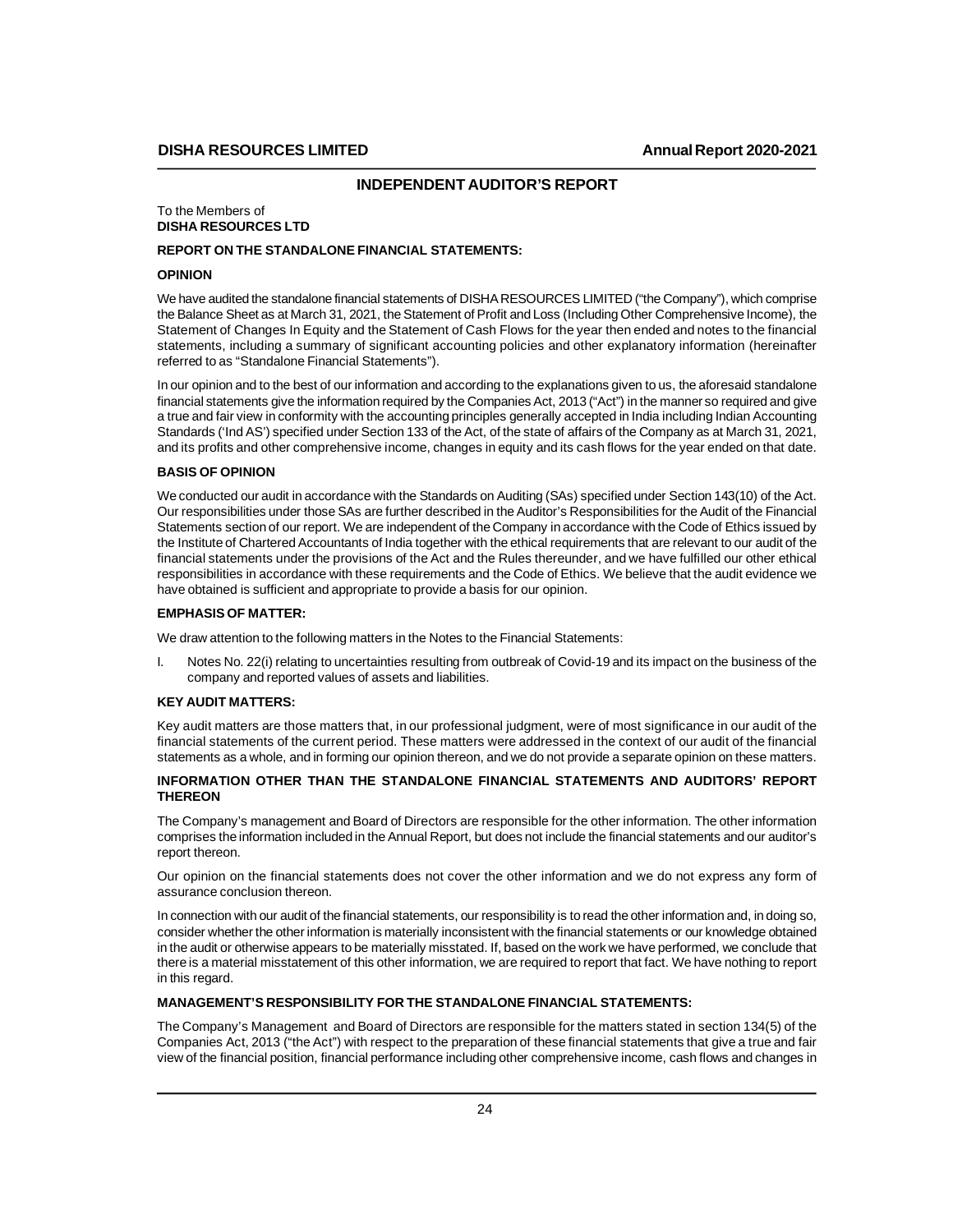equity of the Company in accordance with the Indian Accounting Standards (Ind AS), accounting principles generally accepted in India, including the Indian Accounting Standards specified under Section 133 of the Act, read with the Companies (Indian Accounting Standard) Rules, 2015 as amended.

This responsibility also includes the maintenance of adequate accounting records in accordance with the provision of the Act for safeguarding of the assets of the Company and for preventing and detecting the frauds and other irregularities; selection and application of appropriate accounting policies; making judgments and estimates that are reasonable and prudent; and design, implementation and maintenance of adequate internal financial control, that were operating effectively for ensuring the accuracy and completeness of the accounting records, relevant to the preparation and presentation of the financial statements that give a true and fair view and are free from material misstatement, whether due to fraud or error.

In preparing the financial statements, management and Board of Directors are responsible for assessing the Company's ability to continue as a going concern, disclosing, as applicable, matters related to going concern and using the going concern basis of accounting unless management either intends to liquidate the Company or to cease operations, or has no realistic alternative but to do so.

The Board of Directors is also responsible for overseeing the Company's financial reporting process.

## **AUDITOR'S RESPONSIBILITIES FOR THE AUDIT OF THE STANDALONE FINANCIAL STATEMENTS:**

Our objectives are to obtain reasonable assurance about whether the financial statements as a whole are free from material misstatement, whether due to fraud or error, and to issue an auditor's report that includes our opinion. Reasonable assurance is a high level of assurance, but is not a guarantee that an audit conducted in accordance with SAs will always detect a material misstatement when it exists. Misstatements can arise from fraud or error and are considered material if, individually or in the aggregate, they could reasonably be expected to influence the economic decisions of users taken on the basis of these standalone financial statements.

As part of an audit in accordance with SAs, we exercise professional judgment and maintain professional skepticism throughout the audit. We also:

- · Identify and assess the risks of material misstatement of the financial statements, whether due to fraud or error, design and perform audit procedures responsive to those risks, and obtain audit evidence that is sufficient and appropriate to provide a basis for our opinion. The risk of not detecting a material misstatement resulting from fraud is higher than for one resulting from error, as fraud may involve collusion, forgery, intentional omissions, misrepresentations, or the override of internal control.
- · Obtain an understanding of internal control relevant to the audit in order to design audit procedures that are appropriate in the circumstances. Under Section 143(3)(i) of the Act, we are also responsible for expressing our opinion on whether the Company has adequate internal financial controls with reference to financial statements in place and the operating effectiveness of such controls.
- · Evaluate the appropriateness of accounting policies used and the reasonableness of accounting estimates and related disclosures made by management.
- · Conclude on the appropriateness of management's use of the going concern basis of accounting and, based on the audit evidence obtained, whether a material uncertainty exists related to events or conditions that may cast significant doubt on the Company's ability to continue as a going concern. If we conclude that a material uncertainty exists, we are required to draw attention in our auditor's report to the related disclosures in the financial statements or, if such disclosures are inadequate, to modify our opinion. Our conclusions are based on the audit evidence obtained up to the date of our auditor's report. However, future events or conditions may cause the Company to cease to continue as a going concern.
- · Evaluate the overall presentation, structure and content of the financial statements, including the disclosures, and whether the financial statements represent the underlying transactions and events in a manner that achieves fair presentation.

We communicate with those charged with governance regarding, among other matters, the planned scope and timing of the audit and significant audit findings, including any significant deficiencies in internal control that we identify during our audit.

We also provide those charged with governance with a statement that we have complied with relevant ethical requirements regarding independence, and to communicate with them all relationships and other matters that may reasonably be thought to bear on our independence, and where applicable, related safeguards.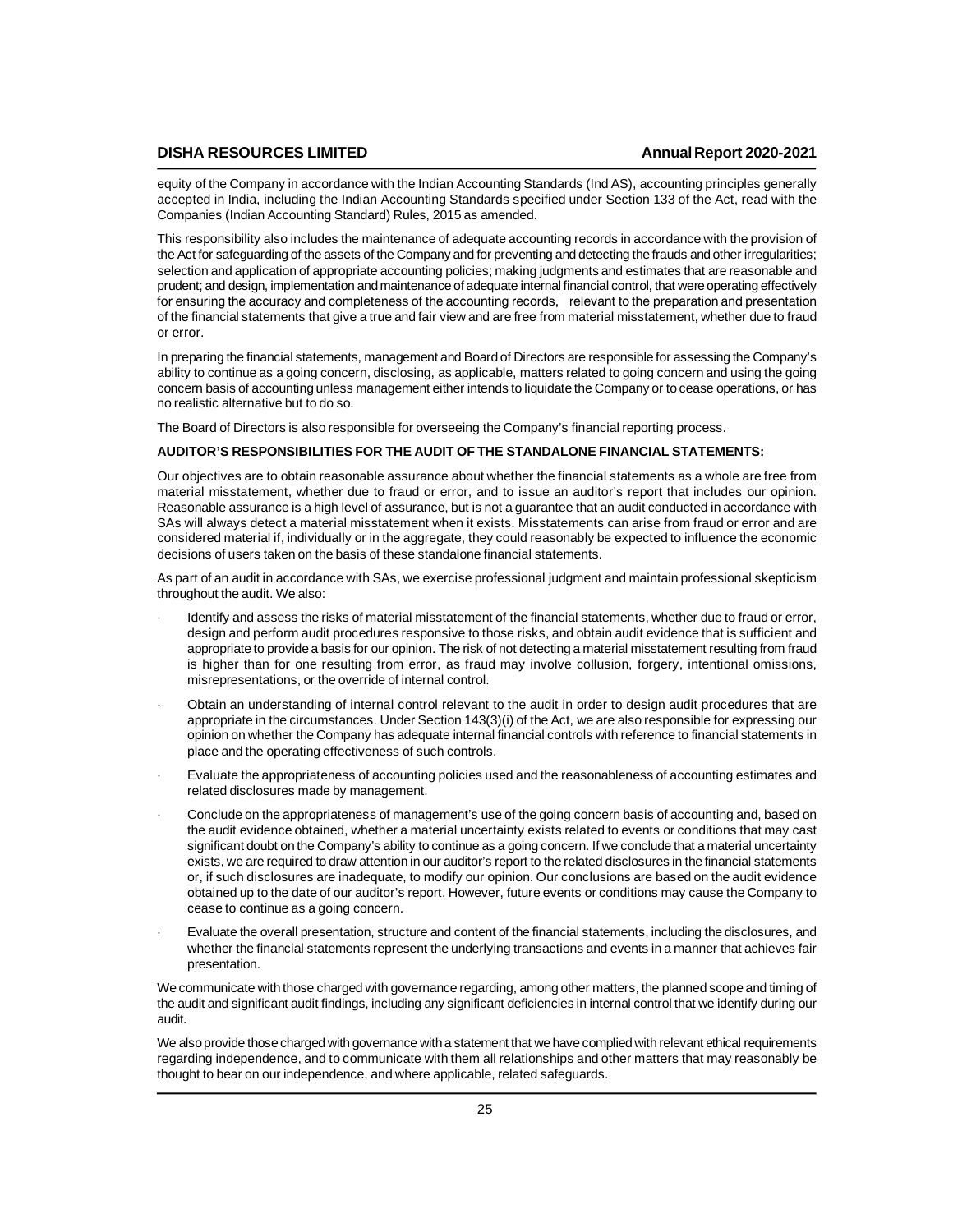From the matters communicated with those charged with governance, we determine those matters that were of most significance in the audit of the financial statements of the current period and are therefore the key audit matters. We describe these matters in our auditors' report unless law or regulation precludes public disclosure about the matter or when, in extremely rare circumstances, we determine that a matter should not be communicated in our report because the adverse consequences of doing so would reasonably be expected to outweigh the public interest benefits of such communication.

#### **REPORT ON OTHER LEGAL AND REGULATORY REQUIREMENTS:**

- 1. As required by The Companies (Auditor's Report) Order, 2016 issued by The Central Government Of India in term of section 143 (11) of The Companies Act, 2013, we enclose in the Annexure-A hereto a statement on the matters specified in paragraphs 3 and 4 of the said order, to the extent applicable to the company.
- 2. As required by section 143(3) of the Act, based on our audit we report that:
	- a) We have sought and obtained all the information and explanations which to the best of our knowledge and belief were necessary for the purposes of our audit;
	- b) In our opinion proper books of account as required by law have been kept by the Company so far as appears from our examination of those books;
	- c) The Balance Sheet, the Statement of Profit and Loss including Other Comprehensive Income, the Statement of Changes in Equity & the Statement of Cash Flows dealt with by this Report are in agreement with the books of account;
	- d) In our opinion, aforesaid Balance Sheet, the Statement of Profit and Loss including Other Comprehensive Income, the Statement of Changes in Equity & the Statement of Cash Flows comply with the Indian Accounting Standards prescribed under section 133 of the Act;
	- e) On the basis of written representations received from the directors of the Company as on March 31, 2021, and taken on record by the Board of Directors, none of the directors is disqualified as on March 31, 2021, from being appointed as a director in terms of sub-section (2) of section 164 of Act;
	- f) With respect to the adequacy of internal financial control over financial reporting of the Company and the operating effectiveness of such controls, refer to our separate report in Annexure-B;
	- g) With respect to the other matters included in the Auditor's Report in accordance with Rule 11 of the Companies (Audit and Auditors) Rules, 2014, as amended, in our opinion and to the best of our information and according to the explanations given to us:
		- i. The Company did not have any pending litigation as at the end of the financial year which may impact its financial position.
		- ii. The Company did not have any long-term contracts including derivatives contracts for which there were any material foreseeable losses.
		- iii. As at 31st March, 2021 there were no amounts which were required to be transferred to the Investor Education and Protection Fund by the Company.
- 3. With respect to the matter to be included in the Auditors' Report under Section 197(16) of the Act:

In our opinion and according to the information and explanations given to us, the remuneration paid by the Company to its directors during the current year is in accordance with the provisions of Section 197 of the Act. The remuneration paid to any director is not in excess of the limit laid down under Section 197 of the Act. The Ministry of Corporate Affairs has not prescribed other details under Section 197(16) of the Act which are required to be commented upon by us.

> **FOR AND ON BEHALF OF S. N. SHAH & ASSOCIATES, CHARTERED ACCOUNTANTS FIRM REG. NO. 109782W**

 $Data: 29<sup>TH</sup>$  JUNE, 2021

 **FIROJ G. BODLA** Place : Ahmedabad **PARTNER**<br>Date : 29™.IUNF 2021 PARTNER **UDIN: 21126770AAAAFF4276**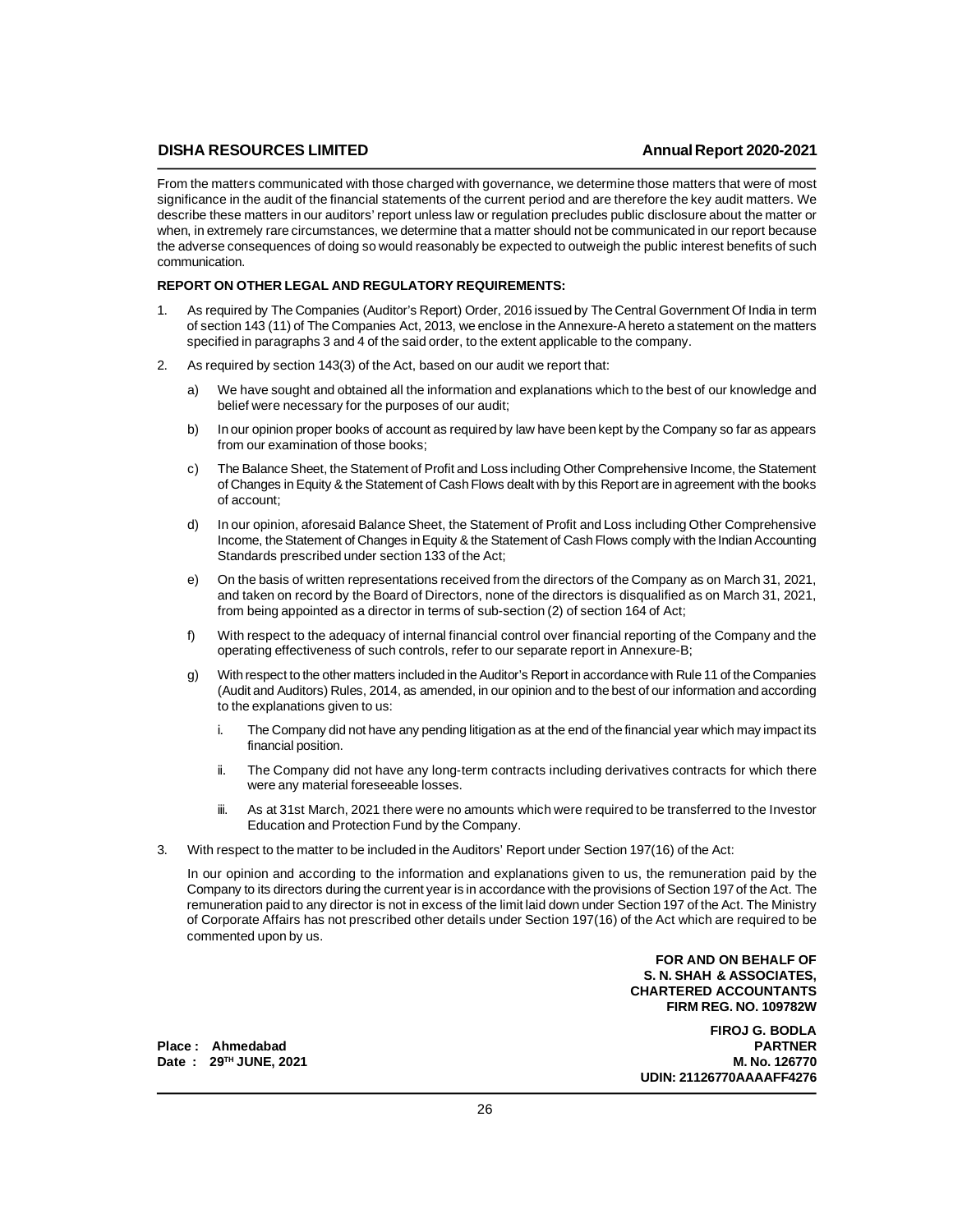### **ANNEXURE-A TO THE INDEPENDENT AUDITOR'S REPORT**

[Referred to in paragraph 1 under "Report On Other Legal and Regulatory Requirements'' section of our report of even date to the members of DISHA RESOURCES LIMITED on the financial statements of the company for the year ended 31st March, 2021:

On the basis of such checks of the books and records of the company as we considered appropriate and according to the information and explanation given to us during the course of audit, we further report that:

- i. In respect of its fixed assets:
	- a) According to the information and explanations given to us, the company did not own or hold any Property, Plant & Equipment at any time during the year and hence this clause relating to maintenance of proper records of fixed assets showing full particulars including quantitative details and situation of fixed assets, physical verification and title deeds is not applicable.
- ii. In respect of its Inventories:
	- As explained to us, the company held inventories of the shares/securities during the year and accordingly it did not hold any physical inventories during the year. The clause 3(ii) of The Companies (Auditor's Report) Order, 2016 is not applicable.
- iii. Loans/Advances Granted:
	- a) As Informed to us, during the year the company had granted interest bearing unsecured loans/advances to one party covered in the register maintained under section 189 of the Companies Act, 2013. In our opinion, the terms and conditions on which such loans have been granted are not prima facie prejudicial to the interest of the company.
	- b) As Informed to us, the company had not stipulated any time for the recovery of the loans/advances grated to the party and payment of interest from the party covered in the register maintained under section 189 of the Companies Act, 2013. As informed to us, the party has made payments towards outstanding loans/advances and interest during the year.
	- c) As informed to us, the company had taken reasonable steps for the recovery of the principal amount in case where amount exceeded rupees One Lac during the year.
- iv. According to the information and explanations given to us, the company has complied with the provisions of Sections 185 of The Companies Act, 2013, to the extent applicable, in respect of grant of any loans, investments, guarantees and securities. As informed to us, the company has disclosed the information relating to loans & advances given and investments made in the financial statements. According to the information and explanations given to us, approval by a special resolution at general meeting is yet to be obtained where value of loans & advances given and investments made exceeded the limits specified under section 186 of The Companies Act, 2013.
- v. According to the information and explanations given to us, the company has not accepted any deposits from the public within the meaning of section 73,74,75 & 76 of the Act and Rules framed thereunder during the year and therefore, the provisions of clause 3(v) of the Order are not applicable to the Company.
- vi. The Central Government has not prescribed the maintenance of cost records under section 148(1) of the Companies Act, 2013 for the kind of business, the company has carried out during the year and accordingly clause 3(vi) of The Companies (Auditor's Report) Order, 2016 is not applicable to the Company.
- vii. In respect of Statutory Dues:
	- a) As per the information & explanations furnished to us, in our opinion the company is generally regular in depositing with appropriate authorities undisputed statutory dues of GST, T.D.S., T.C.S. and other material statutory dues applicable to it. There has been no outstanding as at 31<sup>st</sup> March, 2021 of undisputed liabilities outstanding for more than six months.
	- b) According to information and explanations given to us and so far as appears from our examination of books of account, there were no statutory dues outstanding as at 31<sup>st</sup> March, 2021 which have not been deposited on account of any dispute**.**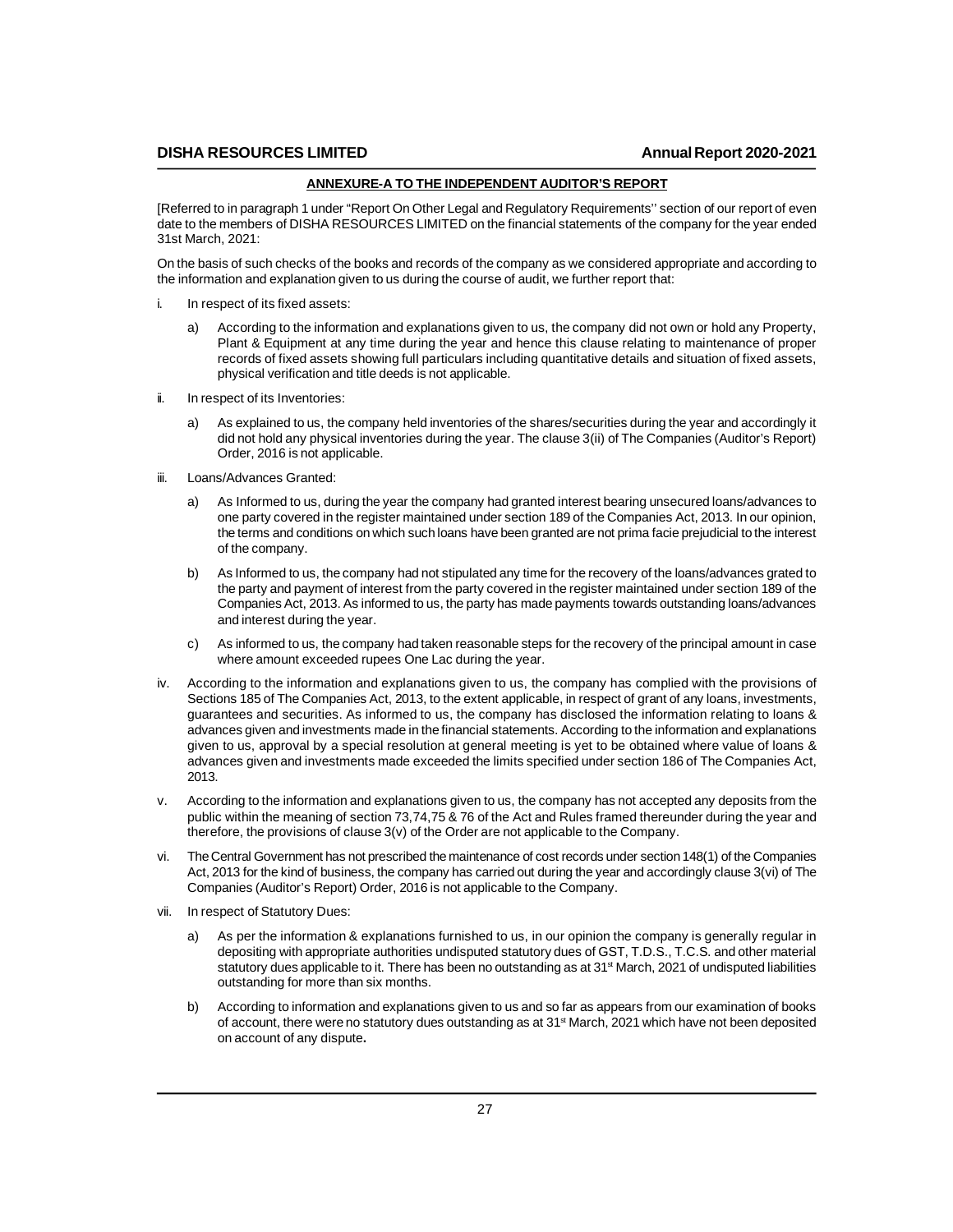- viii. According to the information and explanations given to us, the Company did not have any loans or borrowings from Banks or Financial Institutions or dues to any debenture holders during the year and accordingly clause 3(viii) of The Companies (Auditor's Report) Order, 2016 is not applicable to the Company.
- ix. According to the information and explanations given to us and based on our examination of the records of the Company, the Company has not raised any moneys by way of initial public offer or further public offer (including debt instruments) and has not obtained any term loans during the year. Accordingly, paragraph 3 (ix) of the Order is not applicable to the Company.
- x. According to the information and explanations given to us, no material fraud by the company or on the company by its Officers or Employees has been noticed or reported to us by the management during the year.
- xi. In our opinion and according to the information and explanations given to us, the company had paid/provided managerial remuneration in accordance with the provisions of Section 197 of the Companies Act, 2013 read with Schedule V of the Companies Act, 2013.
- xii. As the company is not the Nidhi Company, clause (xii) of paragraph 3 of The Companies (Auditor's Report) Order, 2016 is not applicable to it.
- xiii. According to the information and explanations given to us, the company is in compliance with the provisions of sections 177 and 188 of the Companies Act, 2013, where applicable, for related party transactions and the details of related party transactions have been disclosed in the Notes to the Financial Statements in accordance with the applicable Ind AS.
- xiv. The company has not made any preferential allotment or private placement of shares or fully or partly convertible debentures during the year, clause (xiv) of paragraph 3 of The Companies (Auditor's Report) Order, 2016 is not applicable to it during the year.
- xv. According to the information and explanations given to us, the company has not entered into any non-cash transaction with directors or persons connected with them and hence clause (xv) of paragraph 3 of The Companies (Auditor's Report) Order, 2016 is not applicable to it during the year.
- xvi. As the company is not required to be registered under section 45-IA of the Reserve Bank of India, 1934, clause (xvi) of paragraph 3 of The Companies (Auditor's Report) Order, 2016 is not applicable to it.

 **FOR AND ON BEHALF OF S. N. SHAH & ASSOCIATES, CHARTERED ACCOUNTANTS FIRM REG. NO. 109782W**

**Place: Ahmedabad** 

 **FIROJ G. BODLA Date : 29TH JUNE, 2021 M. No. 126770 UDIN: 21126770AAAAFF4276**

#### **ANNEXURE "B" TO THE INDEPENDENT AUDITORS' REPORT**

## **[REFERRED TO IN PARAGRAPH 2(f) UNDER "REPORT ON OTHER LEGAL AND REGULATORY REQUIREMENTS SECTION OF OUR REPORT OF EVEN DATE]**

### **Report on the Internal Financial Controls under Clause (i) of Sub-section 3 of Section 143 of the Companies Act, 2013 ("the Act")**

We have audited the internal financial controls over financial reporting of **DISHA RESOURCES LIMITED ("the Company")** as of March 31, 2021 in conjunction with our audit of the Standalone Ind AS financial statements of the company for the year ended on that date.

## **Management's Responsibility for Internal Financial Controls**

The Board of Directors of the company is responsible for establishing and maintaining internal financial controls based on the internal control over financial reporting criteria established by the company considering the essential components of internal control stated in the Guidance Note on Audit of Internal Financial Controls over Financial Reporting issued by the Institute of Chartered Accountants of India.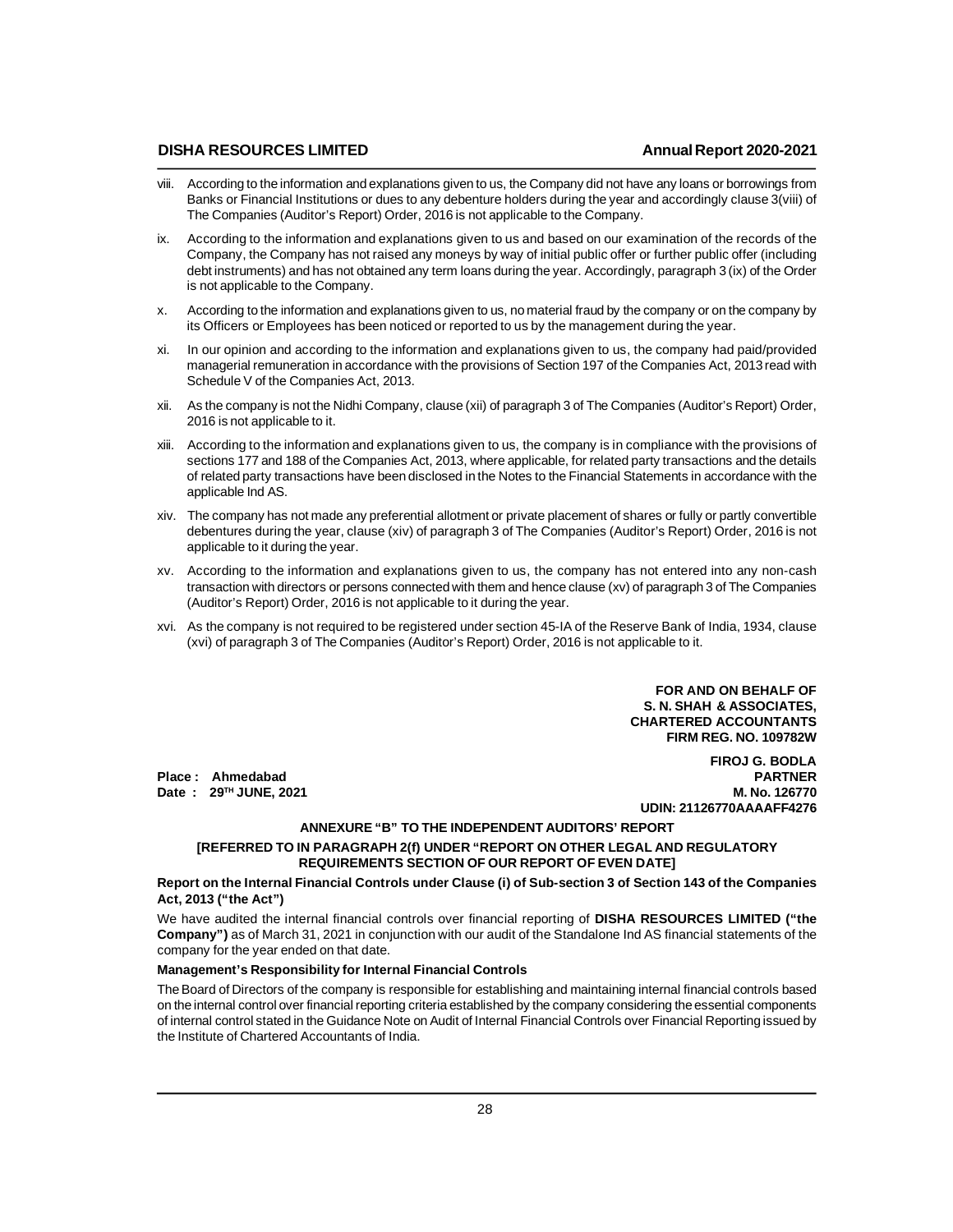These responsibilities include the design, implementation and maintenance of adequate internal financial controls that were operating effectively for ensuring the orderly and efficient conduct of its business, including adherence to company's policies, the safeguarding of its assets, the prevention and detection of frauds and errors, the accuracy and completeness of the accounting records, and the timely preparation of reliable financial information, as required under the Companies Act, 2013.

### **Auditors' Responsibility**

Our responsibility is to express an opinion on the company's internal financial controls over financial reporting based on our audit. We conducted our audit in accordance with the Guidance Note on Audit of Internal Financial Controls Over Financial Reporting (the "Guidance Note") and the Standards on Auditing prescribed under section 143(10) of the Companies Act, 2013, to the extent applicable to an audit of internal financial controls. Those Standards and the Guidance Note require that we comply with ethical requirements and plan and perform the audit to obtain reasonable assurance about whether adequate internal financial controls over financial reporting was established and maintained and if such controls operated effectively in all material respects.

Our audit involves performing procedures to obtain audit evidence about the adequacy of the internal financial controls system over financial reporting and their operating effectiveness. Our audit of internal financial controls over financial reporting included obtaining an understanding of internal financial controls over financial reporting, assessing the risk that a material weakness exists, and testing and evaluating the design and operating effectiveness of internal control based on the assessed risk. The procedures selected depend on the auditor's judgment, including the assessment of the risks of material misstatement of the financial statements, whether due to fraud or error.

We believe that the audit evidence we have obtained is sufficient and appropriate to provide a basis for our audit opinion on the Company's internal financial controls system over financial reporting.

### **Meaning of Internal Financial Controls over Financial Reporting**

A company's internal financial control over financial reporting is a process designed to provide reasonable assurance regarding the reliability of financial reporting and the preparation of financial statements for external purposes in accordance with generally accepted accounting principles. A company's internal financial control over financial reporting includes those policies and procedures that (1) pertain to the maintenance of records that, in reasonable detail, accurately and fairly reflect the transactions and dispositions of the assets of the company; (2) provide reasonable assurance that transactions are recorded as necessary to permit preparation of financial statements in accordance with generally accepted accounting principles, and that receipts and expenditures of the company are being made only in accordance with authorisations of management and directors of the company; and (3) provide reasonable assurance regarding prevention or timely detection of unauthorised acquisition, use, or disposition of the company's assets that could have a material effect on the financial statements.

#### **Inherent Limitations of Internal Financial Controls over Financial Reporting**

Because of the inherent limitations of internal financial controls over financial reporting, including the possibility of collusion or improper management override of controls, material misstatements due to error or fraud may occur and not be detected. Also, projections of any evaluation of the internal financial controls over financial reporting to future periods are subject to the risk that the internal financial control over financial reporting may become inadequate because of changes in conditions, or that the degree of compliance with the policies or procedures may deteriorate.

#### **Opinion**

In our opinion and to the best of our information and according to the information and explanations given to us, the company has, in all material respects, an adequate internal financial controls system over financial reporting and such internal financial controls over financial reporting were commensurate with the nature of the business of the company and operating effectively as at March 31, 2021, based on the internal control over financial reporting criteria established by the company considering the essential components of internal control stated in the Guidance Note on Audit of Internal Financial Controls Over Financial Reporting issued by the Institute of Chartered Accountants of India.

> **FOR AND ON BEHALF OF S. N. SHAH & ASSOCIATES, CHARTERED ACCOUNTANTS FIRM REG. NO. 109782W**

 **FIROJ G. BODLA Place : Ahmedabad Partners in the experiment of the experiment of the experiment of the PARTNER Date : 29TH JUNE, 2021 M. No. 126770 UDIN: 21126770AAAAFF4276**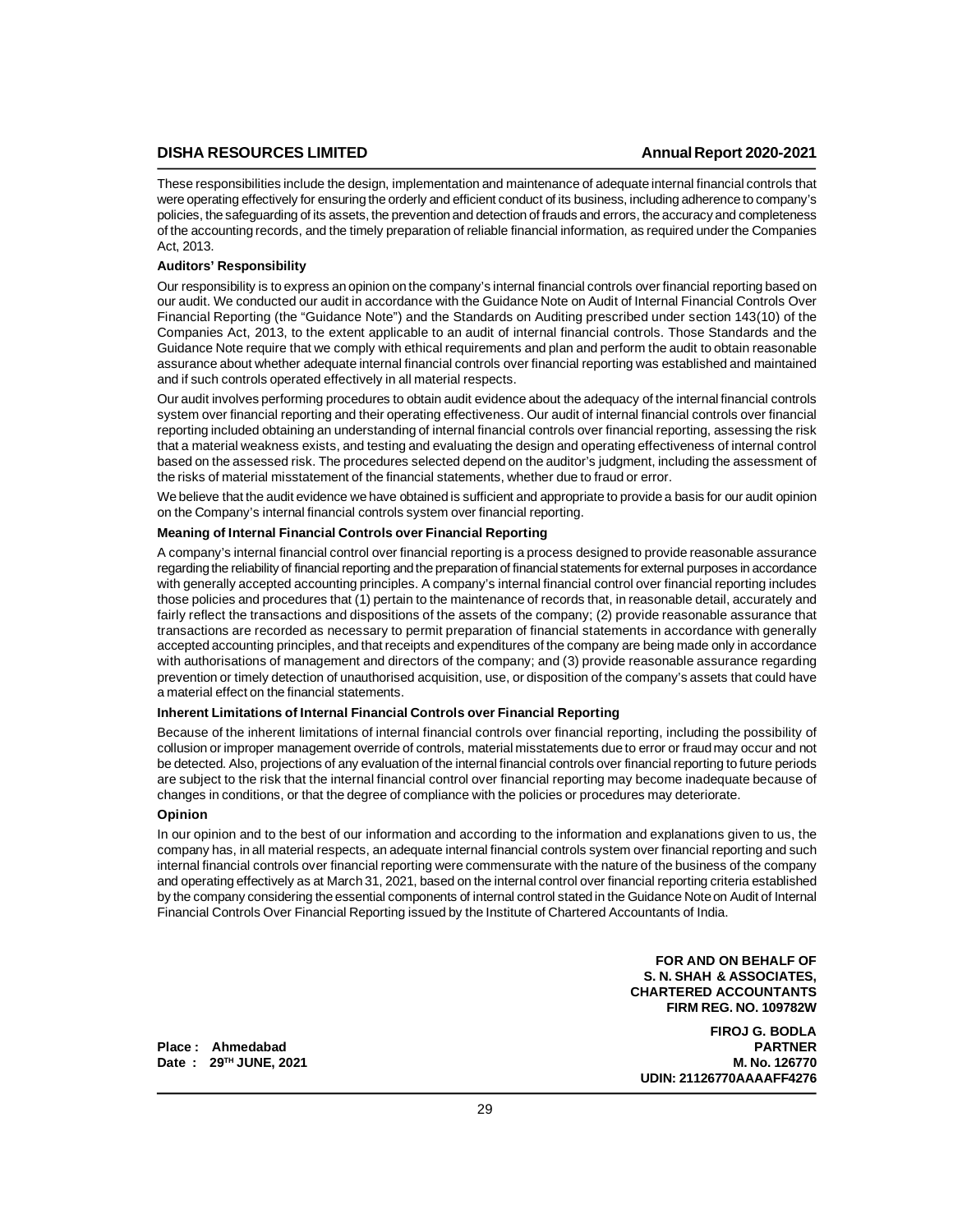| SR.<br><b>NOTE</b><br><b>AT AT 31-Mar-21</b><br><b>AT AT 31-Mar-20</b><br>NO.<br>NO.<br><b>PARTICULARS</b><br><b>AMOUNT</b><br><b>AMOUNT</b><br><b>AMOUNT</b><br><b>AMOUNT</b><br><b>ASSETS:</b><br>А.<br>1<br><b>FINANCIAL ASSETS</b><br>$\overline{2}$<br>7,77,59,935<br>5,60,08,772<br>Investments<br>(i)<br>3<br>Loans & Advances<br>4,55,04,236<br>(ii)<br>3,59,34,604<br>11,36,94,539<br>10,15,13,008<br>TOTAL    [I]<br>11,36,94,539<br>10,15,13,008<br><b>CURRENT ASSETS</b><br>Ш.<br><b>INVENTORIES</b><br>4<br>1<br>11,05,150<br>1,85,79,967<br><b>FINANCIAL ASSETS</b><br>$\mathfrak{p}$<br><b>Trade Receivables</b><br>5<br>2,72,65,478<br>(i)<br>3,60,160<br>Cash & Cash Equivalents<br>6<br>2,41,892<br>(ii)<br>(iii) Loans & Advances<br>$\overline{7}$<br>2,51,719<br>1,03,192<br>2,77,59,089<br>4,63,352<br><b>CURRENT TAX ASSETS [NET]</b><br>2,42,197<br>3<br>8<br>4<br><b>OTHER CURRENT ASSETS</b><br>9<br>10,29,749<br>3,45,584<br><b>TOTAL    [II]</b><br>2,98,93,988<br>1,96,31,100<br>TOTAL ASSETS<br>14,35,88,527<br>12, 11, 44, 108<br><b>EQUITY AND LIABILITIES:</b><br>В.<br><b>EQUITY</b><br>L<br><b>Equity Share Capital</b><br>10<br>1<br>7,31,55,000<br>7,31,55,000<br>Other Equity<br>$\overline{2}$<br>3,93,40,870<br>4,60,41,332<br><b>TOTAL    [I]</b><br>11,91,96,332<br>11,24,95,870<br><b>CURRENT LIABILITIES</b><br><b>FINANCIAL LIABILITIES</b><br>1<br><b>Trade Payables</b><br>11<br>(i)<br>2,39,12,549<br>86,23,323<br>2,39,12,549<br>86,23,323<br><b>OTHER CURRENT LIABILITIES</b><br>12<br>82,382<br>24,915<br>$\mathbf{2}$<br>3,97,264<br>13<br>3<br><b>CURRENT TAX LIABILITIES [NET]</b><br><b>TOTAL    [II]</b><br>2,43,92,195<br>86,48,238<br>TOTAL EQUITY AND LIABILITIES<br>12, 11, 44, 108<br>14,35,88,527<br>1<br>SIGNIFICANT ACCOUNTING POLICIES<br>C.<br><b>CONTINGENT LIABILITIES</b><br>21<br>D.<br><b>NOTES TO THE FINANCIAL STATEMETNS</b><br>22<br>Е. |    | <b>BALANCE SHEET AS AT MARCH 31, 2021</b> |  |  |  |
|--------------------------------------------------------------------------------------------------------------------------------------------------------------------------------------------------------------------------------------------------------------------------------------------------------------------------------------------------------------------------------------------------------------------------------------------------------------------------------------------------------------------------------------------------------------------------------------------------------------------------------------------------------------------------------------------------------------------------------------------------------------------------------------------------------------------------------------------------------------------------------------------------------------------------------------------------------------------------------------------------------------------------------------------------------------------------------------------------------------------------------------------------------------------------------------------------------------------------------------------------------------------------------------------------------------------------------------------------------------------------------------------------------------------------------------------------------------------------------------------------------------------------------------------------------------------------------------------------------------------------------------------------------------------------------------------------------------------------------------------------------------------------------------------------------------------------------------------------------------------------------------------------------------------|----|-------------------------------------------|--|--|--|
|                                                                                                                                                                                                                                                                                                                                                                                                                                                                                                                                                                                                                                                                                                                                                                                                                                                                                                                                                                                                                                                                                                                                                                                                                                                                                                                                                                                                                                                                                                                                                                                                                                                                                                                                                                                                                                                                                                                    |    |                                           |  |  |  |
|                                                                                                                                                                                                                                                                                                                                                                                                                                                                                                                                                                                                                                                                                                                                                                                                                                                                                                                                                                                                                                                                                                                                                                                                                                                                                                                                                                                                                                                                                                                                                                                                                                                                                                                                                                                                                                                                                                                    |    |                                           |  |  |  |
|                                                                                                                                                                                                                                                                                                                                                                                                                                                                                                                                                                                                                                                                                                                                                                                                                                                                                                                                                                                                                                                                                                                                                                                                                                                                                                                                                                                                                                                                                                                                                                                                                                                                                                                                                                                                                                                                                                                    |    |                                           |  |  |  |
|                                                                                                                                                                                                                                                                                                                                                                                                                                                                                                                                                                                                                                                                                                                                                                                                                                                                                                                                                                                                                                                                                                                                                                                                                                                                                                                                                                                                                                                                                                                                                                                                                                                                                                                                                                                                                                                                                                                    |    |                                           |  |  |  |
|                                                                                                                                                                                                                                                                                                                                                                                                                                                                                                                                                                                                                                                                                                                                                                                                                                                                                                                                                                                                                                                                                                                                                                                                                                                                                                                                                                                                                                                                                                                                                                                                                                                                                                                                                                                                                                                                                                                    |    |                                           |  |  |  |
|                                                                                                                                                                                                                                                                                                                                                                                                                                                                                                                                                                                                                                                                                                                                                                                                                                                                                                                                                                                                                                                                                                                                                                                                                                                                                                                                                                                                                                                                                                                                                                                                                                                                                                                                                                                                                                                                                                                    |    |                                           |  |  |  |
|                                                                                                                                                                                                                                                                                                                                                                                                                                                                                                                                                                                                                                                                                                                                                                                                                                                                                                                                                                                                                                                                                                                                                                                                                                                                                                                                                                                                                                                                                                                                                                                                                                                                                                                                                                                                                                                                                                                    |    |                                           |  |  |  |
|                                                                                                                                                                                                                                                                                                                                                                                                                                                                                                                                                                                                                                                                                                                                                                                                                                                                                                                                                                                                                                                                                                                                                                                                                                                                                                                                                                                                                                                                                                                                                                                                                                                                                                                                                                                                                                                                                                                    |    |                                           |  |  |  |
|                                                                                                                                                                                                                                                                                                                                                                                                                                                                                                                                                                                                                                                                                                                                                                                                                                                                                                                                                                                                                                                                                                                                                                                                                                                                                                                                                                                                                                                                                                                                                                                                                                                                                                                                                                                                                                                                                                                    |    |                                           |  |  |  |
|                                                                                                                                                                                                                                                                                                                                                                                                                                                                                                                                                                                                                                                                                                                                                                                                                                                                                                                                                                                                                                                                                                                                                                                                                                                                                                                                                                                                                                                                                                                                                                                                                                                                                                                                                                                                                                                                                                                    |    |                                           |  |  |  |
|                                                                                                                                                                                                                                                                                                                                                                                                                                                                                                                                                                                                                                                                                                                                                                                                                                                                                                                                                                                                                                                                                                                                                                                                                                                                                                                                                                                                                                                                                                                                                                                                                                                                                                                                                                                                                                                                                                                    |    |                                           |  |  |  |
|                                                                                                                                                                                                                                                                                                                                                                                                                                                                                                                                                                                                                                                                                                                                                                                                                                                                                                                                                                                                                                                                                                                                                                                                                                                                                                                                                                                                                                                                                                                                                                                                                                                                                                                                                                                                                                                                                                                    |    |                                           |  |  |  |
|                                                                                                                                                                                                                                                                                                                                                                                                                                                                                                                                                                                                                                                                                                                                                                                                                                                                                                                                                                                                                                                                                                                                                                                                                                                                                                                                                                                                                                                                                                                                                                                                                                                                                                                                                                                                                                                                                                                    |    |                                           |  |  |  |
|                                                                                                                                                                                                                                                                                                                                                                                                                                                                                                                                                                                                                                                                                                                                                                                                                                                                                                                                                                                                                                                                                                                                                                                                                                                                                                                                                                                                                                                                                                                                                                                                                                                                                                                                                                                                                                                                                                                    |    |                                           |  |  |  |
|                                                                                                                                                                                                                                                                                                                                                                                                                                                                                                                                                                                                                                                                                                                                                                                                                                                                                                                                                                                                                                                                                                                                                                                                                                                                                                                                                                                                                                                                                                                                                                                                                                                                                                                                                                                                                                                                                                                    |    |                                           |  |  |  |
|                                                                                                                                                                                                                                                                                                                                                                                                                                                                                                                                                                                                                                                                                                                                                                                                                                                                                                                                                                                                                                                                                                                                                                                                                                                                                                                                                                                                                                                                                                                                                                                                                                                                                                                                                                                                                                                                                                                    |    |                                           |  |  |  |
|                                                                                                                                                                                                                                                                                                                                                                                                                                                                                                                                                                                                                                                                                                                                                                                                                                                                                                                                                                                                                                                                                                                                                                                                                                                                                                                                                                                                                                                                                                                                                                                                                                                                                                                                                                                                                                                                                                                    |    |                                           |  |  |  |
|                                                                                                                                                                                                                                                                                                                                                                                                                                                                                                                                                                                                                                                                                                                                                                                                                                                                                                                                                                                                                                                                                                                                                                                                                                                                                                                                                                                                                                                                                                                                                                                                                                                                                                                                                                                                                                                                                                                    |    |                                           |  |  |  |
|                                                                                                                                                                                                                                                                                                                                                                                                                                                                                                                                                                                                                                                                                                                                                                                                                                                                                                                                                                                                                                                                                                                                                                                                                                                                                                                                                                                                                                                                                                                                                                                                                                                                                                                                                                                                                                                                                                                    |    |                                           |  |  |  |
|                                                                                                                                                                                                                                                                                                                                                                                                                                                                                                                                                                                                                                                                                                                                                                                                                                                                                                                                                                                                                                                                                                                                                                                                                                                                                                                                                                                                                                                                                                                                                                                                                                                                                                                                                                                                                                                                                                                    |    |                                           |  |  |  |
|                                                                                                                                                                                                                                                                                                                                                                                                                                                                                                                                                                                                                                                                                                                                                                                                                                                                                                                                                                                                                                                                                                                                                                                                                                                                                                                                                                                                                                                                                                                                                                                                                                                                                                                                                                                                                                                                                                                    |    |                                           |  |  |  |
|                                                                                                                                                                                                                                                                                                                                                                                                                                                                                                                                                                                                                                                                                                                                                                                                                                                                                                                                                                                                                                                                                                                                                                                                                                                                                                                                                                                                                                                                                                                                                                                                                                                                                                                                                                                                                                                                                                                    |    |                                           |  |  |  |
|                                                                                                                                                                                                                                                                                                                                                                                                                                                                                                                                                                                                                                                                                                                                                                                                                                                                                                                                                                                                                                                                                                                                                                                                                                                                                                                                                                                                                                                                                                                                                                                                                                                                                                                                                                                                                                                                                                                    |    |                                           |  |  |  |
|                                                                                                                                                                                                                                                                                                                                                                                                                                                                                                                                                                                                                                                                                                                                                                                                                                                                                                                                                                                                                                                                                                                                                                                                                                                                                                                                                                                                                                                                                                                                                                                                                                                                                                                                                                                                                                                                                                                    | Ш. |                                           |  |  |  |
|                                                                                                                                                                                                                                                                                                                                                                                                                                                                                                                                                                                                                                                                                                                                                                                                                                                                                                                                                                                                                                                                                                                                                                                                                                                                                                                                                                                                                                                                                                                                                                                                                                                                                                                                                                                                                                                                                                                    |    |                                           |  |  |  |
|                                                                                                                                                                                                                                                                                                                                                                                                                                                                                                                                                                                                                                                                                                                                                                                                                                                                                                                                                                                                                                                                                                                                                                                                                                                                                                                                                                                                                                                                                                                                                                                                                                                                                                                                                                                                                                                                                                                    |    |                                           |  |  |  |
|                                                                                                                                                                                                                                                                                                                                                                                                                                                                                                                                                                                                                                                                                                                                                                                                                                                                                                                                                                                                                                                                                                                                                                                                                                                                                                                                                                                                                                                                                                                                                                                                                                                                                                                                                                                                                                                                                                                    |    |                                           |  |  |  |
|                                                                                                                                                                                                                                                                                                                                                                                                                                                                                                                                                                                                                                                                                                                                                                                                                                                                                                                                                                                                                                                                                                                                                                                                                                                                                                                                                                                                                                                                                                                                                                                                                                                                                                                                                                                                                                                                                                                    |    |                                           |  |  |  |
|                                                                                                                                                                                                                                                                                                                                                                                                                                                                                                                                                                                                                                                                                                                                                                                                                                                                                                                                                                                                                                                                                                                                                                                                                                                                                                                                                                                                                                                                                                                                                                                                                                                                                                                                                                                                                                                                                                                    |    |                                           |  |  |  |
|                                                                                                                                                                                                                                                                                                                                                                                                                                                                                                                                                                                                                                                                                                                                                                                                                                                                                                                                                                                                                                                                                                                                                                                                                                                                                                                                                                                                                                                                                                                                                                                                                                                                                                                                                                                                                                                                                                                    |    |                                           |  |  |  |
|                                                                                                                                                                                                                                                                                                                                                                                                                                                                                                                                                                                                                                                                                                                                                                                                                                                                                                                                                                                                                                                                                                                                                                                                                                                                                                                                                                                                                                                                                                                                                                                                                                                                                                                                                                                                                                                                                                                    |    |                                           |  |  |  |
|                                                                                                                                                                                                                                                                                                                                                                                                                                                                                                                                                                                                                                                                                                                                                                                                                                                                                                                                                                                                                                                                                                                                                                                                                                                                                                                                                                                                                                                                                                                                                                                                                                                                                                                                                                                                                                                                                                                    |    |                                           |  |  |  |
|                                                                                                                                                                                                                                                                                                                                                                                                                                                                                                                                                                                                                                                                                                                                                                                                                                                                                                                                                                                                                                                                                                                                                                                                                                                                                                                                                                                                                                                                                                                                                                                                                                                                                                                                                                                                                                                                                                                    |    |                                           |  |  |  |
|                                                                                                                                                                                                                                                                                                                                                                                                                                                                                                                                                                                                                                                                                                                                                                                                                                                                                                                                                                                                                                                                                                                                                                                                                                                                                                                                                                                                                                                                                                                                                                                                                                                                                                                                                                                                                                                                                                                    |    |                                           |  |  |  |

| The accompanying notes 1 to 22 are an integral part of the Financial Statements. |                                                                        |                                                              |  |  |  |  |
|----------------------------------------------------------------------------------|------------------------------------------------------------------------|--------------------------------------------------------------|--|--|--|--|
| IN TERMS OF OUR REPORT ATTACHED<br>FOR, S.N. SHAH & ASSOCIATES,                  | FOR AND ON BEHALF OF THE BOARD<br><b>Disha Resources Limited</b>       |                                                              |  |  |  |  |
| <b>CHARTERED ACCOUNTANTS,</b><br><b>FRN: 109782W</b>                             | Krishna Awtar Kabra<br><b>Managing Director</b><br><b>DIN 00650817</b> | Naveen Maheshwari<br><b>Director</b><br>DIN 05239915         |  |  |  |  |
| <b>FIROJ G. BODLA</b><br>M. NO.: 126770                                          | Vijaybhai Mehta<br><b>Chief Financial Officer</b>                      | Pankti Thakkar<br><b>Company Secretary</b>                   |  |  |  |  |
| <b>PLACE: AHMEDABAD</b><br><b>DATE: 29TH JUNE, 2021</b>                          |                                                                        | Mem. No. A48258<br>Place: Ahmedabad<br>Date: 29TH JUNE, 2021 |  |  |  |  |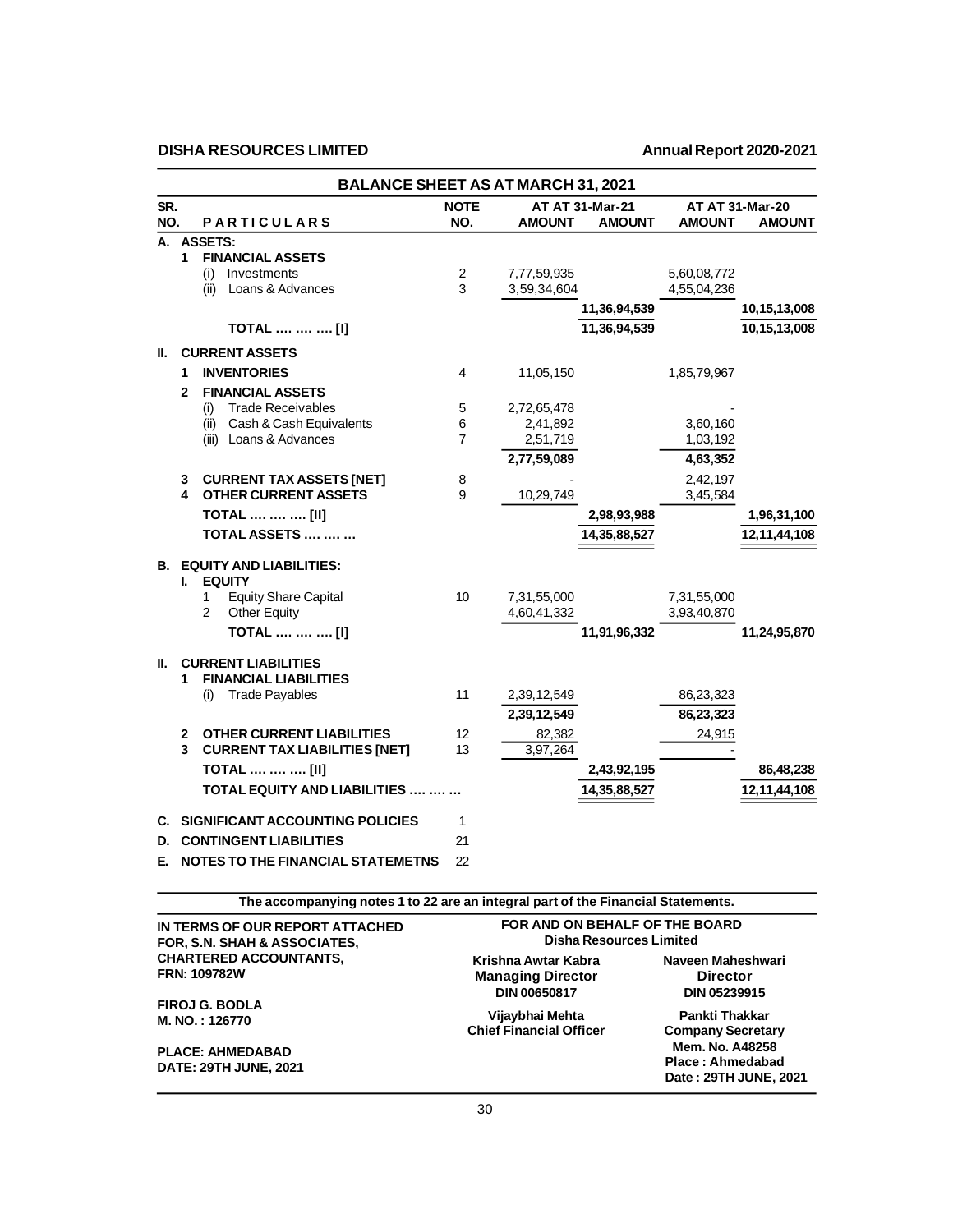|            |                       | STATEMENT OF PROFIT AND LOSS FOR THE YEAR ENDED MARCH 31, 2021                     |                    |                                |                                |                                           |                                |
|------------|-----------------------|------------------------------------------------------------------------------------|--------------------|--------------------------------|--------------------------------|-------------------------------------------|--------------------------------|
| SR.<br>NO. |                       | <b>PARTICULARS</b>                                                                 | <b>NOTE</b><br>NO. |                                | 31-Mar-21                      | FOR THE YEAR ENDED FOR THE YEAR ENDED     | 31-Mar-20                      |
|            |                       |                                                                                    |                    | <b>AMOUNT</b>                  | <b>AMOUNT</b>                  | <b>AMOUNT</b>                             | <b>AMOUNT</b>                  |
| L          | <b>INCOME:</b>        |                                                                                    |                    |                                |                                |                                           |                                |
|            | Other Income          | Revenue From Operations                                                            | 14<br>15           | 3,61,20,330<br>36,43,267       |                                | 34,85,141                                 |                                |
|            |                       | TOTAL INCOME                                                                       |                    |                                | 3,97,63,597                    |                                           | 34,85,141                      |
| II.        | <b>EXPENSES</b>       |                                                                                    |                    |                                |                                |                                           |                                |
|            |                       | Purchase of Stock-in-Trade<br>Changes in Inventories of Stock-in-Trade             | 16<br>17           | 3,21,16,971                    |                                | 2,21,99,326                               |                                |
|            |                       | <b>Employee Benefit Expense</b>                                                    | 18                 | 12,19,850<br>13,14,000         |                                | (1,60,95,324)<br>11,04,000                |                                |
|            | <b>Finance Costs</b>  |                                                                                    | 19                 | 1,936                          |                                | 1,444                                     |                                |
|            |                       | <b>Other Expenses</b>                                                              | 20                 | 7,25,160                       |                                | 10,55,967                                 |                                |
|            |                       | TOTAL EXPENSES                                                                     |                    |                                | 3,53,77,917                    |                                           | 82,65,413                      |
|            |                       | III. PROFIT BEFORE TAX[I-II]                                                       |                    |                                | 43,85,679                      |                                           | (47, 80, 272)                  |
|            | <b>Current Tax</b>    | <b>IV. TAX EXPENSES</b>                                                            |                    | (6, 84, 166)                   |                                |                                           |                                |
|            |                       | Less: MAT Credit                                                                   |                    | 6,84,166                       |                                |                                           |                                |
|            |                       |                                                                                    |                    |                                |                                |                                           |                                |
| V.         |                       | <b>PROFIT(LOSS) AFTER TAX</b>                                                      |                    |                                |                                |                                           |                                |
|            |                       | FOR THE YEAR [III-IV]                                                              |                    |                                | 43,85,679                      |                                           | (47,80,272)                    |
|            | $(A)$ (i)             | VI. OTHER COMPREHENSIVE INCOME (OCI)<br>Items that will not be reclassified to     |                    |                                |                                |                                           |                                |
|            |                       | Profit or Loss:                                                                    |                    |                                |                                |                                           |                                |
|            |                       | - Remeasurements of the                                                            |                    |                                |                                |                                           |                                |
|            |                       | defined benefit plans<br>- Equity instruments through                              |                    |                                |                                |                                           |                                |
|            |                       | other comprehensive income                                                         |                    | 30,01,534                      |                                | (3,72,00,000)                             |                                |
|            | (ii)                  | Income tax relating to items that will<br>not be reclassified to profit or loss    |                    |                                |                                |                                           |                                |
|            |                       |                                                                                    |                    | (6,86,751)<br>23, 14, 783      |                                | 85,11,360<br>(2,86,88,640)                |                                |
|            | $(B)$ (i)             | Items that will be reclassified to                                                 |                    |                                |                                |                                           |                                |
|            |                       | Profit or Loss:                                                                    |                    |                                |                                |                                           |                                |
|            |                       | - Effective portion of Gains/(Losses)                                              |                    |                                |                                |                                           |                                |
|            |                       | on designated portion of hedging<br>instruments in a cash flow hedge               |                    |                                |                                |                                           |                                |
|            | (ii)                  | Income tax relating to items that will                                             |                    |                                |                                |                                           |                                |
|            |                       | be reclassified to profit or loss                                                  |                    |                                |                                |                                           |                                |
|            |                       | <b>VII. TOTAL OTHER COMPREHENSIVE</b>                                              |                    |                                |                                |                                           |                                |
|            |                       | INCOME (NET OF TAX) [A+B]<br>VIII. TOTAL COMPREHENSIVE INCOME (NET OF TAX) [V+VII] |                    |                                | 23, 14, 783<br>67,00,462       |                                           | (2,86,88,640)<br>(3,34,68,912) |
|            |                       | IX. EARNING PER EQUITY SHARE: (FACE VALUE OF RS. 10 EACH)                          |                    |                                |                                |                                           |                                |
|            | Basic                 |                                                                                    |                    |                                | 0.92                           |                                           | -4.58                          |
|            | <b>Diluted</b>        |                                                                                    |                    |                                | 0.92                           |                                           | $-4.58$                        |
|            |                       | The accompanying notes 1 to 22 are an integral part of the Financial Statements.   |                    |                                |                                |                                           |                                |
|            |                       | IN TERMS OF OUR REPORT ATTACHED                                                    |                    |                                | <b>Disha Resources Limited</b> | FOR AND ON BEHALF OF THE BOARD            |                                |
|            |                       | FOR, S.N. SHAH & ASSOCIATES,<br><b>CHARTERED ACCOUNTANTS,</b>                      |                    | Krishna Awtar Kabra            |                                | Naveen Maheshwari                         |                                |
|            | <b>FRN: 109782W</b>   |                                                                                    |                    | <b>Managing Director</b>       |                                | <b>Director</b>                           |                                |
|            |                       |                                                                                    |                    | DIN 00650817                   |                                | DIN 05239915                              |                                |
|            | <b>FIROJ G. BODLA</b> |                                                                                    |                    | Vijaybhai Mehta                |                                | Pankti Thakkar                            |                                |
|            | M. NO.: 126770        |                                                                                    |                    | <b>Chief Financial Officer</b> |                                | <b>Company Secretary</b>                  |                                |
|            |                       | <b>PLACE: AHMEDABAD</b>                                                            |                    |                                |                                | Mem. No. A48258                           |                                |
|            |                       | <b>DATE: 29TH JUNE, 2021</b>                                                       |                    |                                |                                | Place: Ahmedabad<br>Date: 29TH JUNE, 2021 |                                |
|            |                       |                                                                                    |                    |                                |                                |                                           |                                |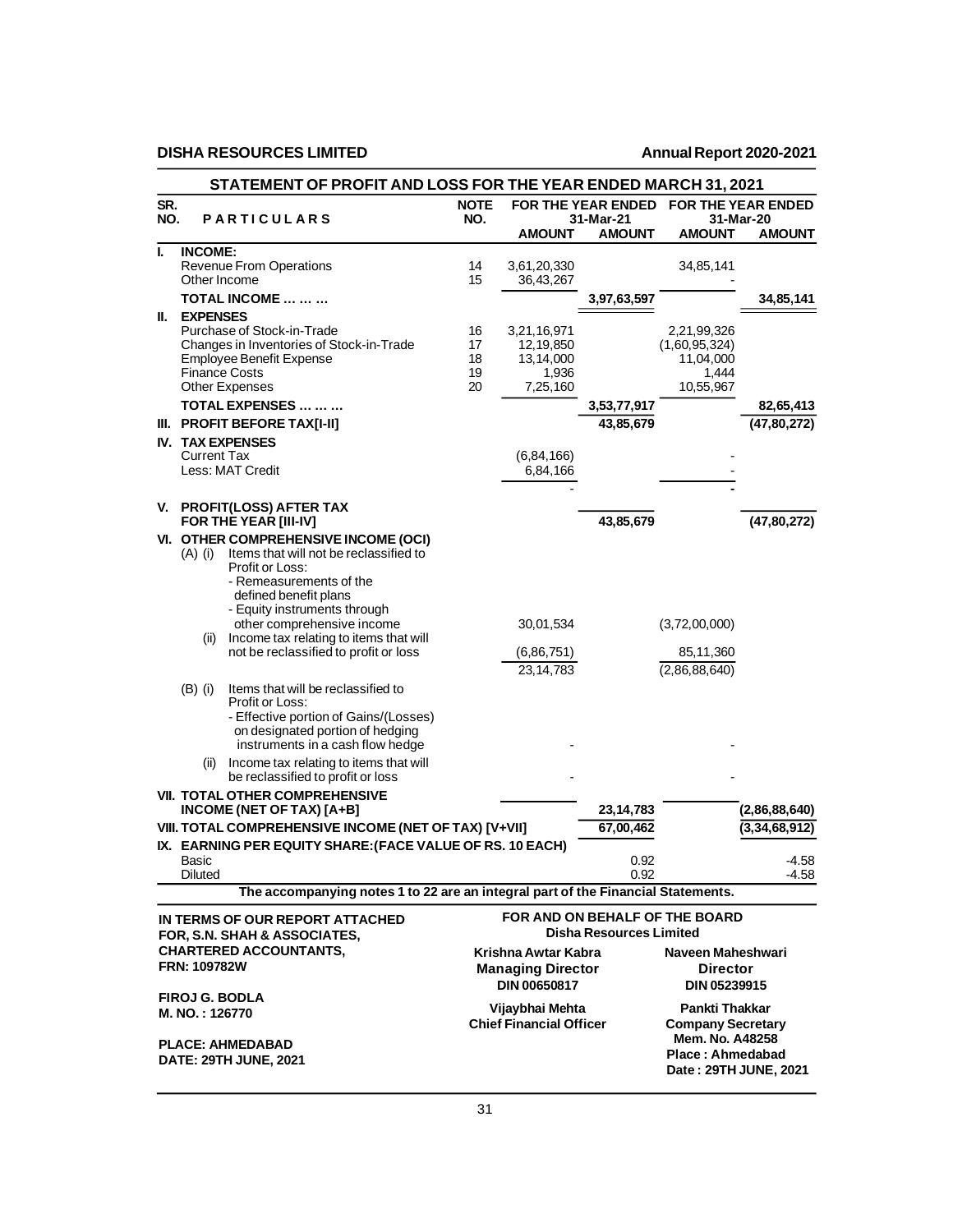| SR. |                                                                                                                                                                                                       |                       | FOR THE YEAR ENDED |                     | FOR THE YEAR ENDED |
|-----|-------------------------------------------------------------------------------------------------------------------------------------------------------------------------------------------------------|-----------------------|--------------------|---------------------|--------------------|
| NO. | <b>PARTICULARS</b>                                                                                                                                                                                    |                       | 31-Mar-21          |                     | 31-Mar-20          |
|     |                                                                                                                                                                                                       | <b>AMOUNT</b>         | <b>AMOUNT</b>      | <b>AMOUNT</b>       | <b>AMOUNT</b>      |
|     | A. PROFIT BEFORE TAX<br><b>ADJUSTMENTS FOR:</b>                                                                                                                                                       |                       | 43,85,679          |                     | (47, 80, 272)      |
|     | Interest Income                                                                                                                                                                                       |                       | (36, 40, 767)      |                     |                    |
|     | Dividend Income                                                                                                                                                                                       |                       | (2,500)            |                     |                    |
|     | <b>OPERATING PROFIT BEFORE</b><br><b>WORKING CAPITAL CHANGES</b>                                                                                                                                      |                       | 7,42,413           |                     | (47, 80, 272)      |
|     | <b>ADJUSTMENTS FOR CHANGES IN WORKING CAPITAL:</b>                                                                                                                                                    |                       |                    |                     |                    |
|     | Inventories                                                                                                                                                                                           | 12,19,850             |                    | (1,60,95,324)       |                    |
|     | <b>Trade Receivables</b>                                                                                                                                                                              | (2,72,65,478)         |                    |                     |                    |
|     | Non-Current Loans & Advances                                                                                                                                                                          | 95,69,632             |                    | (4, 40, 55, 974)    |                    |
|     | <b>Current Loans &amp; Advances</b>                                                                                                                                                                   |                       |                    | 5,64,63,160         |                    |
|     | <b>Trade Payables</b><br><b>Other Current Liabilities</b>                                                                                                                                             | 1,52,89,226<br>57,467 |                    | 85,41,262<br>16,240 |                    |
|     |                                                                                                                                                                                                       |                       |                    |                     |                    |
|     |                                                                                                                                                                                                       |                       | (11, 29, 303)      |                     | 48,69,364          |
|     | <b>CASH GENERATED FROM OPERATIONS</b>                                                                                                                                                                 |                       | (3,86,890)         |                     | 89,092             |
|     | Income Tax Paid (Net)                                                                                                                                                                                 |                       | (2,86,902)         |                     | (2, 42, 197)       |
|     | Income Tax Refund                                                                                                                                                                                     |                       | 93,670             |                     |                    |
|     | <b>NET CASH FROM OPERATING ACTIVITIES</b>                                                                                                                                                             |                       | (5,80,122)         |                     | (1,53,105)         |
|     | <b>B. CASHFLOW FROM INVESTING ACTIVITIES</b>                                                                                                                                                          |                       |                    |                     |                    |
|     | Investments in Equity Instruments                                                                                                                                                                     |                       | (31, 81, 413)      |                     |                    |
|     | Interest Received<br><b>Dividend Received</b>                                                                                                                                                         |                       | 36,40,767<br>2,500 |                     |                    |
|     | <b>NET CASH USED IN INVESTING ACTIVITIES</b>                                                                                                                                                          |                       |                    |                     |                    |
|     |                                                                                                                                                                                                       |                       | 4,61,854           |                     |                    |
|     | C. CASHFLOW FROM FINANCING ACTIVITIES<br>Proceeds From Issue Of Share Capital                                                                                                                         |                       |                    |                     |                    |
|     | <b>Interest Paid</b>                                                                                                                                                                                  |                       |                    |                     |                    |
|     | <b>NET CASH FROM/(USED) FINANCING ACTIVITIES</b>                                                                                                                                                      |                       |                    |                     |                    |
|     | NET INCREASE/(DECREASE) IN CASH AND                                                                                                                                                                   |                       |                    |                     |                    |
|     | <b>CASH EQUIVALENTS [A+B+C]</b>                                                                                                                                                                       |                       | (1, 18, 268)       |                     | (1,53,105)         |
|     | CASH AND CASH EQUIVALENTS AS AT THE                                                                                                                                                                   |                       |                    |                     |                    |
|     | <b>BEGINNING OF THE YEAR</b>                                                                                                                                                                          |                       | 3,60,160           |                     | 5,13,265           |
|     | <b>CASH AND CASH EQUIVALENTS AS AT THE</b>                                                                                                                                                            |                       |                    |                     |                    |
|     | <b>END OF THE YEAR</b>                                                                                                                                                                                |                       | 2,41,891           |                     | 3,60,160           |
|     | Notes:                                                                                                                                                                                                |                       |                    |                     |                    |
|     | The above Cash Flow Statement has been prepared under the "Indirect Method" as set out in Ind AS - 7<br>1<br>"Statements of Cash Flow".<br>Cash/Export Credit Facilities<br>Cash And Cash Equivalents |                       |                    |                     |                    |

**2** Direct Taxes Paid are treated as arising from Operating Activities without their bifurcation into Investing and Financing Activities.

**The accompanying notes 1 to 22 are an integral part of the Financial Statements.**

|                                                                 | The accompanying notes T to 22 are an integral part of the Financial Statements. |                                                                     |  |
|-----------------------------------------------------------------|----------------------------------------------------------------------------------|---------------------------------------------------------------------|--|
| IN TERMS OF OUR REPORT ATTACHED<br>FOR, S.N. SHAH & ASSOCIATES, | FOR AND ON BEHALF OF THE BOARD<br><b>Disha Resources Limited</b>                 |                                                                     |  |
| <b>CHARTERED ACCOUNTANTS,</b><br><b>FRN: 109782W</b>            | Krishna Awtar Kabra<br><b>Managing Director</b><br><b>DIN 00650817</b>           | Naveen Maheshwari<br><b>Director</b><br>DIN 05239915                |  |
| <b>FIROJ G. BODLA</b><br>M. NO.: 126770                         | Vijaybhai Mehta<br><b>Chief Financial Officer</b>                                | Pankti Thakkar<br><b>Company Secretary</b>                          |  |
| <b>PLACE: AHMEDABAD</b><br><b>DATE: 29TH JUNE, 2021</b>         |                                                                                  | <b>Mem. No. A48258</b><br>Place: Ahmedabad<br>Date: 29TH JUNE, 2021 |  |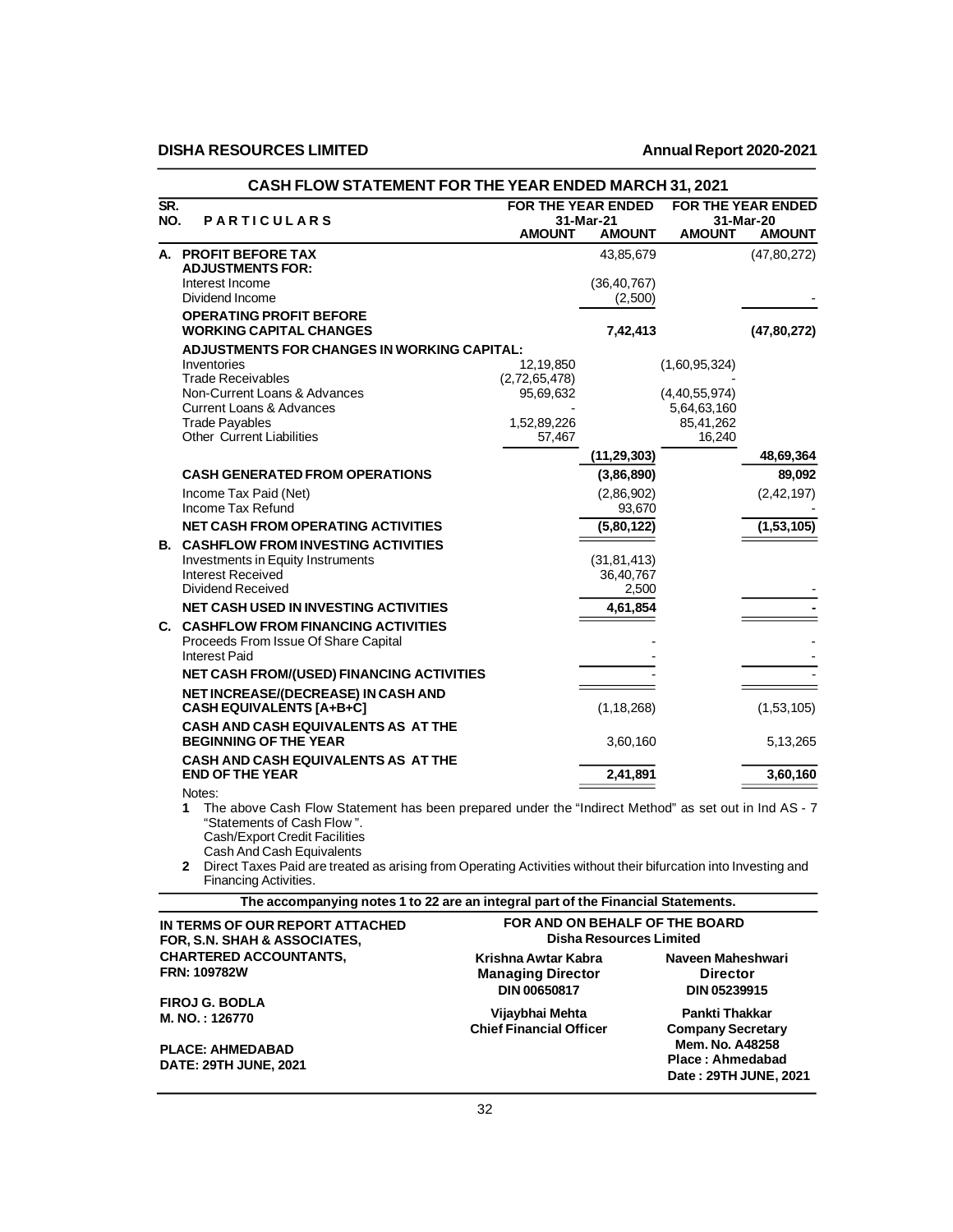|                     |                                                                                                                                                                                                                   |                                          | <b>EQUITY SHARE CAPITAL AND OTHER EQUITY</b>                                 |                                |                                                                                                            |                                               |
|---------------------|-------------------------------------------------------------------------------------------------------------------------------------------------------------------------------------------------------------------|------------------------------------------|------------------------------------------------------------------------------|--------------------------------|------------------------------------------------------------------------------------------------------------|-----------------------------------------------|
| SR.<br>NO.          | <b>PARTICULARS</b>                                                                                                                                                                                                | <b>EQUITY</b><br><b>SHARE</b><br>CAPITAL | <b>RESERVE &amp; SURPLUS</b><br><b>FORFEITURE EARNINGS</b><br><b>RESERVE</b> | SHARE RETAINED                 | OCI<br><b>RESERVE</b><br><b>FOR</b><br><b>EQUITY</b><br><b>INSTRUMENTS</b><br><b>THROUGH OCI</b>           | <b>TOTAL</b><br><b>OTHER</b><br><b>EQUITY</b> |
| L<br>II.            | Balance As At 1st April, 2020<br><b>ADDITIONS</b>                                                                                                                                                                 | 7,31,55,000                              | 9,26,500                                                                     | 79,40,869                      | 3,04,73,501                                                                                                | 3,93,40,870                                   |
|                     | Profit For The Year<br>Other Comprehensive Income<br>For The Year                                                                                                                                                 |                                          |                                                                              | 43,85,679                      | 23,14,783                                                                                                  | 43,85,679<br>23,14,783                        |
| III.                | <b>Total Comprehensive Income</b><br>For The Year [I+II]                                                                                                                                                          | 7,31,55,000                              |                                                                              | 9,26,500 1,23,26,548           | 3,27,88,284                                                                                                | 4,60,41,332                                   |
| IV.                 | <b>DEDUCTIONS</b><br>Changes in Accouting Policies &<br><b>Prior Period Errors</b><br><b>Transfer to Retained Earnings</b><br><b>Deduction/Adjusments to</b><br><b>Total Comprehensive Income</b><br>For the Year |                                          |                                                                              |                                |                                                                                                            |                                               |
| V.                  | <b>Balance As At 31st</b><br>March, 2021 [III-IV]                                                                                                                                                                 | 7,31,55,000                              | 9,26,500                                                                     | 1,23,26,548                    |                                                                                                            | 3,27,88,284 4,60,41,332                       |
|                     | FOR THE YEAR ENDED MARCH 31, 2020                                                                                                                                                                                 |                                          |                                                                              |                                |                                                                                                            |                                               |
| L                   | Balance As At 1st April, 2019                                                                                                                                                                                     | 7,31,55,000                              |                                                                              | 9,26,500 1,27,21,141           |                                                                                                            | 5,91,62,141 7,28,09,782                       |
| II.                 | <b>ADDITIONS</b><br>Profit For The Year<br>Other Comprehensive Income<br>For The Year                                                                                                                             |                                          |                                                                              | (47, 80, 272)                  |                                                                                                            | (47, 80, 272)                                 |
| Ш.                  | <b>Total Comprehensive Income</b>                                                                                                                                                                                 |                                          |                                                                              |                                | $(2,86,88,640)$ $(2,86,88,640)$                                                                            |                                               |
|                     | For The Year [I+II]                                                                                                                                                                                               | 7,31,55,000                              | 9,26,500                                                                     | 79,40,869                      | 3,04,73,501                                                                                                | 3,93,40,870                                   |
| IV.                 | <b>DEDUCTIONS</b><br>Changes in Accouting Policies &<br><b>Prior Period Errors</b><br><b>Transfer to Retained Earnings</b><br><b>Deduction/Adjusments to Total</b><br><b>Comprehensive Income</b><br>For the Year |                                          |                                                                              |                                |                                                                                                            |                                               |
| V.                  | <b>Balance As At 31st</b><br>March, 2020 [III-IV]                                                                                                                                                                 | 7,31,55,000                              | 9,26,500                                                                     | 79,40,869                      | 3,04,73,501                                                                                                | 3,93,40,870                                   |
|                     | The accompanying notes 1 to 22 are an integral part of the Financial Statements.                                                                                                                                  |                                          |                                                                              |                                |                                                                                                            |                                               |
|                     | IN TERMS OF OUR REPORT ATTACHED<br>FOR, S.N. SHAH & ASSOCIATES,                                                                                                                                                   |                                          |                                                                              | <b>Disha Resources Limited</b> | FOR AND ON BEHALF OF THE BOARD                                                                             |                                               |
|                     | <b>CHARTERED ACCOUNTANTS,</b>                                                                                                                                                                                     |                                          | Krishna Awtar Kabra                                                          |                                | Naveen Maheshwari                                                                                          |                                               |
| <b>FRN: 109782W</b> |                                                                                                                                                                                                                   |                                          | <b>Managing Director</b><br>DIN 00650817                                     |                                | <b>Director</b><br>DIN 05239915                                                                            |                                               |
|                     | <b>FIROJ G. BODLA</b>                                                                                                                                                                                             |                                          |                                                                              |                                |                                                                                                            |                                               |
|                     | M. NO.: 126770<br><b>PLACE: AHMEDABAD</b><br><b>DATE: 29TH JUNE, 2021</b>                                                                                                                                         |                                          | Vijaybhai Mehta<br><b>Chief Financial Officer</b>                            |                                | Pankti Thakkar<br><b>Company Secretary</b><br>Mem. No. A48258<br>Place: Ahmedabad<br>Date: 29TH JUNE, 2021 |                                               |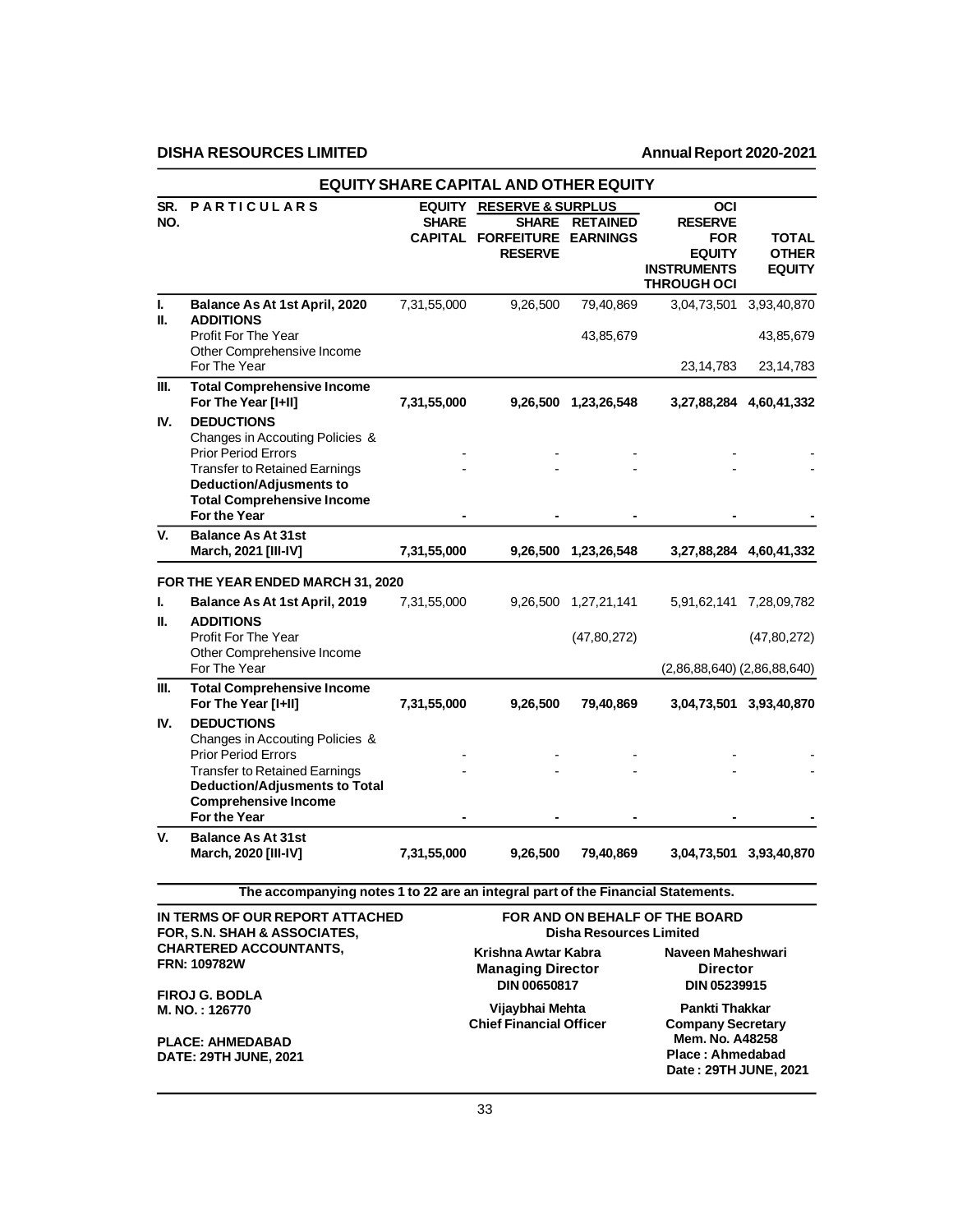## **NOTE 1: SIGNIFICANT ACCOUNTING POLICIES:**

# **I BASIS OF PREPARATION OF FINANCIAL STATEMENTS**

#### **a) Accounting Conventions:**

The financial statements of the Company have been prepared in accordance with Indian Accounting Standards (Ind AS) notified under the Companies (Indian Accounting Standards) Rules, 2015 and with Companies (Indian Accounting Standards) (Amendment) Rules, 2017 and comply in all material aspects with the relevant provisions of the Companies Act'2013 to the extent applicable to it. The Financial Statements have been prepared on a historical cost basis except the following assets and liabilities which have been measured at fair values:· Certain Financial Assets and Liabilities that are measured at Fair Value

#### **b) Use of Estimates:**

The preparation of financial statements requires management to make estimates and assumptions that are believed to be reasonable under the circumstances and such estimates and assumptions may affect the reported amount of assets and liabilities, classification of assets and liabilities into non-current and current and disclosures relating to contingent liabilities as at the date of financial statements and the reported amounts of income and expenses during the reporting period. Although the financial statements have been prepared based on the management's best knowledge of current events and procedures/actions, the actual results may differ on the final outcome of the matter/transaction to which the estimates relate.

## **c) 1. Property, Plant and Equipment (PPE):**

The company did not hold any Property, Plant and Equipment (PPE) at any time during the year.

## **d) Revenue Recognition:**

Revenue is measured at the fair value of the consideration received or receivable from the customers/parties net of returns, rebates, value added taxes and discount to the customers and amounts collected on behalf of third parties. The Revenue is recognised to the extent that it is probable that the economic benefits will flow to the Company and the revenue can be measured reliably, regardless of when the payment is being made. **Sale of Goods:** The revenue from the sale of goods is recognized at transaction price when the company had transferred the property in Goods to the buyer for a price and all significant risks and rewards of ownership had been transferred to the buyer and no significant uncertainty existed as to the amount of consideration that would be derived from such sale. The recognition event is usually the dispatch of goods to the buyer such that the Company retains no effective control over the goods dispatched. **Sale of Shares:** The revenue from the sale of shares is recognized on transfer of shares in favour of the transferee. **Interest Income:** Income from investments and deposits, where appropriate, is taken into revenue in full on declaration or accrual on time basis and tax deducted at source thereon is treated as advance tax. The interest income from a financial asset is recognized when it is probable that the economic benefits will flow to the company and the amount interest income can be measured reliably. **Dividend Income:** The dividend income on investment is recognised in the period in which the right to receive the dividend income is established at gross value and tax deducted at source thereon is treated as advance tax.

#### **e) Investments**

The Company's financial assets in the nature of investments in shares held as stock in trade have been valued at fair value through profit or loss.The investments in equity instruments other than held for trading are measured at fair value with gains and losses arising from changes in fair value recognized in other comprehensive income and accumulated in other equity under subhead Equity instruments through other comprehensive income. The cumulative gain or loss is not reclassified to profit or loss on disposal of the investments if any.

#### **f) Employee Benefits:**

#### **1. Short Term Obligations:**

Short term employee benefits of salaries are recognized in the period during which services are rendered by the employees and are recognized at the value at amounts at which liabilities have been settled or are expected to be settled.

**2. Post-Employment and Other Long-Term Employee Benefits:**

Post-Employment and Other Long-Term Employee Benefits schemes are not applicable to the company.

## **g) Operating Segment**

The Company identifies operating segments on the basis of dominant source, nature of risks and returns and the internal organization. The operating segments are the segments for which separate financial information is available and for which operating profit/(loss) amounts are evaluated regularly by the Managing Director/ Chief Executive Officer who is Company's chief operating maker in deciding how to allocate resources and in assessing performance. The operating segments reported are the segments of the company for which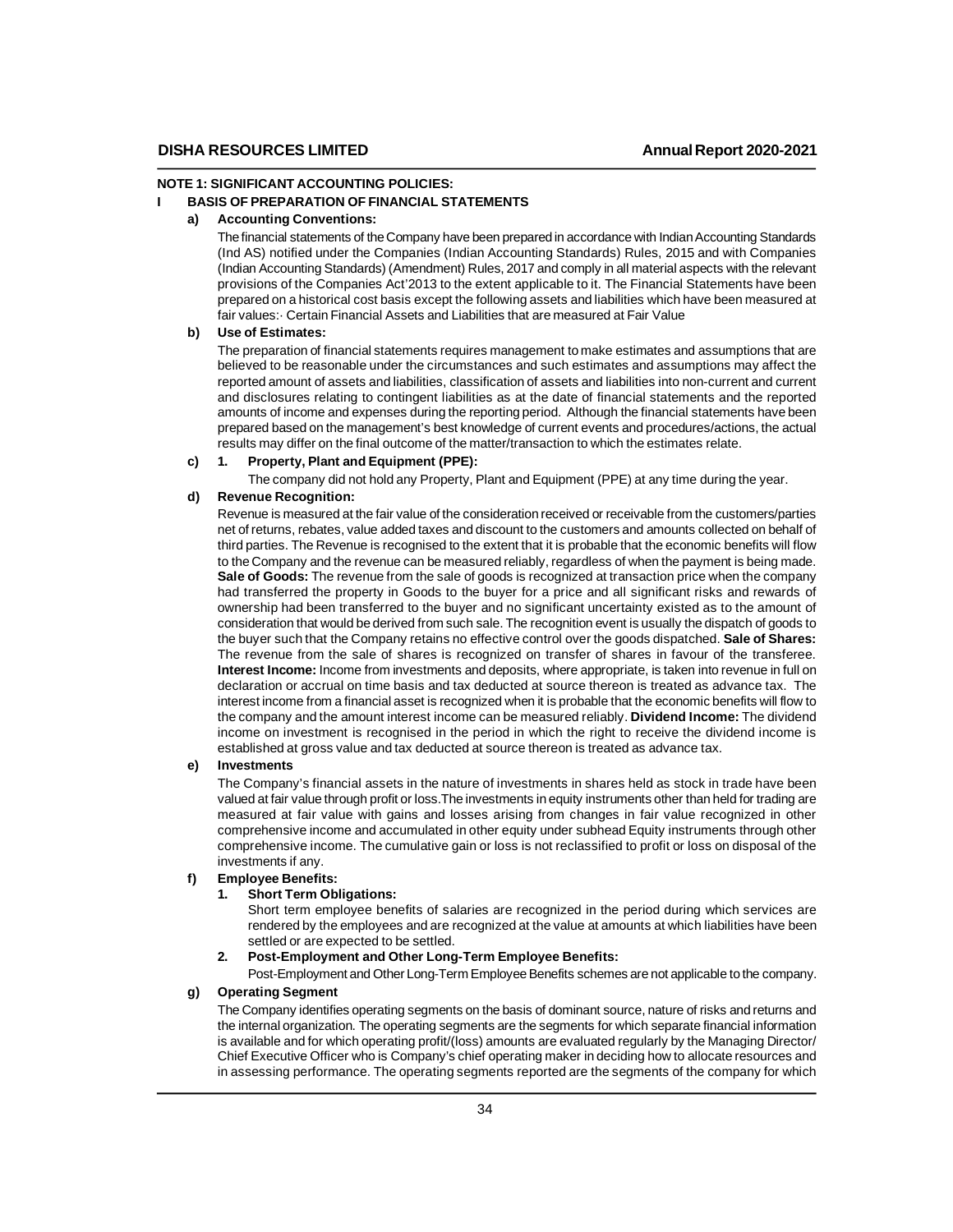separate financial information is maintained and is available.The dominant source of income of the company is from trading of cloth, trading of metal-based items and the sale of shares held for trading or investments. On the basis of dominant source, nature of risks and returns and the internal organization, the company has identified two operating segments: i. Trading in Shares and ii. Trading Others.The accounting policies of the reportable segments are the same as the accounting policies followed by the company.The reporting of segment information is the same as provided to the management for the purpose of the performance assessment and resource allocation to the segments.

The following specific accounting policies have been followed for segment reporting:

- i. Segment revenue includes sales and other operational revenue directly identifiable with/allocable to the segment.
- ii. Expenses that are directly identifiable with/allocable to segments
- iii. Income/Expenses which relates to the Company as a whole and not allocable to segments is included in unallocable corporate income/expenditure.

The company is domiciled in India and its operations are within the limited geographical areas. The geographical/ regulatory environment in which the company operates does not materially differ considering the political and economic environment, the type of customers, assets employed and the risk and return associated in respect of each of the geographical area and accordingly there no separate reportable geographical segments.

#### **h) Taxes On Income:**

# **1. Current Tax:**

The provision for current tax is made as per the provisions of the Income Tax Act, 1961. Taxes on income have been determined based on the tax rates and tax laws that have been enacted or substantively enacted by the balance sheet date. The current tax liabilities and assets are measured at the amounts expected to be paid or to be recovered from the taxation authorities as at the balance sheet date. The current tax liabilities and assets are offset where the entity has a legally enforceable right to offset and intends either to settle on a net basis or to realise the assets and settle the liabilities simultaneously. The current income tax relating to items recognized outside profit or loss is recognized either in the Other Comprehensive Income or in Other Equity Directly.

## **i) Provisions, Contingent Liabilities and Contingent Assets**

The Company recognises a provision when it has a present obligation as a result of a past event that probably requires an outflow of the Company's resources embodying economic benefits at the time of settlement and a reliable estimate can be made of the amount of the obligation. The provisions are measured at the best estimate of the amounts required to settle the present obligation as at the balance sheet date and are not discounted to its present value. Contingent liabilities are disclosed when there is a possible obligation arising from past events, the existence of which will be confirmed only on the occurrence or non-occurrence of one or more future uncertain events not wholly or substantially within the control of the Company or a present obligation that arises from the past events where it is either not probable that an outflow of resources will be required to settle the obligation or a reliable estimate of the amount cannot be made. When demand notices are issued by the Government Authorities and demand is disputed by the company and it is probable that the company will not be required to settle/pay such demands then these are classified as disputed obligations. Contingent Assets, if any, are not recognised in the financial statements. If it becomes certain that inflow of economic benefit will arise then such asset and the relative income are recognised in financial statements.

## **j) Current/Non-Current Classifications:**

The Company presents assets and liabilities in the balance sheet on the basis of their classifications into current and non-current based on the assessment made by the management of the company.

# **Assets:**

An asset is treated as current when it is:

- Expected to be realised or intended to be sold or consumed in normal operating cycle
- Held primarily for the purpose of trading
- Expected to be realised within twelve months after the reporting period
- Cash or cash equivalent unless restricted from being exchanged or used to settle a liability for at least twelve months after the reporting period.All other assets are classified as non-current.

# **Liabilities:**

A liability is treated as current when it is:

- Expected to be settled in normal operating cycle
- · Held primarily for the purpose of trading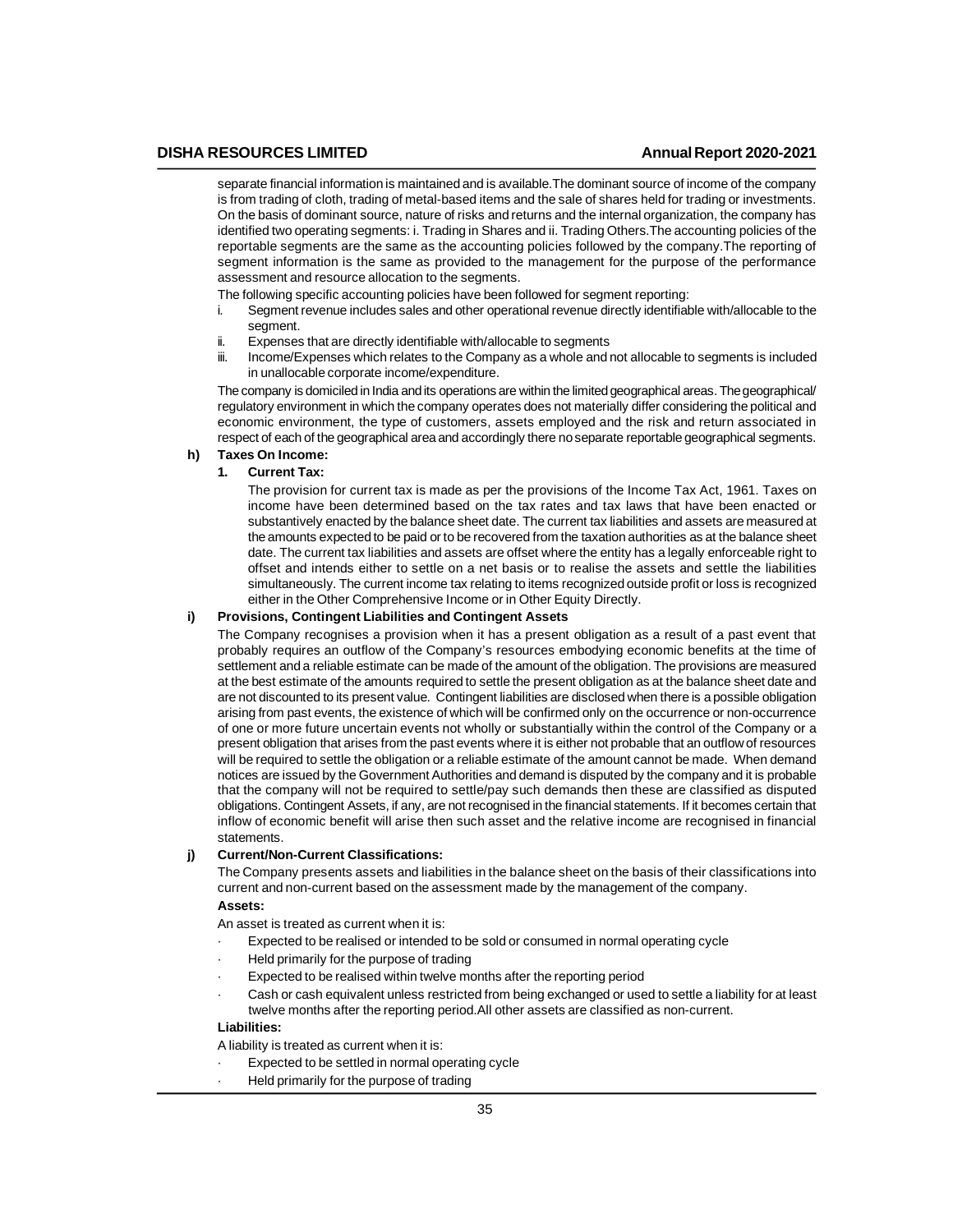- Due to be settled within twelve months after the reporting period
- · No unconditional right to defer the settlement of the liability for at least twelve months after the reporting period. All other liabilities are classified as non-current.

#### **k) Financial Instruments, Financial Assets, Financial liabilities and Equity Instruments**

The financial assets and financial liabilities are recognised when the Company becomes a party to the contractual provisions of the relevant instrument and are initially measured at fair value. Transaction costs that are directly attributable to the acquisition or issue of financial assets and financial liabilities (other than financial assets and financial liabilities measured at fair value through profit or loss) are added to or deducted from the fair value on initial recognition of financial assets or financial liabilities.

**A. Financial Assets:Initial Recognition:** Financial Assets include Investments, Cash and Cash Equivalents and eligible current and non-current assets. The financial assets are initially recognized at the transaction price when the Company becomes party to contractual obligations. The transaction price includes transaction costs unless the asset is being value at fair value through the Statement of Profit and Loss.

**Subsequent Measurement:** The subsequent measurement of financial assets depends upon the initial classification of financial assets. Investments in equity investment held for trading are classified for measurement at FVTPL. Investments in equity instruments other than held for trading are measured at fair value with gains and losses arising from changes in fair value recognized in other comprehensive income and accumulated in other equity under subhead Equity instruments through other comprehensive income.

**Impairment:** If the recoverable amount of an asset (or cash-generating unit/Fixed Assets) is estimated to be less than its carrying amount, the carrying amount of the asset (or cash-generating unit) is reduced to its recoverable amount. An impairment loss is recognized immediately in profit or loss, unless the relevant asset is carried at a re-valued amount if any, in which case the impairment loss is treated as a revaluation decrease. Financial assets, other than those at Fair Value through Profit and Loss (FVTPL), are assessed for indicators of impairment at the end of each reporting period. Financial assets are considered to be impaired when there is objective evidence that, as a result of one or more events that occurred after the initial recognition of the financial asset, the estimated future cash flows of the investment have been affected. The company recognises impairment loss on trade receivables using expected credit loss model.

### **B. Financial Liabilities:**

Financial liabilities, which include trade payables and eligible current and non-current liabilities. The trade payables and other financial liabilities are recognised at the value of the respective contractual obligations. Financial liabilities are derecognised when the liability is extinguished, that is, when the contractual obligation is discharged, cancelled and on expiry of the terms.

#### **l) Fair Value Measurement:**

The Company measures financial instruments, such as investments at fair value at each balance sheet date. Fair value is the price that would be received to sell an asset or paid to transfer a liability in an orderly transaction between market participants at the measurement date. The fair value measurement is based on the presumption that the transaction to sell the asset or transfer the liability takes place either:

- In the principal market for the asset or liability, or In the absence of a principal market, in the most advantageous market for the asset or liability
- The principal or the most advantageous market must be accessible by the Company. The fair value of an asset or a liability is measured using the assumptions that market participants would use when pricing the asset or liability, assuming that market participants act in their economic best interest. A fair value measurement of a non-financial asset takes into account a market participant's ability to generate economic benefits by using the asset in its highest and best use or by selling it to another market participant that would use the asset in its highest and best use.

## **m) Cash and Cash Equivalents-For the Purpose of Cash Flow Statements:**

Cash and cash equivalent in the balance sheet comprise cash at banks and in hand and short-term deposits with an original maturity of three months or less, which are subject to an insignificant risk of changes in value.

### **n) Operating Cycle:**

Based on the activities of the company and normal time between incurring of liabilities and their settlement in cash or cash equivalents and acquisition/right to assets and their realization in cash or cash equivalents, the company has considered its operating cycle as 12 months for the purpose of classification of its liabilities and assets as current and non-current.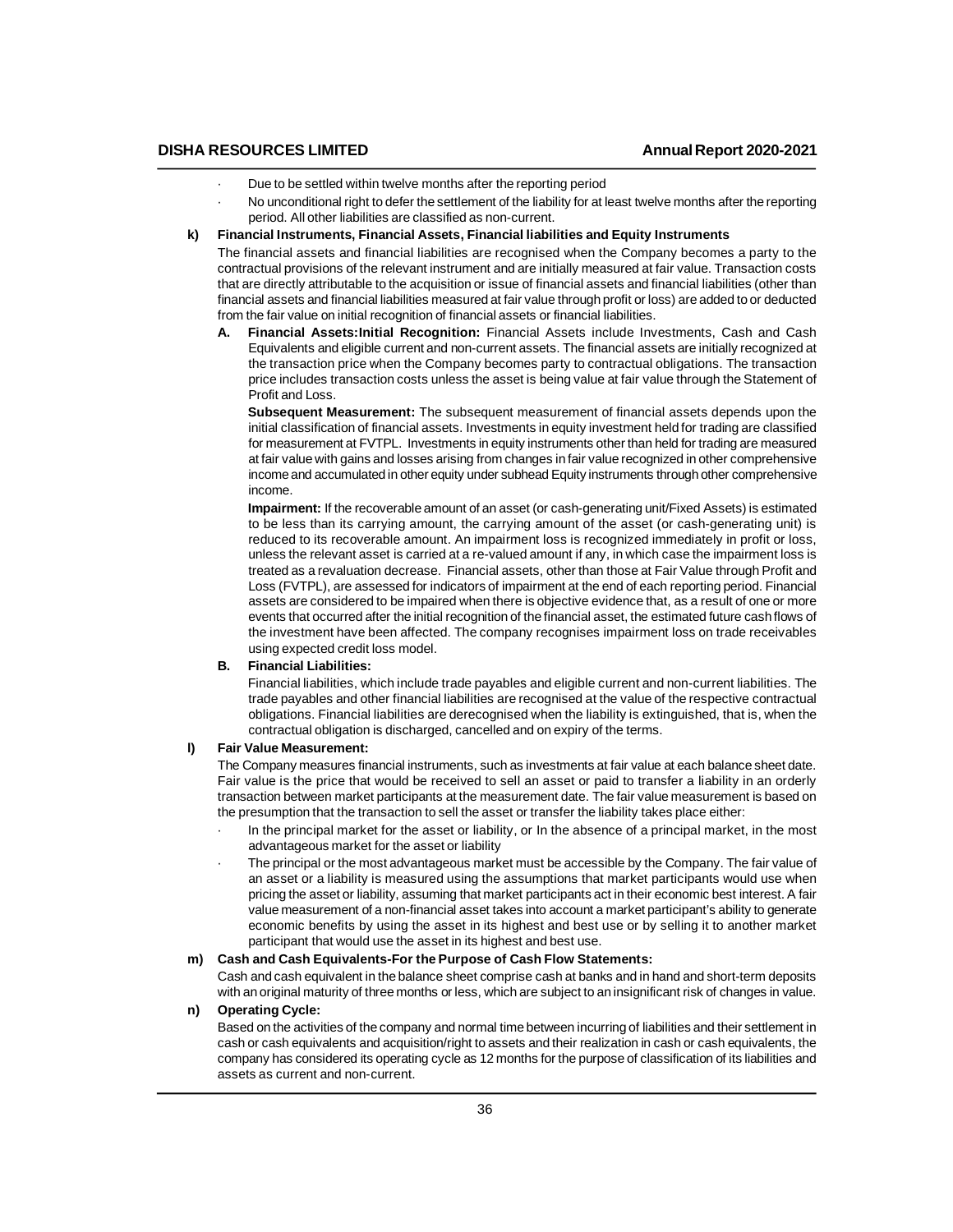| SR.          | NO.PARTICULARS                                                                                                                                                                                                               | Face Value/<br>Paid Up<br>Value | No. of<br>Shares/<br><b>Units</b> | <b>AS AT</b><br>31-Mar-21         | <b>AS AT</b><br>31-Mar-20            |
|--------------|------------------------------------------------------------------------------------------------------------------------------------------------------------------------------------------------------------------------------|---------------------------------|-----------------------------------|-----------------------------------|--------------------------------------|
|              | A. QUOTED:<br><b>INVESTMENTS IN EQUITY SHARES</b><br>Maheshwari Logistics Limited<br>[Previous Year Number of Shares Held: 5,00,000]<br>(At Fair Value Through Other Comprehensive<br>Income-Net of Income Tax Provisions)   | 10                              |                                   | 10,00,000 5,06,53,526 5,60,08,772 |                                      |
|              | <b>Other Companies</b><br>(At Fair Value Through Other Comprehensive<br>Income-Net of Income Tax Provisions)                                                                                                                 |                                 |                                   | 8,65,999 2,71,06,409              |                                      |
|              | <b>TOTAL</b>                                                                                                                                                                                                                 |                                 |                                   |                                   | 7,77,59,935 5,60,08,772              |
| SR.<br>NO.   | <b>PARTICULARS</b>                                                                                                                                                                                                           |                                 |                                   | AS AT<br>31-Mar-21                | <b>AS AT</b><br>31-Mar-20            |
|              | NOTE NO. 3: NON-CURRENT FINANCIAL ASSETS: LOANS & ADVANCES                                                                                                                                                                   |                                 |                                   |                                   |                                      |
| L.           | <b>Unsecured but Considered Good</b><br><b>SECURITY DEPOSITS</b><br>Ratnakar Security Pivate Limited                                                                                                                         |                                 |                                   | 1,000                             | 1,000                                |
|              | II. Loans and Advances to Related Parties<br>Kabra Jewels Private Limited                                                                                                                                                    |                                 |                                   |                                   | 3,59,33,604 4,55,03,236              |
|              | <b>TOTAL</b>                                                                                                                                                                                                                 |                                 |                                   | 3,59,34,604                       | 4,55,04,236                          |
|              | <b>NOTE NO. 4: INVENTORIES</b><br>Inventories taken as Physically Verified, Valued and<br>Certified by the management of the company                                                                                         |                                 |                                   |                                   |                                      |
|              | <b>Stock of Shares</b><br>1<br><b>TOTAL</b>                                                                                                                                                                                  |                                 |                                   | 11,05,150                         | 11,05,150 1,85,79,967<br>1,85,79,967 |
| 1            | NOTE NO. 5 : CURRENT FINANCIAL ASSETS: TRADE RECEIVABLES<br><b>Unsecured But Considered Good</b><br>Outstanding for a period Exceeding Six Months<br>(From the date from which they became due for payment)<br><b>Others</b> |                                 |                                   | 2,72,65,478                       |                                      |
|              |                                                                                                                                                                                                                              |                                 |                                   | 2,72,65,478                       |                                      |
|              | Due by Companies in which Directors are Director/Interested<br>Due by Others<br>$\overline{\phantom{a}}$                                                                                                                     |                                 |                                   | 2,72,65,478                       |                                      |
|              | <b>TOTAL</b>                                                                                                                                                                                                                 |                                 |                                   | 2,72,65,478                       |                                      |
| $\mathbf{I}$ | <b>NOTE NO. 6 : CURRENT FINANCIAL ASSETS: CASH &amp; BANK BALANCES</b><br><b>Balance with Banks</b>                                                                                                                          |                                 |                                   |                                   |                                      |
|              | In Current Accounts                                                                                                                                                                                                          |                                 |                                   | 53,892                            | 2,17,090                             |
| Ш            | Cash on Hand<br><b>TOTAL</b>                                                                                                                                                                                                 |                                 |                                   | 1,88,000<br>2,41,892              | 1,43,070<br>3,60,160                 |
| L.           | NOTE NO. 7: CURRENT FINANCIAL ASSETS: LOANS & ADVANCES<br><b>Balance With Government Authorities</b>                                                                                                                         |                                 |                                   |                                   |                                      |
|              | TDS Receivable F.Y. 2019-20                                                                                                                                                                                                  |                                 |                                   | 2,42,197                          |                                      |
|              | TDS Receivable F.Y. 2018-19<br><b>TOTAL</b>                                                                                                                                                                                  |                                 |                                   | 9,522<br>2,51,719                 | 1,03,192<br>1,03,192                 |
|              |                                                                                                                                                                                                                              |                                 |                                   |                                   |                                      |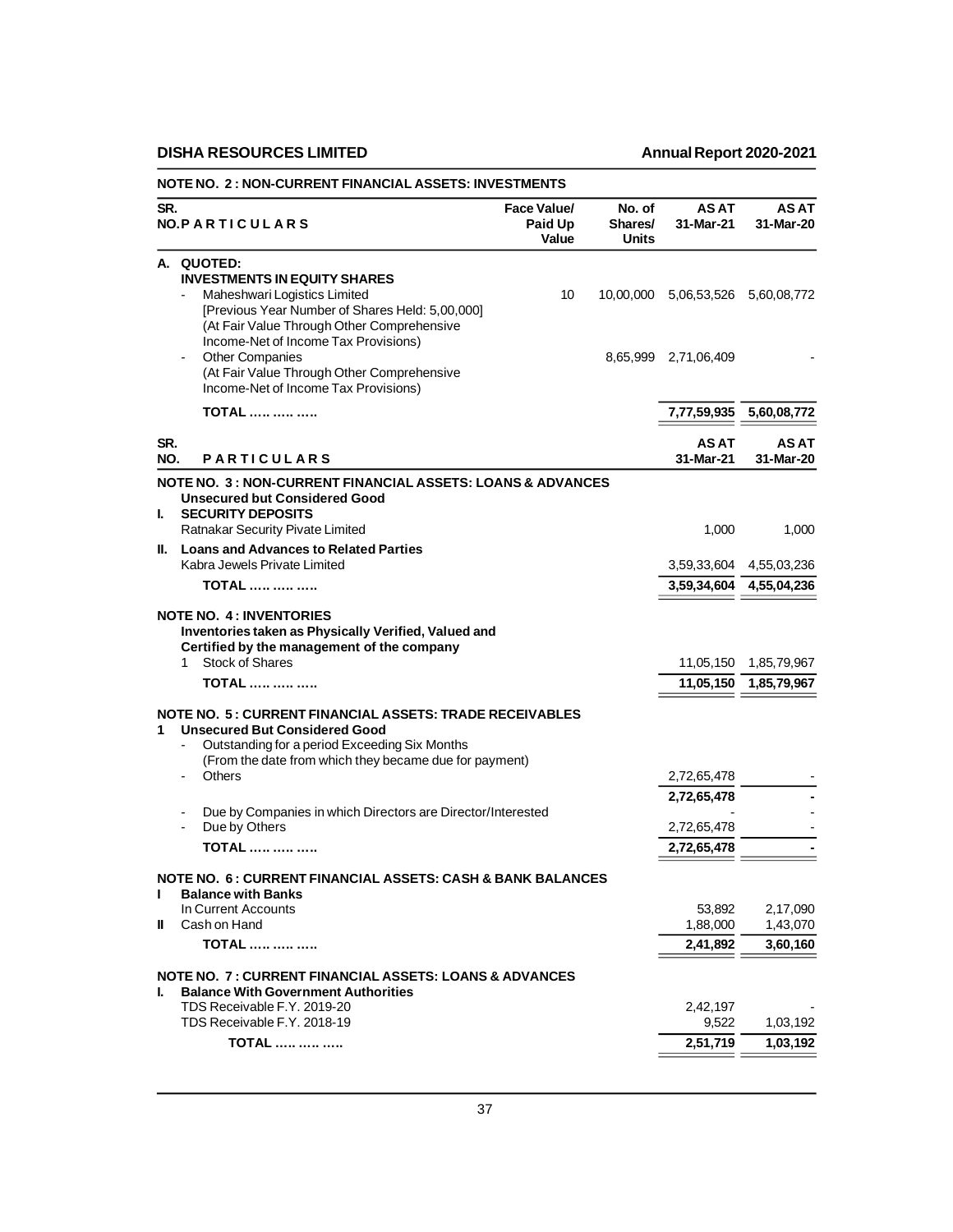| SR.                                                               | <b>AS AT</b> | <b>AS AT</b> |
|-------------------------------------------------------------------|--------------|--------------|
| <b>PARTICULARS</b><br>NO.                                         | 31-Mar-21    | 31-Mar-20    |
| <b>NOTE NO. 8: CURRENT FINANCIAL ASSETS: LOANS &amp; ADVANCES</b> |              |              |
| <b>CURRENT TAX ASSETS</b><br>L.                                   |              |              |
| TDS Receivable A.Y. 2020-21                                       |              | 2,42,197     |
| Less: Provision for Current Tax                                   |              |              |
| <b>TOTAL</b>                                                      |              | 2,42,197     |
| <b>NOTE NO. 9: OTHER CURRENT ASSETS</b>                           |              |              |
| <b>MAT Credit Entitlement</b>                                     | 10,29,749    | 3.45.584     |
| <b>TOTAL</b>                                                      | 10,29,749    | 3,45,584     |

# **NOTE NO. 10 : EQUITY SHARE CAPITAL**

| SR. |                                                                                                                                           |               | <b>AS AT 31-Mar-21</b><br><b>AS AT 31-Mar-20</b> |               |               |  |
|-----|-------------------------------------------------------------------------------------------------------------------------------------------|---------------|--------------------------------------------------|---------------|---------------|--|
|     | NO. PARTICULARS                                                                                                                           | NO. OF        | <b>AMOUNT</b>                                    | NO. OF        | <b>AMOUNT</b> |  |
|     |                                                                                                                                           | <b>SHARES</b> | RS.                                              | <b>SHARES</b> | RS.           |  |
|     | <b>EQUITY SHARES</b>                                                                                                                      |               |                                                  |               |               |  |
|     | <b>AUTHORISED</b>                                                                                                                         |               |                                                  |               |               |  |
|     | Equity Shares of Rs. 10/= Each At Par                                                                                                     | 80.00.000     | 8,00,00,000                                      | 80.00.000     | 8,00,00,000   |  |
|     | <b>Issued, Subscribed and Paid Up Capital</b>                                                                                             |               |                                                  |               |               |  |
|     | Equity Shares of Rs. 10/= Each At Par Fully Paid Up                                                                                       | 73.15.500     | 7.31.55.000                                      | 73.15.500     | 7,31,55,000   |  |
|     | <b>TOTAL</b>                                                                                                                              | 73,15,500     | 7,31,55,000                                      | 73.15.500     | 7,31,55,000   |  |
| Ш   | <b>Reconciliation of Number Shares Outstanding</b><br>Outstanding As At The Beginning Of The Year<br>Add: Issue of Shares During The Year | 73.15.500     | 7,31,55,000                                      | 73.15.500     | 7.31.55.000   |  |
|     | <b>Outstanding As At The End Of The Year</b>                                                                                              | 73,15,500     | 7,31,55,000                                      | 73.15.500     | 7,31,55,000   |  |
|     |                                                                                                                                           |               |                                                  |               |               |  |

# **III Details of Shareholder Holding 5% or More Shares in the Company**

| As At 31st March, 2021 |            | As At 31st March, 2020 |                |  |
|------------------------|------------|------------------------|----------------|--|
| No. of                 | % of Total | No. of                 | % of Total     |  |
| <b>Shares</b>          | Holdina    | <b>Shares</b>          | <b>Holding</b> |  |
| 885,000                | 12.10%     | 230,000                | 3.14%          |  |
| 426.448                | 5.83%      | 426.448                | 5.83%          |  |
|                        |            |                        |                |  |

|                                            | <b>AS AT</b>                                                                                    | <b>AS AT</b> |
|--------------------------------------------|-------------------------------------------------------------------------------------------------|--------------|
|                                            |                                                                                                 | 31-Mar-20    |
|                                            |                                                                                                 |              |
| <b>Sundry Creditors for Goods</b>          |                                                                                                 |              |
| Micro, Small & Medium Enterprises          |                                                                                                 |              |
| Others                                     | 2,36,27,628                                                                                     | 84,83,953    |
|                                            | 2,36,27,628                                                                                     | 84,83,953    |
| <b>Sundry Creditors for Other Expenses</b> |                                                                                                 |              |
| Micro, Small & Medium Enterprises          |                                                                                                 |              |
| Others                                     | 2,84,921                                                                                        | 1,39,370     |
|                                            | 2,84,921                                                                                        | 1,39,370     |
| TOTAL                                      | 2,39,12,549                                                                                     | 86,23,323    |
|                                            | SR.<br>NO.<br><b>PARTICULARS</b><br>NOTE NO. 11 : CURRENT FINANCIAL LIABILITIES: TRADE PAYABLES | 31-Mar-21    |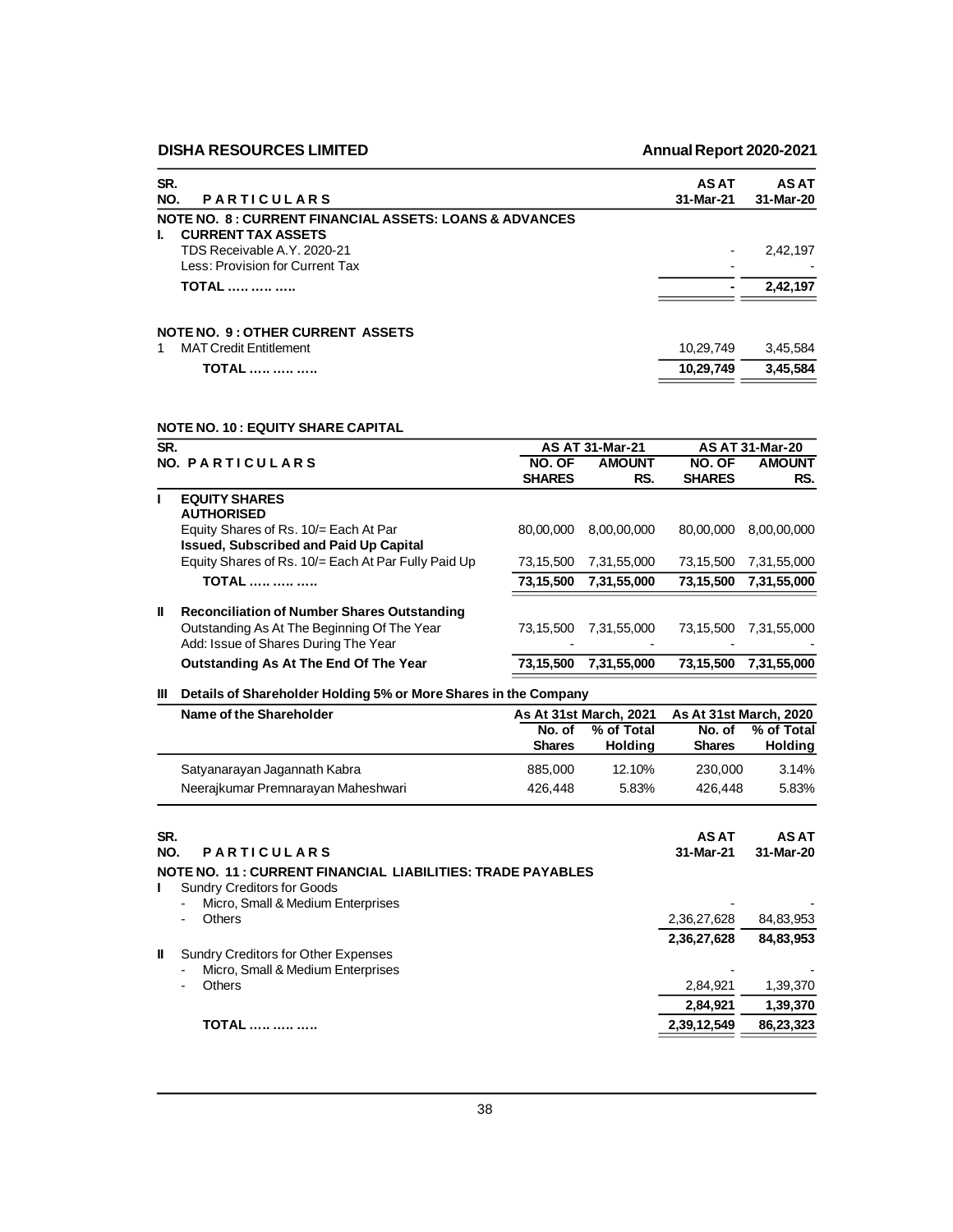| SR.<br>NO.   | <b>PARTICULARS</b>                                                                                                                                                                                                                                                                                                                                                                                                                                       | AS AT<br>31-Mar-21 | <b>AS AT</b><br>31-Mar-20 |
|--------------|----------------------------------------------------------------------------------------------------------------------------------------------------------------------------------------------------------------------------------------------------------------------------------------------------------------------------------------------------------------------------------------------------------------------------------------------------------|--------------------|---------------------------|
|              | <b>NOTE: DUES TO MICRO AND SMALL ENTERPRISES</b><br>The Company has dues outstanding as at the reporting date to certain suppliers<br>registered under Micro, Small and Medium Enterprises Development Act, 2006<br>('MSMED Act'). The disclosures pursuant to the said MSMED Act, 2006 are as follows:                                                                                                                                                  |                    |                           |
| $\mathbf{I}$ | The principal amount remaining unpaid to any supplier at the end of the year.                                                                                                                                                                                                                                                                                                                                                                            |                    |                           |
| Ш            | Interest due as claimed remaining unpaid to any supplier at the end of the year.                                                                                                                                                                                                                                                                                                                                                                         |                    |                           |
| Ш            | The amount of interest paid by the company in terms of section 16 of the<br>MSMED Act, 2006, along with the amount of the payment made to the suppliers<br>beyond the appointed day during the year.                                                                                                                                                                                                                                                     |                    |                           |
| IV.          | The amount of interest due and payable for the period of delay in making payment<br>(which have been paid but beyond the appointed day during the year) but without<br>adding the interest specified under the MSMED Act, 2006.                                                                                                                                                                                                                          |                    |                           |
| V            | The amount of interest accrued and remaining unpaid at the end of accounting year.                                                                                                                                                                                                                                                                                                                                                                       |                    |                           |
| VI.          | The amount of further interest remaining due and payable even in the succeeding<br>years, until such date when the interest dues above are actually paid to the small<br>enterprises, for the purpose of disallowance of a deductible expenditure under<br>section 23 of the MSMED Act, 2006.                                                                                                                                                            |                    |                           |
|              | <b>TOTAL</b>                                                                                                                                                                                                                                                                                                                                                                                                                                             |                    |                           |
|              | T<br>Trade payables are non-interest bearing and are normally settled within the<br>normal credit period.<br>Disclosure of payable to vendors as defined under the "Micro, Small and Medium<br>Ш<br>Enterprise Development Act, 2006" is based on the information available with<br>the Company regarding the status of registration of such vendors under the<br>said Act, as per the intimation received from them on requests made by the<br>Company. |                    |                           |
| $\mathbf{I}$ | <b>NOTE NO. 12: OTHER CURRENT LIABILITIES</b><br><b>Other Payables-Statutory Liabilities</b><br><b>GST Payable</b><br>T.D.S./T.C.S. Payable                                                                                                                                                                                                                                                                                                              | 61,290<br>21,092   | 24,915                    |
|              | <b>TOTAL</b>                                                                                                                                                                                                                                                                                                                                                                                                                                             | 82,382             | 24,915                    |
|              |                                                                                                                                                                                                                                                                                                                                                                                                                                                          |                    |                           |

## **NOTE NO. 13 : CURRENT TAX LIABILITIES [NET]**

| <b>Current Income Tax Liabilities</b> |            |    |
|---------------------------------------|------------|----|
| Provision for Current Year            | 6.84.166   |    |
| Less: TDS Receivable A.Y. 2021-22     | (2,76,579) |    |
| Less: TCS Receivable A.Y. 2021-22     | (10.323)   |    |
| TOTAL …… …… ……                        | 3.97.264   | ۰. |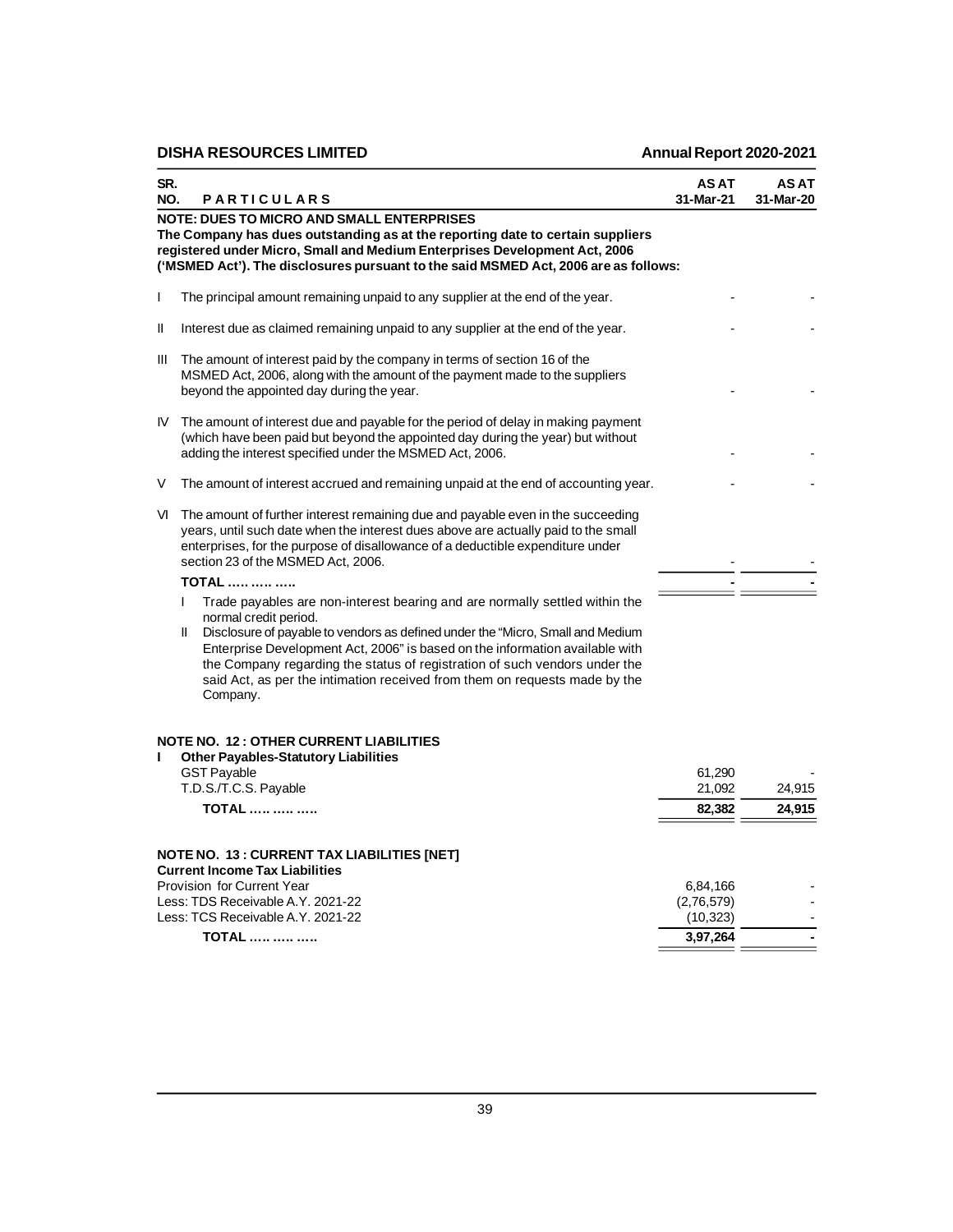| SR.<br>NO. |     | <b>PARTICULARS</b>                                           | <b>FOR THE</b><br>31-Mar-21 | <b>FOR THE</b><br><b>YEAR ENDED YEAR ENDED</b><br>31-Mar-20 |
|------------|-----|--------------------------------------------------------------|-----------------------------|-------------------------------------------------------------|
|            |     | <b>NOTE NO. 14: REVENUE FROM OPERATIONS</b>                  |                             |                                                             |
|            |     | A. SALE OF PRODUCTS-TRADING                                  |                             |                                                             |
|            | L   | <b>Cloth Sales</b>                                           |                             |                                                             |
|            |     | <b>Gross Sales</b>                                           | 1,39,90,873                 |                                                             |
|            |     | Less: GST on Sales                                           | (6,66,232)                  |                                                             |
|            |     | <b>Net Sales</b>                                             | 1,33,24,641                 |                                                             |
|            | Ш   | <b>Metal Based Item Sales</b>                                |                             |                                                             |
|            |     | <b>Gross Sales</b><br>Sales                                  |                             |                                                             |
|            |     | Add: Freight Charges on Sales                                | 2,24,45,788<br>2,12,056     |                                                             |
|            |     | Add: Loading Charges on Sales                                | 56,994                      |                                                             |
|            |     |                                                              | 2,27,14,838                 |                                                             |
|            |     | Less: GST on Sales                                           | (34, 64, 975)               |                                                             |
|            |     | <b>Net Sales</b>                                             | 1,92,49,863                 |                                                             |
|            |     | <b>III</b> Share Sales                                       | 35,45,827                   |                                                             |
|            |     |                                                              |                             |                                                             |
|            |     |                                                              | 3,61,20,330                 |                                                             |
|            |     | <b>B. OTHER OPERATING INCOME</b>                             |                             |                                                             |
|            |     | Interest Income                                              |                             | 28,57,141                                                   |
|            |     | Dividend Income                                              |                             | 6,28,000                                                    |
|            |     | <b>TOTAL</b>                                                 | 3,61,20,330                 | 34,85,141                                                   |
|            |     |                                                              |                             |                                                             |
|            |     | <b>NOTE NO. 15: OTHER INCOME</b>                             |                             |                                                             |
|            | j.  | A. OTHER INCOME<br>Interest Income                           |                             |                                                             |
|            | ii. | Dividend Income On Investments                               | 36,40,767<br>2,500          |                                                             |
|            |     | <b>TOTAL</b>                                                 |                             |                                                             |
|            |     |                                                              | 36,43,267                   |                                                             |
|            |     | <b>NOTE NO. 16: PURCHASE STOCK IN TRADE</b>                  |                             |                                                             |
| L          |     | Purchase of Cloth                                            | 1,32,06,837                 |                                                             |
| Ш          |     | Purchase of Metal Based Items                                |                             |                                                             |
|            |     | Purchases                                                    | 1,86,37,738                 |                                                             |
|            |     | Add: Freight Charges on Purchases                            | 2,12,056                    |                                                             |
|            |     | Add: Loading Charges on Purchases<br>Less: Rate Difference   | 54,818                      |                                                             |
|            |     |                                                              | (88,904)                    |                                                             |
| Ш          |     | Purchase of Shares                                           | 1,88,15,708<br>94,426       |                                                             |
|            |     |                                                              |                             | 2,21,99,326                                                 |
|            |     | <b>TOTAL</b>                                                 | 3,21,16,971                 | 2,21,99,326                                                 |
|            |     | <b>NOTE NO. 17 : CHANGES IN INVENTORIES OF TRADING GOODS</b> |                             |                                                             |
|            |     | <b>OPENING INVENTORIES</b>                                   |                             |                                                             |
|            |     | Stock-in-Trade-Shares                                        | 1,85,79,967                 | 24,84,643                                                   |
|            |     | <b>LESS: Transeferred to Investments</b>                     | (1,62,54,967)               |                                                             |
|            |     |                                                              | 23,25,000                   | 24,84,643                                                   |
|            |     | LESS: CLOSING INVENTORIES                                    |                             |                                                             |
|            |     | Stock-in-Trade-Shares                                        | (11,05,150)                 | (1,85,79,967)                                               |
|            |     |                                                              | (11, 05, 150)               | (1,85,79,967)                                               |
|            |     | <b>CHANGES IN INVENTORIES</b>                                | 12,19,850                   | (1,60,95,324)                                               |
|            |     |                                                              |                             |                                                             |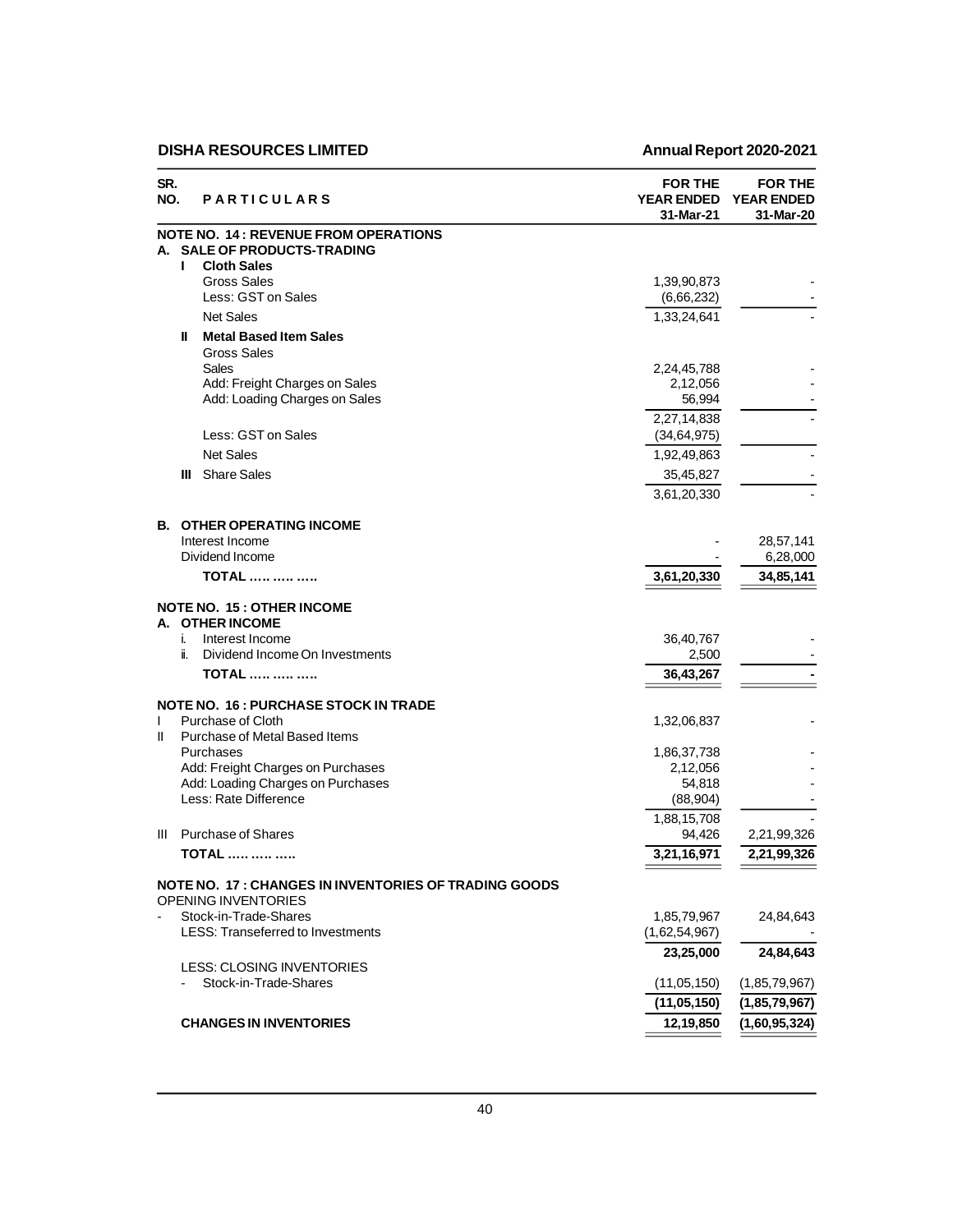| SR.<br>NO.     | PARTICULARS                                                                                                  | <b>FOR THE</b><br><b>YEAR ENDED</b><br>31-Mar-21 | FOR THE<br><b>YEAR ENDED</b><br>31-Mar-20 |
|----------------|--------------------------------------------------------------------------------------------------------------|--------------------------------------------------|-------------------------------------------|
|                | <b>NOTE NO. 18: EMPLOYEE BENEFIT EXPENSES</b>                                                                |                                                  |                                           |
| 1              | Salaries Expenses                                                                                            | 5,04,000                                         | 5,04,000                                  |
| $\overline{2}$ | Directors-Remuneration                                                                                       | 8,10,000                                         | 6,00,000                                  |
|                | <b>TOTAL</b>                                                                                                 | 13,14,000                                        | 11,04,000                                 |
|                | <b>NOTE NO. 19: FINANCE COST</b>                                                                             |                                                  |                                           |
| 1              | Bank & Other Financial Charges                                                                               | 1,841                                            | 1,062                                     |
| $\mathcal{P}$  | Interest on TDS                                                                                              | 95                                               | 382                                       |
|                | <b>TOTAL</b>                                                                                                 | 1,936                                            | 1,444                                     |
|                | <b>NOTE NO. 20: OTHER EXPENSES</b>                                                                           |                                                  |                                           |
| L              | <b>DIRECT EXPENSES</b><br><b>Share Expenses</b><br>1                                                         | 5,139                                            |                                           |
|                |                                                                                                              | 5,139                                            |                                           |
|                |                                                                                                              |                                                  |                                           |
| Ш.             | ADMINISTRATIVE, SELLING AND OTHER EXPENSES                                                                   |                                                  |                                           |
|                | Postage & Telephone/Communications<br>1                                                                      | 14,431                                           | 15,345                                    |
|                | 2<br><b>Stationery &amp; Printing</b>                                                                        |                                                  | 13,500                                    |
|                | 3<br>Legal & Professional Charges                                                                            | 2,44,408                                         | 4,17,006                                  |
|                | 4<br><b>Listing Fees Expenses</b>                                                                            | 3,54,000                                         | 3,54,000                                  |
|                | Rent, Rates & Taxes<br>5                                                                                     |                                                  | 535                                       |
|                | 6<br>Auditor's Remuneration<br><b>Statutory Audit Fees</b>                                                   | 35,400                                           | 35,400                                    |
|                | $\overline{7}$<br><b>Advertisement Expenses</b>                                                              | 36,708                                           | 51,161                                    |
|                | 8<br><b>Other Expenses</b>                                                                                   | 35,074                                           | 1,69,020                                  |
|                | <b>TOTAL</b>                                                                                                 | 7,25,160                                         | 10,55,967                                 |
|                |                                                                                                              |                                                  |                                           |
| SR.            |                                                                                                              | <b>AS AT</b>                                     | <b>AS AT</b>                              |
| NO.            | <b>PARTICULARS</b>                                                                                           | 31-Mar-21                                        | 31-Mar-20                                 |
|                | <b>NOTE NO. 21: CONTINGENT LIABILITIES</b>                                                                   |                                                  |                                           |
| L.             | Estimated Amount of Contracts Remaining to be Executed on                                                    |                                                  |                                           |
|                | Capital Acccount and Not Provided For<br>II. Outstanding Guarantee Furnished to Banks/Financial Institutions |                                                  |                                           |
|                | III. Outstanding Guarantee Furnished In Respect of Credit Facilities to Others                               |                                                  |                                           |
|                | IV. Liabilities In Respect of Bills Discounted with Banks                                                    |                                                  |                                           |
| V.             | Claims Against the Company Not Acknowledged As Debts                                                         |                                                  |                                           |
|                | <b>TOTAL</b>                                                                                                 |                                                  |                                           |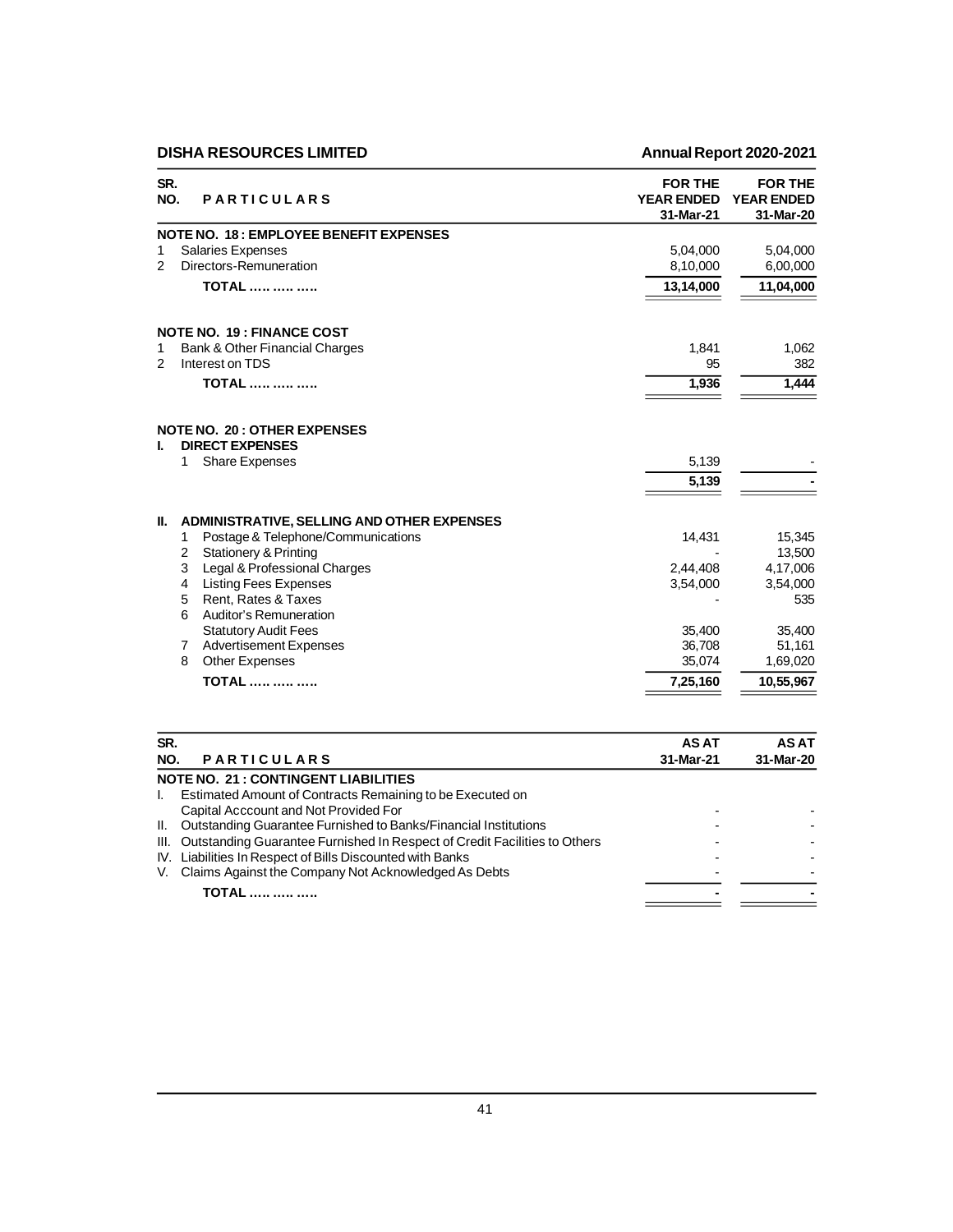# **NOTE 22: OTHER NOTES**

**a) Earnings Per Share (EPS) (Earnings Per Share on Total Comprehensive Income):**

The Basic and Diluted Earnings Per Share (EPS) has been computed on the basis of total comprehensive income for the year attributable to equity holders divided by the weighted average number of shares outstanding during the year.

| <b>Particulars</b>                                  |           |                         | For the year ended      |
|-----------------------------------------------------|-----------|-------------------------|-------------------------|
|                                                     |           | 31 <sup>st</sup> March. | 31 <sup>st</sup> March. |
|                                                     |           | 2021                    | 2020                    |
| Total Comprehensive Income After Tax for the period | (A)       | 67,00,462               | (3,34,68,912)           |
| Weighted Average Number of Shares                   | Έ)        |                         |                         |
| Opening Balance of Share Outstanding                |           | 73, 15, 500             | 73,15,500               |
| No. of Days for which Shares Outstanding            |           | 365                     | 365                     |
| Weighted Average Shares-I                           |           | 73,15,500               | 73,15,500               |
| Basic and Diluted Earnings per Share                | (C) (A/B) | 0.92                    | (4.58)                  |

#### **b) Related Party Disclosures:**

**The Related Party Disclosures in compliance with Ind AS-24 "Related Party Disclosures" A. List of Related Parties**

| Sr.<br>No. | Name of the Related Party                 | <b>Nature of Relationship</b>              |
|------------|-------------------------------------------|--------------------------------------------|
| L.         | Krishna Awatar Kabra                      | Key Management Personnel-Managing Director |
| ii.        | Mukta Maheshwari                          | Director                                   |
| iii.       | Neeraj Maheshwari                         | Director                                   |
| iv.        | Jagdish Prasad Kabra                      | Director                                   |
| v.         | Naveen Ashokkumar Maheswari               | Director                                   |
| vi.        | Vipul Rameshbhi Vashi                     | Director                                   |
| vii.       | Pradeep Kumar Dad                         | Director                                   |
| viii.      | Vijaybhai Vrajlal Mehta                   | CFO                                        |
| ix.        | Krishna Corporation                       | Associate Enterprise                       |
| X.         | Om Prakash & Co.                          | Associate Enterprise                       |
| xi.        | Ming Feng Impex Private Limited           | Associate Enterprise                       |
| хii.       | Kabra Jewels Private Limited              | Associate Enterprise                       |
| xiii.      | Maya Texturisers Private Limited          | Associate Enterprise                       |
| xiv.       | Maheshwari Infotech LLP                   | Common Control                             |
| XV.        | Sahara Commotrade LLP                     | <b>Related Party</b>                       |
| xvi.       | Damanganga Recycled Resources LLP         | <b>Common Control</b>                      |
| xvii.      | Samarth Finstock Limited                  | Director Interested                        |
| xviii.     | Mahesh Roadways                           | Director Interested                        |
| xix.       | <b>Maheshwari Brothers</b>                | Director Interested                        |
| XX.        | Jay Ambe Corporation                      | Director Interested                        |
| xxi.       | Manpasand Synfab                          | Director Interested                        |
| xxii.      | Green Infrastructure                      | Director Interested                        |
|            | xxiii. Mahalaxmi International            | Director Interested                        |
|            | xxiv. Ajay Marble Industry                | Director Interested                        |
|            | xxv. KS Corporation                       | Director Interested                        |
|            | xxvi. Maheshwari Infotech Private Limited | Directors & Relatives Interested           |
|            | xxvii. Mayadevi Kabra                     | Relative of KMP                            |
|            | xxviii. Varun Kabra                       | Relative of KMP                            |
|            | xxix. Saroj Kabra                         | Relative of KMP                            |
| XXX.       | Kailash Kabra                             | Relative of KMP                            |

| <b>Nature of Transaction</b>      | Name of the Party            | 2020-21   | 2019-20   |
|-----------------------------------|------------------------------|-----------|-----------|
| Director/Key Managerial Personnel | Krishna Awatar Kabra         | 8.10.000  | 6.00.000  |
| Interest Income                   | Kabra Jewels Private Limited | 36.40.767 | 20,03,596 |

Outstanding balances of Loans & Advances given to related parties given in Note No. 3 to the Financial Statement.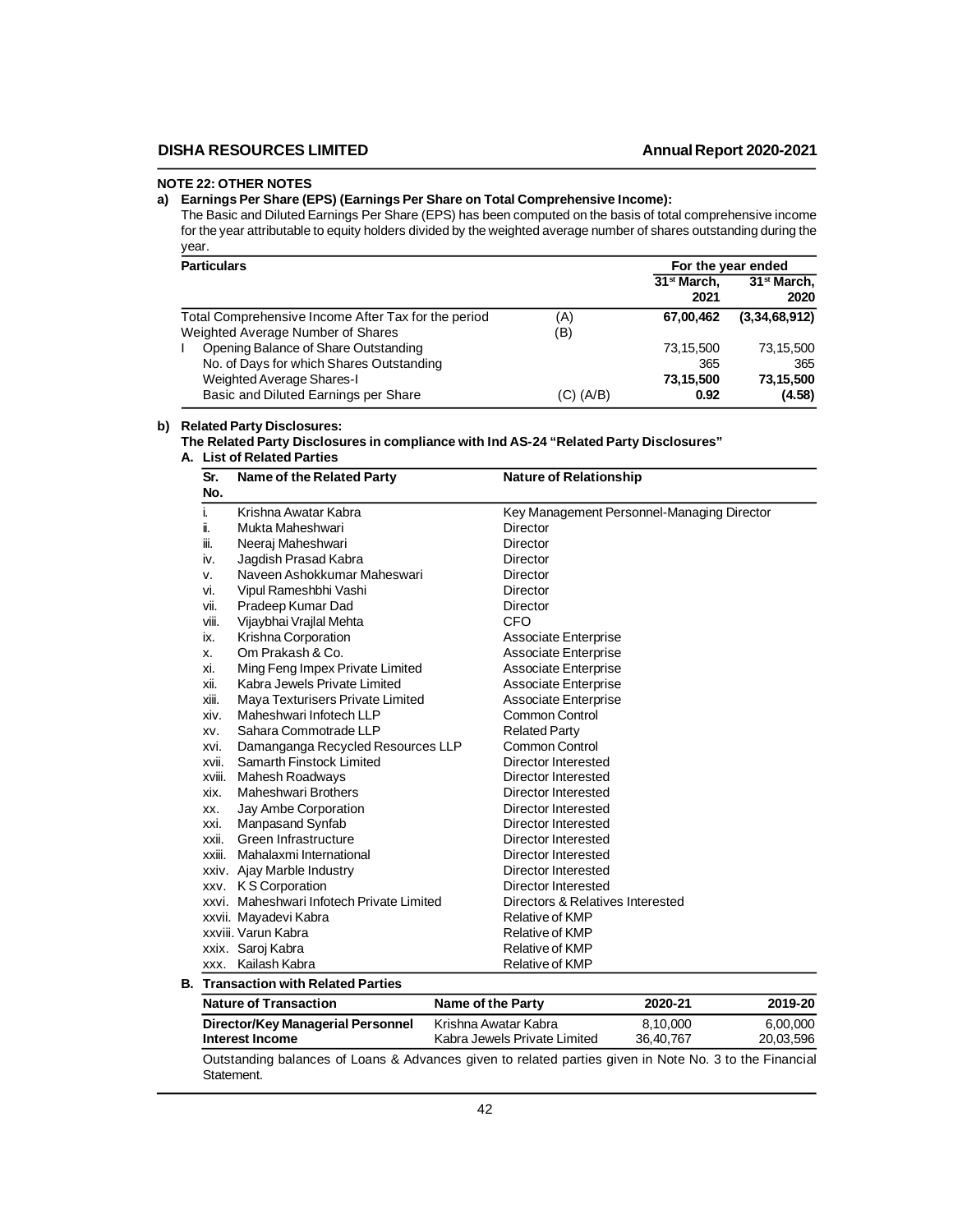**c) Segment Information:**

|              | Operating Segment Reporting as per Ind-AS 108 for the year ended March 31, 2021 is as under: |                             |                                     |                                               |                             |                                     |                 |
|--------------|----------------------------------------------------------------------------------------------|-----------------------------|-------------------------------------|-----------------------------------------------|-----------------------------|-------------------------------------|-----------------|
| No.          | <b>Sr. Segment Particulars</b>                                                               | <b>Trading</b><br>in Shares | 2020-21<br>Trading<br><b>Others</b> | Total                                         | <b>Trading</b><br>in Shares | 2019-20<br>Trading<br><b>Others</b> | Total           |
|              | Segment Value of Revenue<br>from Operations                                                  |                             |                                     | 35,45,827 3,25,74,503 3,61,20,330             | 34,85,141                   | <b>NIL</b>                          | 34,85,141       |
| $\mathbf{H}$ | <b>Segment Results</b><br>Before Tax<br>Add: Unallocable                                     | 22,26,411                   | 5,51,958                            |                                               | 27,78,369 (26,18,862)       |                                     | NIL (26,18,861) |
|              | Corporate Income<br>Less: Unallocable                                                        |                             |                                     | 36,43,267                                     |                             |                                     | NIL.            |
|              | <b>Corporate Expenses</b><br>Less: Provision for                                             |                             |                                     | (20, 35, 957)                                 |                             |                                     | (21, 61, 411)   |
|              | <b>Current Tax</b>                                                                           |                             |                                     | <b>NIL</b>                                    |                             |                                     | NIL.            |
| Ш            | <b>Profit After Tax</b>                                                                      |                             |                                     | 43,85,679                                     |                             |                                     | (47,80,272)     |
| IV           | Segment Assets<br>Add: Unallocable                                                           |                             |                                     | 11,05,150 2,72,65,478 2,83,70,628 1,85,79,967 |                             |                                     | NIL 1,85,79,967 |
|              | <b>Corporate Assets</b>                                                                      |                             |                                     | 11,52,17,899                                  |                             |                                     | 10,25,64,141    |
| V            | <b>Total Assets</b>                                                                          |                             |                                     | 14,35,88,527                                  |                             |                                     | 12,11,44,108    |
| VI           | <b>Segment Liabilities</b><br>Add:Unallocable                                                |                             | NIL 2,36,88,918 2,36,88,918         |                                               | 84,83,953                   | <b>NIL</b>                          | 84,83,953       |
|              | <b>Corporate Liabilities</b>                                                                 |                             |                                     | 7,03,277                                      |                             |                                     | 1,64,285        |
| VII          | <b>Total Liabilities</b>                                                                     |                             |                                     | 2,43,92,195                                   |                             |                                     | 86,48,238       |
| IX           | <b>Equity Share Capital</b>                                                                  |                             |                                     | 7,31,55,000                                   |                             |                                     | 7,31,55,000     |
| X            | Other Equity                                                                                 |                             |                                     | 4,60,41,332                                   |                             |                                     | 3,93,40,870     |
| ΧI           | Capital Expenditure<br>during the year                                                       | <b>NIL</b>                  | <b>NIL</b>                          | <b>NIL</b>                                    | <b>NIL</b>                  | <b>NIL</b>                          | <b>NIL</b>      |

**d)** The Financial Statements were authorised for issue by the Board of Directors on 29<sup>th</sup> June, 2021.

- **e)** The company has communicated suppliers to provide confirmations as to their status as Micro, Small or Medium Enterprise registered under the applicable category as per the provisions of the Micro, Small and Medium Enterprises (Development) Act, 2006 (MSMED Act, 2006). The company has classified suppliers into Micro, Small and Medium Enterprises as per the confirmations received by the company upto the date of Balances Sheet and accordingly other suppliers are classified as Non-MSME Suppliers irrespective of their status as per the provisions of the Micro, Small and Medium Enterprises (Development) Act, 2006 (MSMED Act, 2006).
- **f)** In the opinion of the Board of Directors, Current Assets & Loans and Advances have a value on realisation in the ordinary course of business equal to the amount at which they are stated in the balance sheet.
- **g)** All the balances of creditors, loans and advances and unsecured loans are subject to confirmation and subsequent reconciliation, if any.
- **h)** Expenses in foreign currency: CIF Value of Imports: NIL (Previous Year: NIL)FOB Value of Exports: NIL (Previous Year: NIL)
- **i)** The outbreak of COVID-19 pandemic across the globe and in India led to nation-wide lockdown and subsequent restrictions impacting the business operations of the company including fluctuations in the fair value of shares. The management of the company has assessed the impact of COVID-19 pandemic and subsequent lockdown/ restrictions on its business activities based on internal and external information, general economic trend in the country and the probable impact of government measures to revive the economy and business activities. As per management's current assessment, the outbreak of COVID-19 pandemic and subsequent lockdown/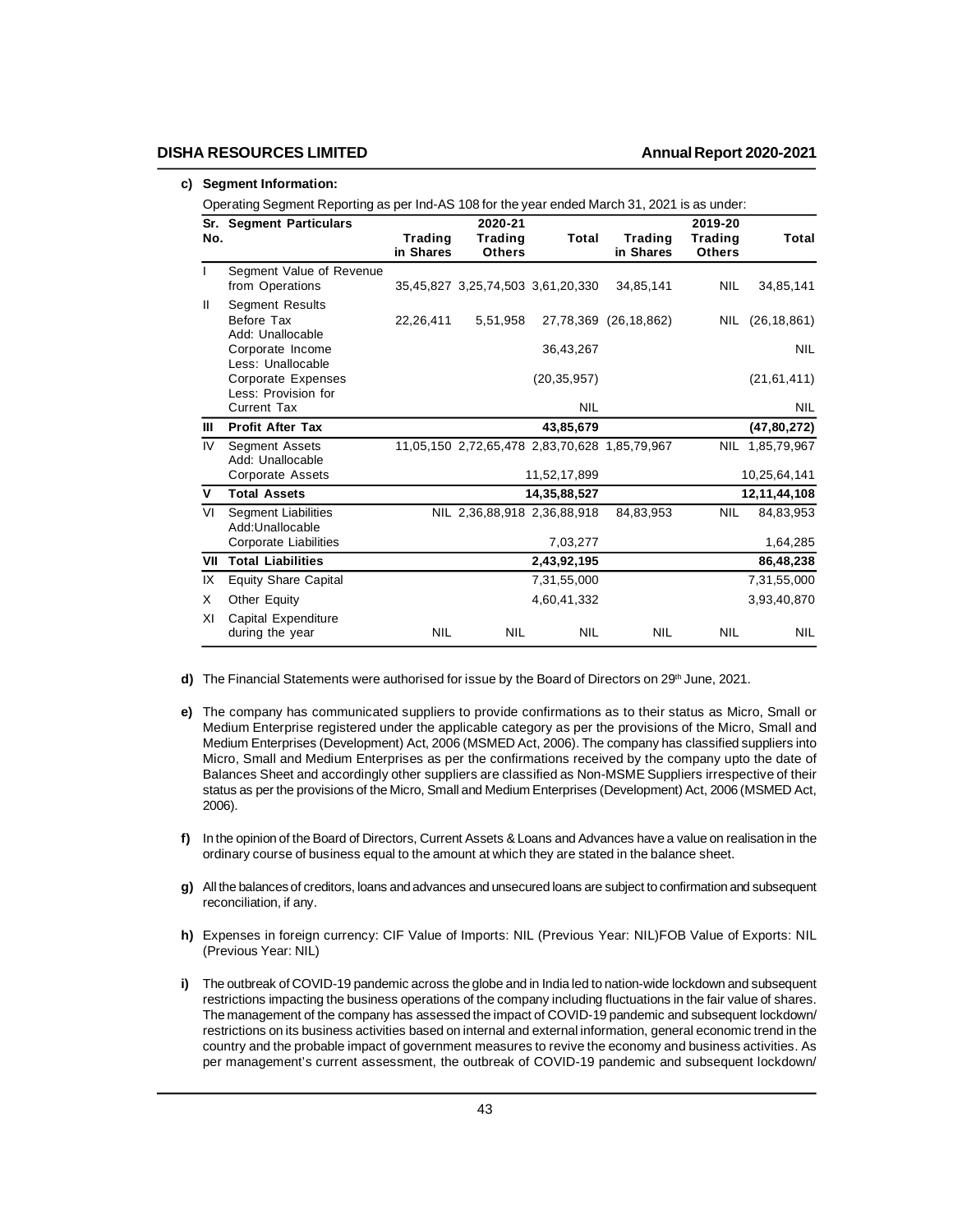restrictions had no significant impact on the carrying values of current and non-current assets and liabilities as at the reporting date of the financial statements and hence required no adjustments in the carrying value. Based on the continuous assessment of the impact of COVID-19 pandemic on the business of the company, the company expects to realise the value of assets at which they have been stated in the financial statements and settle liabilities at values at which they have been stated in the financial statement. The management of the company will continue to assess the impact of health pandemic and its recurring waves as and when they arise on its business activities and will reassess the carrying values of its current and non-current assets and liabilities whenever there is possibility of significant impact on the carrying value.

The impact of health pandemic and its subsequent waves, on the overall economic environment being uncertain, may affect the underlying assumptions and estimates used to prepare Company's financial statements, which may differ from that considered as at the date of approval of these financial statements.

**j)** The previous year's figures have been reworked, regrouped and reclassified wherever necessary so as to make them comparable with those of the current year. The Paises are rounded up to the nearest of rupee. The figures wherever shown in bracket represent deductions.

**The accompanying notes 1 to 22 are an integral part of the Financial Statements.**

**IN TERMS OF OUR REPORT ATTACHED FOR, S.N. SHAH & ASSOCIATES, CHARTERED ACCOUNTANTS, FRN: 109782W**

**FIROJ G. BODLA M. NO. : 126770**

**PLACE: AHMEDABAD DATE: 29TH JUNE, 2021** 

#### **FOR AND ON BEHALF OF THE BOARD Disha Resources Limited**

**Krishna Awtar Kabra Naveen Maheshwari Managing Director Director**

**DIN 00650817 DIN 05239915**

**Vijaybhai Mehta Pankti Thakkar Chief Financial Officer** 

**Mem. No. A48258**<br>Place : Ahmedabad **Date : 29TH JUNE, 2021**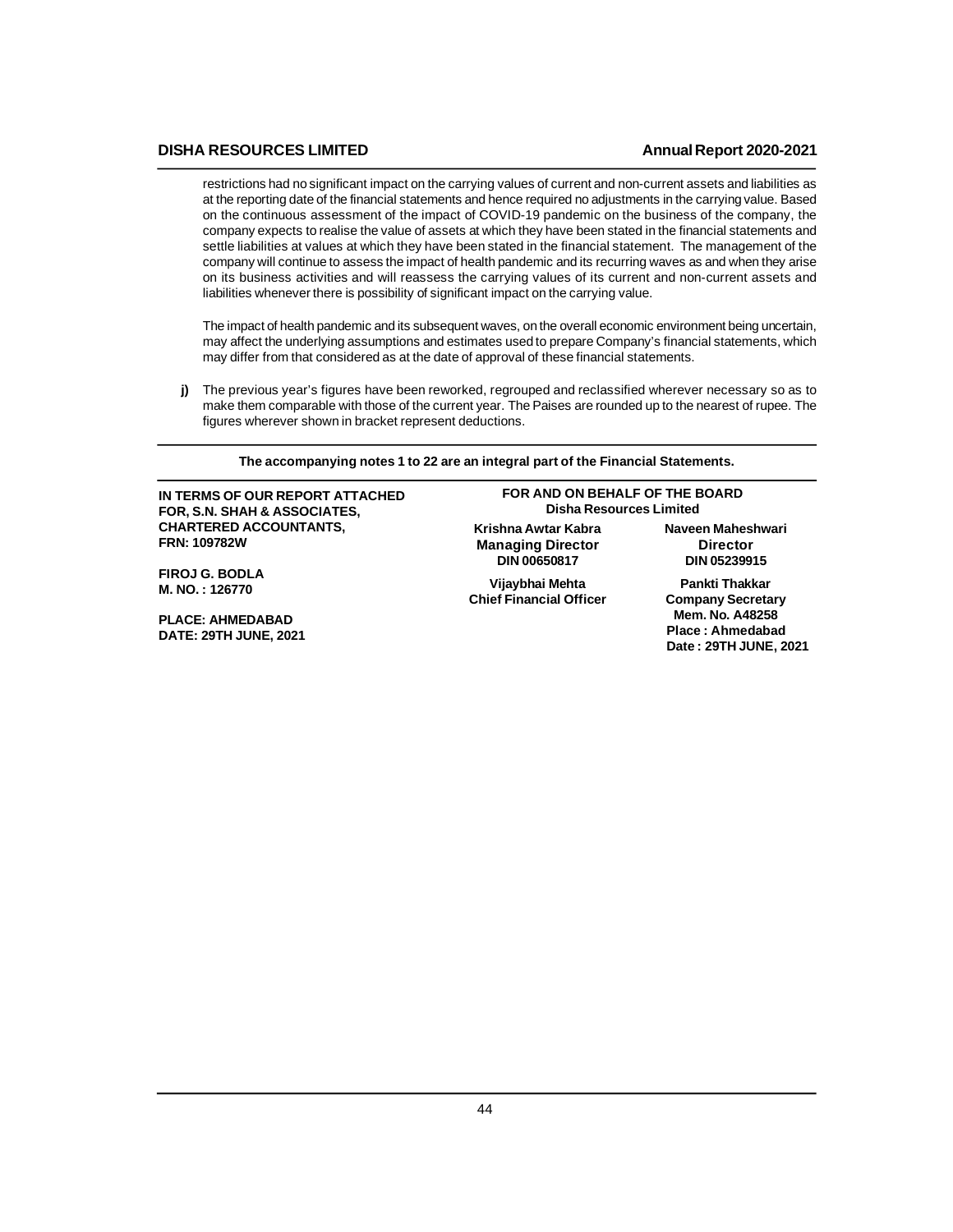## **DISHA RESOURCES LIMITED**

**REGD. OFFICE:** 3, RAJESH APARTMENT, B/H, AJANTA COMM. ESTATE OFF ASHRAM ROAD, AHMEDABAD-380014 **PHONE: (OFF).** 2754-0790, 27543060 **E-MAIL:** [info@aacl.co.in](mailto:info@aacl.co.in) **CIN:** L74110GJ1995PLC024869 **Website:[www.aacl.co.in](http://www.aacl.co.in)**

# FORM NO. MGT-11 **PROXY FORM**

(**Pursuant to Section 105(6) of the Companies Act, 2013 and Rule 19(3) of the Companies (Management and Administration) Rules, 2014.)**

|                           | Name of the member(s) | <u> 1980 - Johann Johann Harry Maria (h. 1980).</u>                                                                   |
|---------------------------|-----------------------|-----------------------------------------------------------------------------------------------------------------------|
| <b>Registered Address</b> |                       |                                                                                                                       |
|                           |                       |                                                                                                                       |
| E-mail ID                 |                       | <u> 1980 - Jan Stein Stein Stein Stein Stein Stein Stein Stein Stein Stein Stein Stein Stein Stein Stein Stein St</u> |
| Folio No./Client Id       |                       | <u> 1980 - Johann Stein, marwolaethau ar cyfan y cyfan y cyfan y cyfan y cyfan y cyfan y cyfan y cyfan y cyfan y</u>  |
| DP ID                     |                       |                                                                                                                       |
| appoint:                  |                       | I/We, being the member(s) of DISHA RESOURCES LIMITED, holding shares of the above named company, hereby               |
| 1.                        | Name                  | Address                                                                                                               |

|    | $E$ -mail ID: | Signature | or failing him/her |
|----|---------------|-----------|--------------------|
| 2. | Name          | Address   |                    |
|    | E-mail ID:    | Signature | or failing him/her |

as my / our proxy to attend and vote (on a poll) for me / us and on my /our behalf at the 26<sup>th</sup> Annual General Meeting to be held on Thursday, the 30<sup>th</sup> September, 2021 at 11.30 a.m. at the 3, Rajesh Apartment, B/h. Ajanta Comm. Estate Off Ashram Road, Income Tax, Ahmedabad – 380014 of the Company at and at any adjournment thereof in respect of such resolutions as are indicated below:

#### **ORDINARY BUSINESS**

- 1. To receive, consider and adopt the Audited Financial Statements for the Financial year ended on 31st March, 2021, together with the Reports of the Board of Directors and Auditors thereon.
- 2. To appoint a Director in place of Mrs. Mukta Maheshwari (DIN: 00194635), Director of the Company who retires by rotation and being eligible offers herself for reappointment.

#### **SPECIAL BUSINESS**

- 3. Re-appointment of Mr. Vipul Rameshbhai Vashi (DIN: 06930448) as an Independent Director of the Company
- 4. Re-appointment of Mr. Pradeep Kumar Dad (DIN: 07658899) as an Independent Director of the Company
- 5. Authorisation under Section 186 of the Companies Act, 2013.

| Affix<br>Re 1/- |  |  |  |
|-----------------|--|--|--|
| I<br>revenue    |  |  |  |
| stamp           |  |  |  |

Signed this Signed this and the set of 2021

Signature of Shareholder \_\_\_\_\_\_\_\_\_\_\_\_\_\_\_\_\_\_\_\_\_

Signature of Proxy holder(s) \_

N**ote:** This form in order to be effective should be duly stamped, completed and signed and must be deposited at the Registered Office of the company, not less than 48 hours before the commencement of the meeting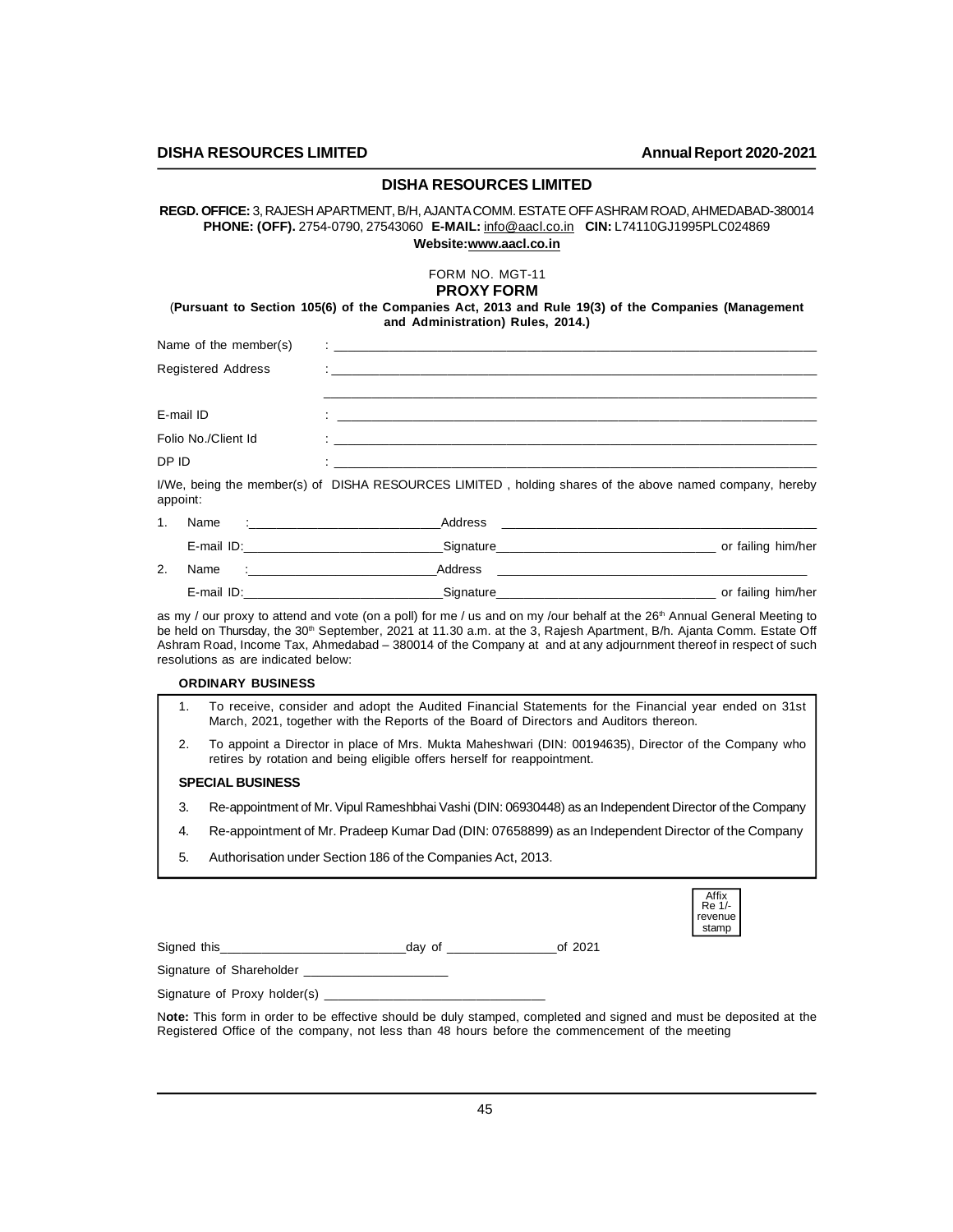# **DISHA RESOURCES LIMITED**

# **REGD. OFFICE:** 3, RAJESH APARTMENT, B/H, AJANTA COMM. ESTATE OFF ASHRAM ROAD, AHMEDABAD-380014 **PHONE: (OFF).** 2754-0790, 27543060 **E-MAIL:** [info@aacl.co.in](mailto:info@aacl.co.in) **CIN:** L74110GJ1995PLC024869 **Website[:www.aacl.co.in](http://www.aacl.co.in)**

# **ATTENDANCE SLIP**

| Regd. Folio No. | ** DP ID $\dots \dots$ |  |
|-----------------|------------------------|--|
|                 | ** Client ID           |  |

#### **26th Annual General Meeting – 30.09.2021**

I certify that I am a member/ proxy for the member of the Company.

I hereby record my presence at the 26<sup>th</sup> Annual General Meeting of the Company held on Thursday, the 30<sup>th</sup> September, 2021 at 11:30 a.m. at the at the 3, Rajesh Apartment, B/h. Ajanta Comm. Estate Off Ashram Road, Income Tax, Ahmedabad – 380014.

\*Member's/ Proxy's Name in Block Letter \*Member's/ Proxy Signature

#### **Note:**

- 1. Member/ Proxy must bring the Attendance Slip to the Meeting and hand it over, duly signed, at the registration counter.
- 2. The copy of the Notice may please be brought to the Meeting Hall.
- \* Strike out whichever is not applicable.
- Applicable only in case of investors holding shares in Electronic Form.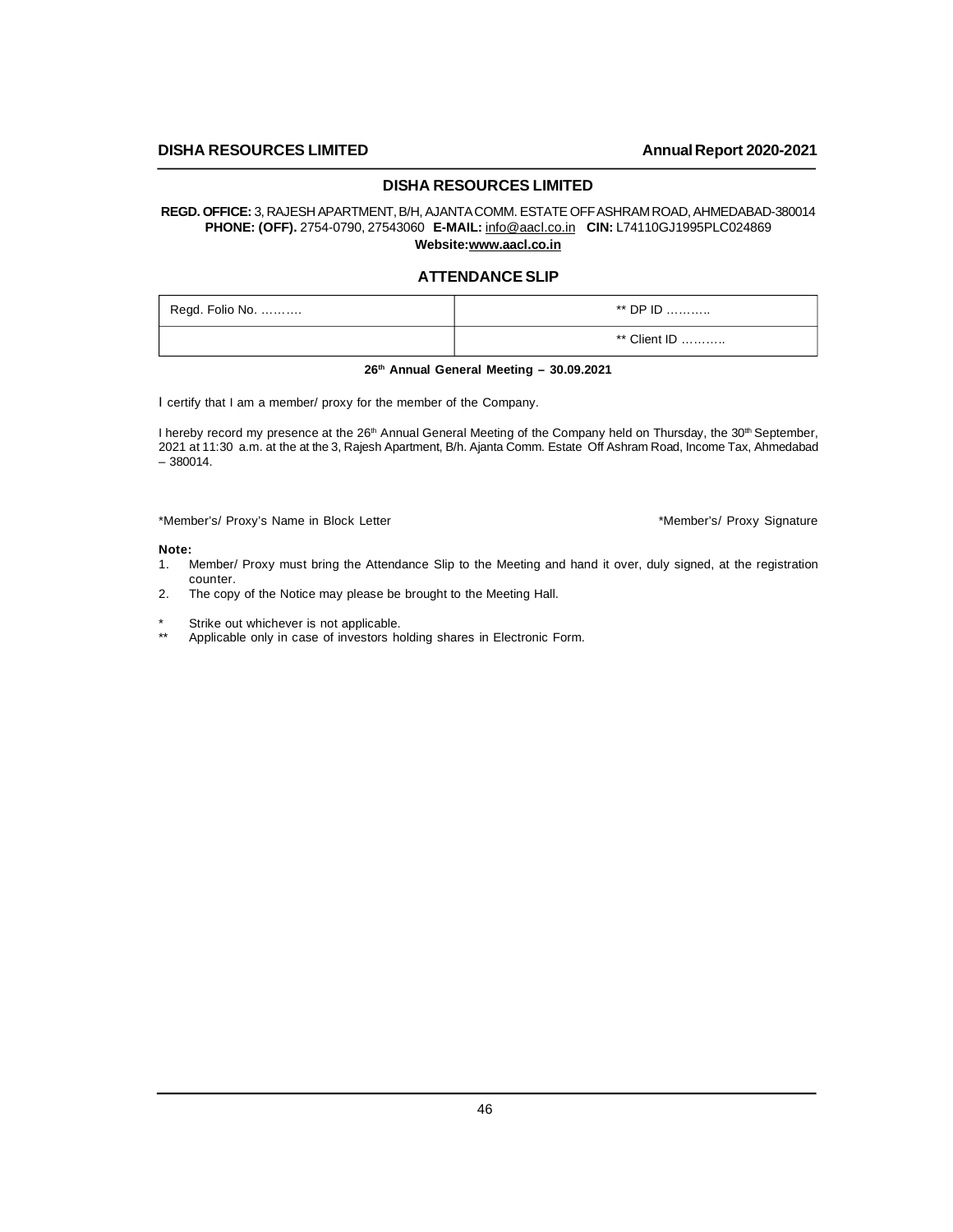

# **ROUTE MAP FOR THE 26th ANNUAL GENERAL MEETING**